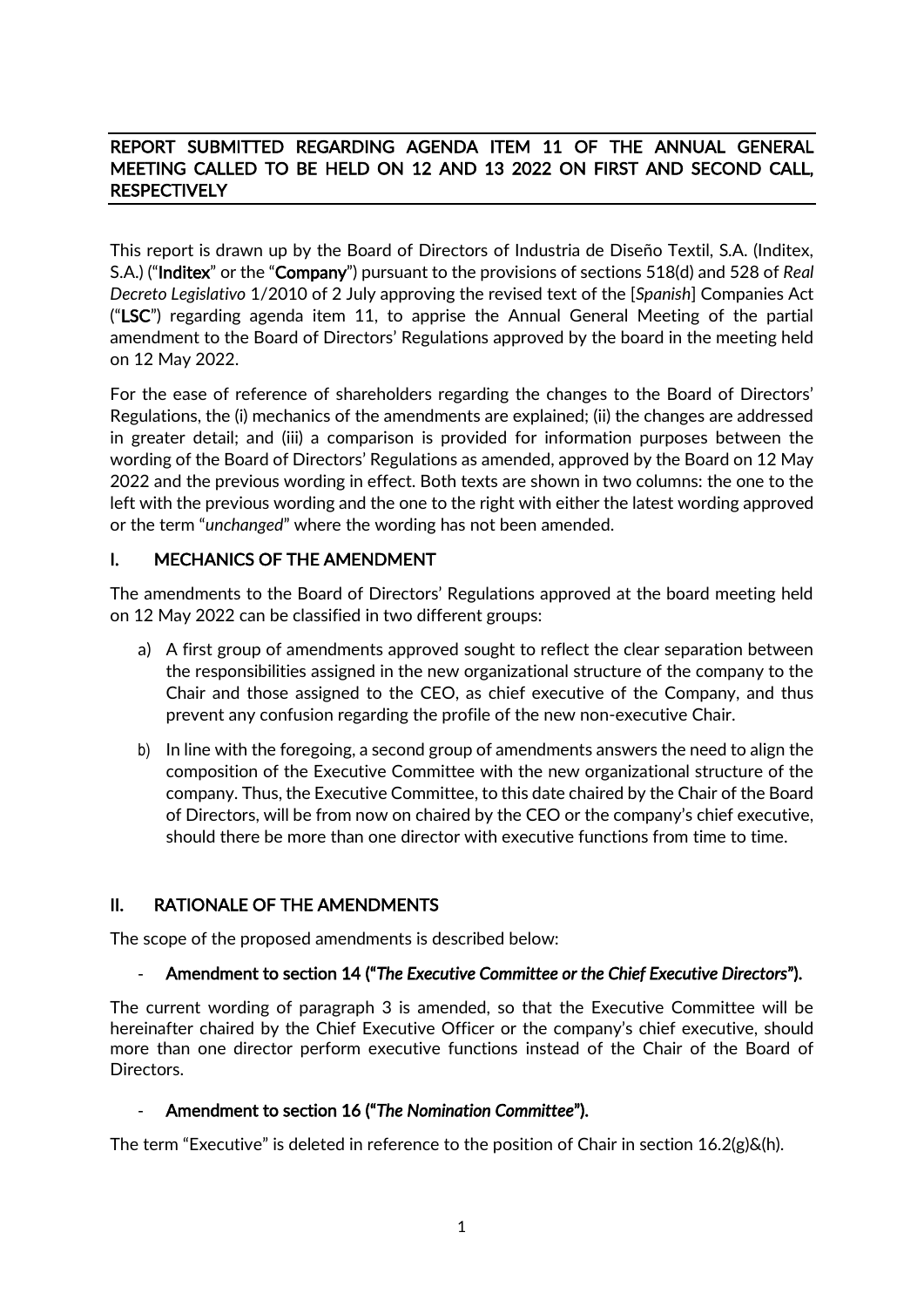## III. COMPARISON BETWEEN THE CURRENT WORDING OF THE BOARD OF DIRECTORS' REGULATIONS, AND THE UPDATED VERSION APPROVED BY THE BOARD OF DIRECTORS ON 12 May 2022

| <b>Current wording</b>                                                                                                                                                                                                                                                                                                                                                                                                                                                                                                                                                                                                                                                                   | <b>Proposed wording</b>        |
|------------------------------------------------------------------------------------------------------------------------------------------------------------------------------------------------------------------------------------------------------------------------------------------------------------------------------------------------------------------------------------------------------------------------------------------------------------------------------------------------------------------------------------------------------------------------------------------------------------------------------------------------------------------------------------------|--------------------------------|
| <b>CHAPTER I. PRELIMINARY</b>                                                                                                                                                                                                                                                                                                                                                                                                                                                                                                                                                                                                                                                            | <b>CHAPTER I. PRELIMINARY</b>  |
| <b>SECTION 1. PURPOSE</b>                                                                                                                                                                                                                                                                                                                                                                                                                                                                                                                                                                                                                                                                | <b>SECTION 1. PURPOSE</b>      |
| 1. These Regulations seek to determine<br>the principles of action of the Board<br>of Directors of Industria de Diseño<br>Textil, S.A. (Inditex, S.A.) (the<br>"Company"),<br>the<br>basic<br>rules<br>governing its organization<br>and<br>proceedings and the rules for the<br>selection,<br>election, re-election,<br>conduct<br>of<br>removal<br>and<br>its<br>members.                                                                                                                                                                                                                                                                                                              | [Unchanged].                   |
| 2. Under the terms set out below, the<br>rules of conduct for directors<br>established herein<br>shall<br>apply,<br>insofar as these rules are compatible<br>with their specific nature, to any<br>senior manager of the Company<br>other than a director. Specifically,<br>the following sections shall apply to<br>senior<br>managers,<br>subject<br>to<br>adjustment: sections 32 (Directors'<br>duty of confidentiality); 34 (conflicts<br>of interest), with regard to the duty<br>to inform the Company; 35 (use of<br>corporate assets); 36 (non-public<br>information);<br>37<br>(business)<br>opportunities), and 38 (prohibition<br>to make undue influence of the<br>office). |                                |
| <b>SECTION 2. CONSTRUCTION</b>                                                                                                                                                                                                                                                                                                                                                                                                                                                                                                                                                                                                                                                           | <b>SECTION 2. CONSTRUCTION</b> |
| 1.<br>These Regulations shall be construed<br>according to applicable regulations<br>and the Articles of Association, as well<br>the<br>recommendations<br>to<br><b>as</b><br><sub>on</sub><br>corporate governance of Spanish<br>listed companies and the corporate<br>governance best practices from time                                                                                                                                                                                                                                                                                                                                                                              | [Unchanged].                   |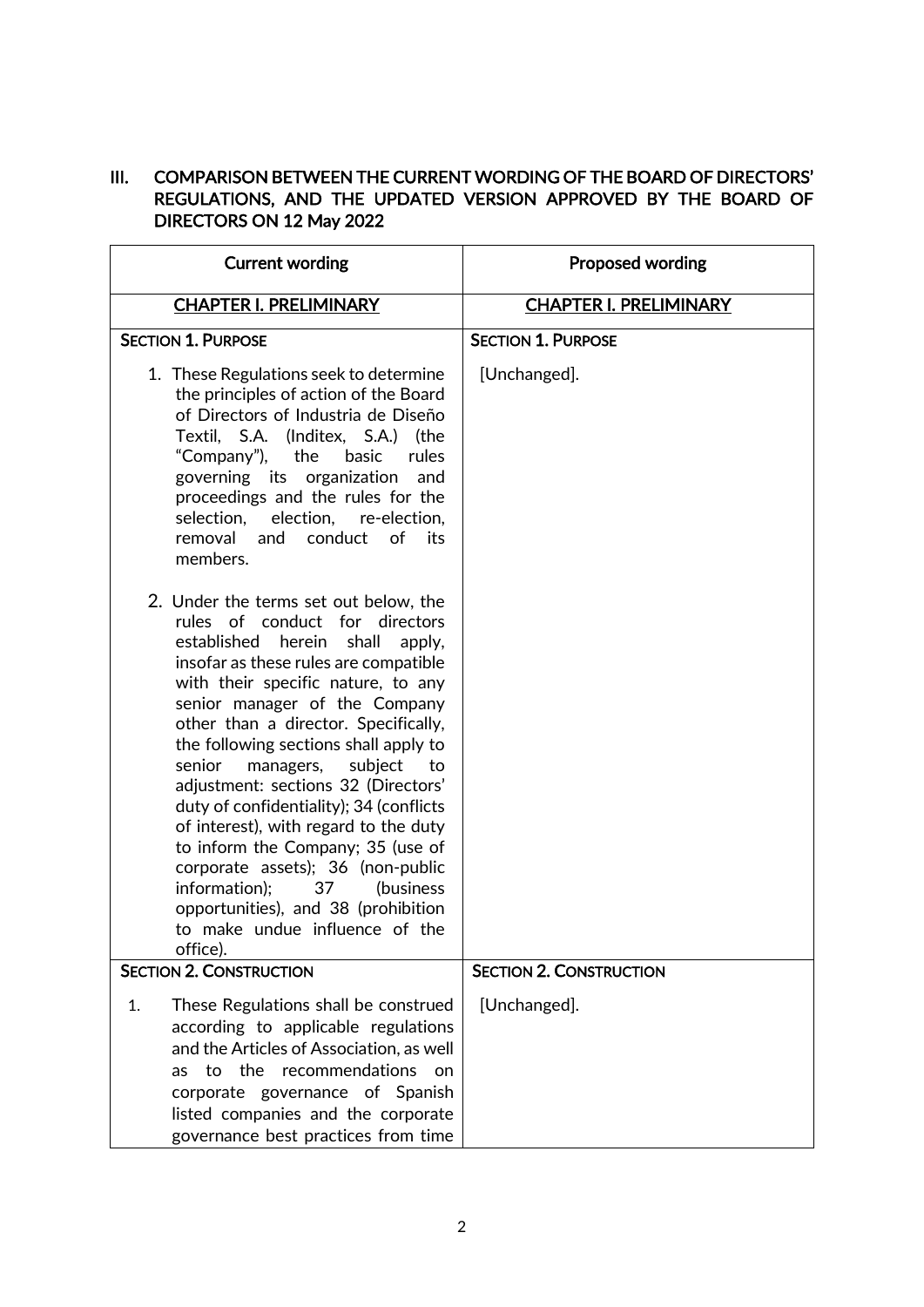|    | to time applicable in the countries<br>around Spain.                                                                                                                                                                                                                                                                          |                             |
|----|-------------------------------------------------------------------------------------------------------------------------------------------------------------------------------------------------------------------------------------------------------------------------------------------------------------------------------|-----------------------------|
| 2. | The settlement of any doubts arising<br>from or in connection with the<br>enforcement of these Regulations<br>falls on the Board of Directors<br>pursuant to the general criteria used<br>for the interpretation of legal rules.                                                                                              |                             |
|    | <b>SECTION 3. AMENDMENT</b>                                                                                                                                                                                                                                                                                                   | <b>SECTION 3. AMENDMENT</b> |
| 1. | These Regulations may only be<br>amended at the behest of the Chair<br>of the Board of Directors, of 3<br>directors, of the Board of Directors<br>itself or of the Audit and Compliance<br>Committee.                                                                                                                         | [Unchanged].                |
| 2. | Proposed<br>amendments<br>to<br>the<br>Regulations must be accompanied<br>by a memorandum in support of the<br>amendment, and a report of the<br>Audit and Compliance Committee,<br>except where the proposal stems<br>from the Board of Directors or from<br>said Committee.                                                 |                             |
| 3. | The full text of the proposed<br>amendment, the memorandum in<br>support and, where appropriate, the<br>report of the Audit and Compliance<br>Committee shall be made available<br>directors before the board<br>to<br>meeting where it has to be seen.                                                                       |                             |
| 4. | In order for the amendment to the<br>Board of Directors' Regulations to be<br>valid, a resolution passed by a<br>of two-thirds of the<br>majority<br>directors present at such meeting<br>shall be required.                                                                                                                  |                             |
| 5. | The Board of Directors shall report<br>amendments<br>the<br>to<br>these<br>on<br>Regulations that it may resolve, if<br>appropriate, at the first Annual<br>General<br><b>Meeting</b><br>to<br>be<br>held<br>following<br>said<br>amendments.<br>Likewise, the amendments to these<br>Regulations<br>shall<br>disclosed<br>be |                             |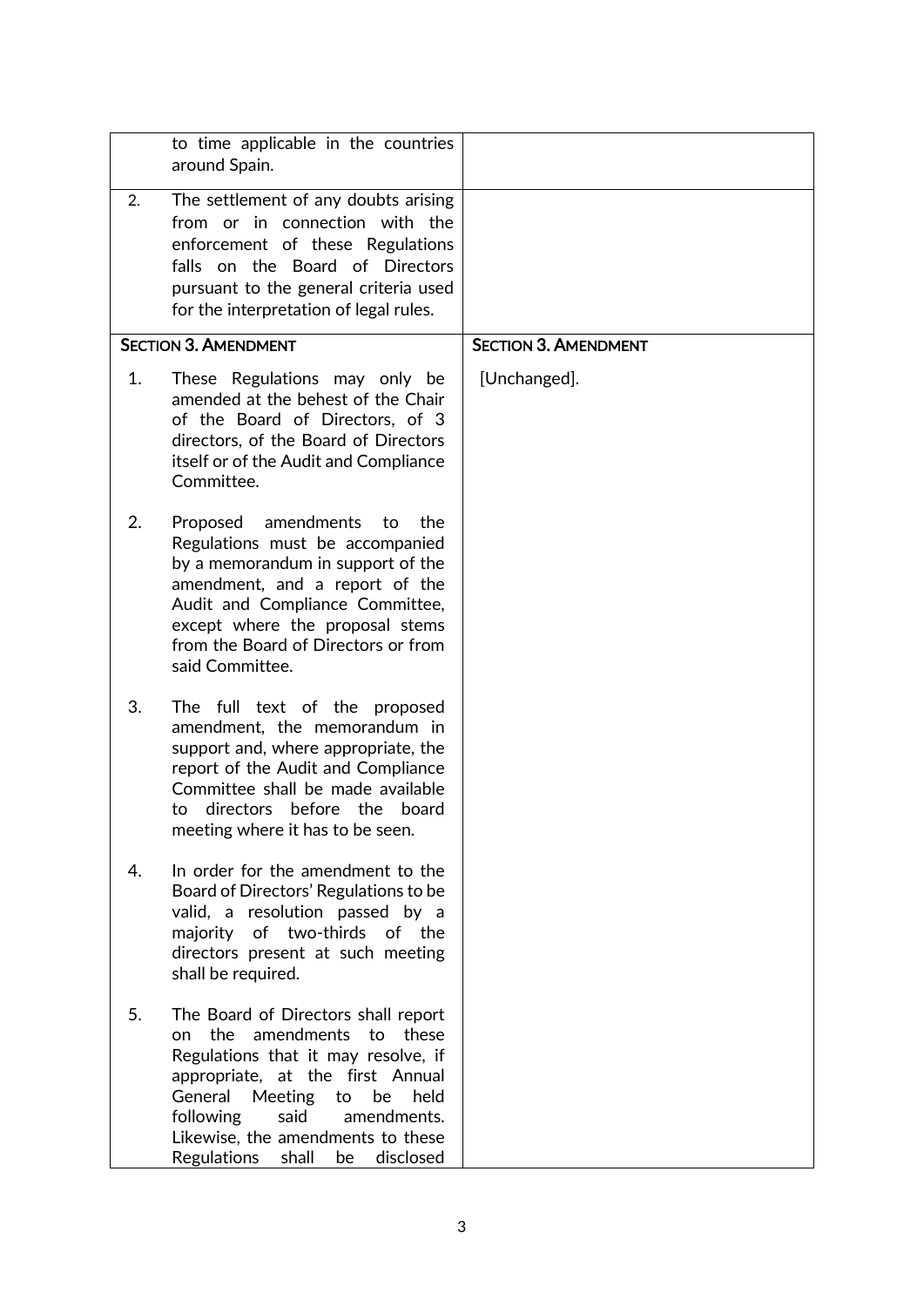|                  | pursuant to the system provided in<br>section 4 below.                                                                                                                                                                                                                                                                                                                             |                                                         |
|------------------|------------------------------------------------------------------------------------------------------------------------------------------------------------------------------------------------------------------------------------------------------------------------------------------------------------------------------------------------------------------------------------|---------------------------------------------------------|
|                  | <b>SECTION 4. DISCLOSURE</b>                                                                                                                                                                                                                                                                                                                                                       | <b>SECTION 4. DISCLOSURE</b>                            |
| 1.               | Directors and senior managers are<br>required, under the terms set out in<br>section 1.2 above, to be familiar,<br>comply with and enforce these<br>Regulations. For such purpose, the<br>Secretary of the Board shall provide<br>all of them with a copy of the same,<br>at the time they accept their<br>respective position, or when they are<br>recruited, as the case may be. | [Unchanged].                                            |
| 2.               | The Board of Directors shall inform<br>the General Meeting of Shareholders<br>of these Regulations and shall take<br>the appropriate steps so that the<br>Regulations are disclosed to the<br>shareholders and the investors at<br>large.                                                                                                                                          |                                                         |
| 3.               | The full text of the Board of<br>Directors Regulations from time to<br>time in force shall be available at the<br>Company's registered office and on<br>its website.                                                                                                                                                                                                               |                                                         |
| 4.               | Likewise, these Regulations and any<br>subsequent amendments<br>thereto<br>shall be filed with the<br>Spanish<br>National<br><b>Securities</b><br>Market<br>("CNMV")<br>Commission<br>and<br>registered with the Companies<br>Register.                                                                                                                                            |                                                         |
|                  | CHAPTER II. MISSION OF THE BOARD OF<br><b>DIRECTORS</b>                                                                                                                                                                                                                                                                                                                            | CHAPTER II. MISSION OF THE BOARD OF<br><b>DIRECTORS</b> |
| <b>DIRECTORS</b> | SECTION 5. MISSION OF THE BOARD OF                                                                                                                                                                                                                                                                                                                                                 | SECTION 5. MISSION OF THE BOARD OF<br><b>DIRECTORS</b>  |
| 1.               | Except for such matters which are<br>reserved to the General Meeting of<br>Shareholders, the Board of Directors<br>is the most senior decision-making                                                                                                                                                                                                                              | [Unchanged].                                            |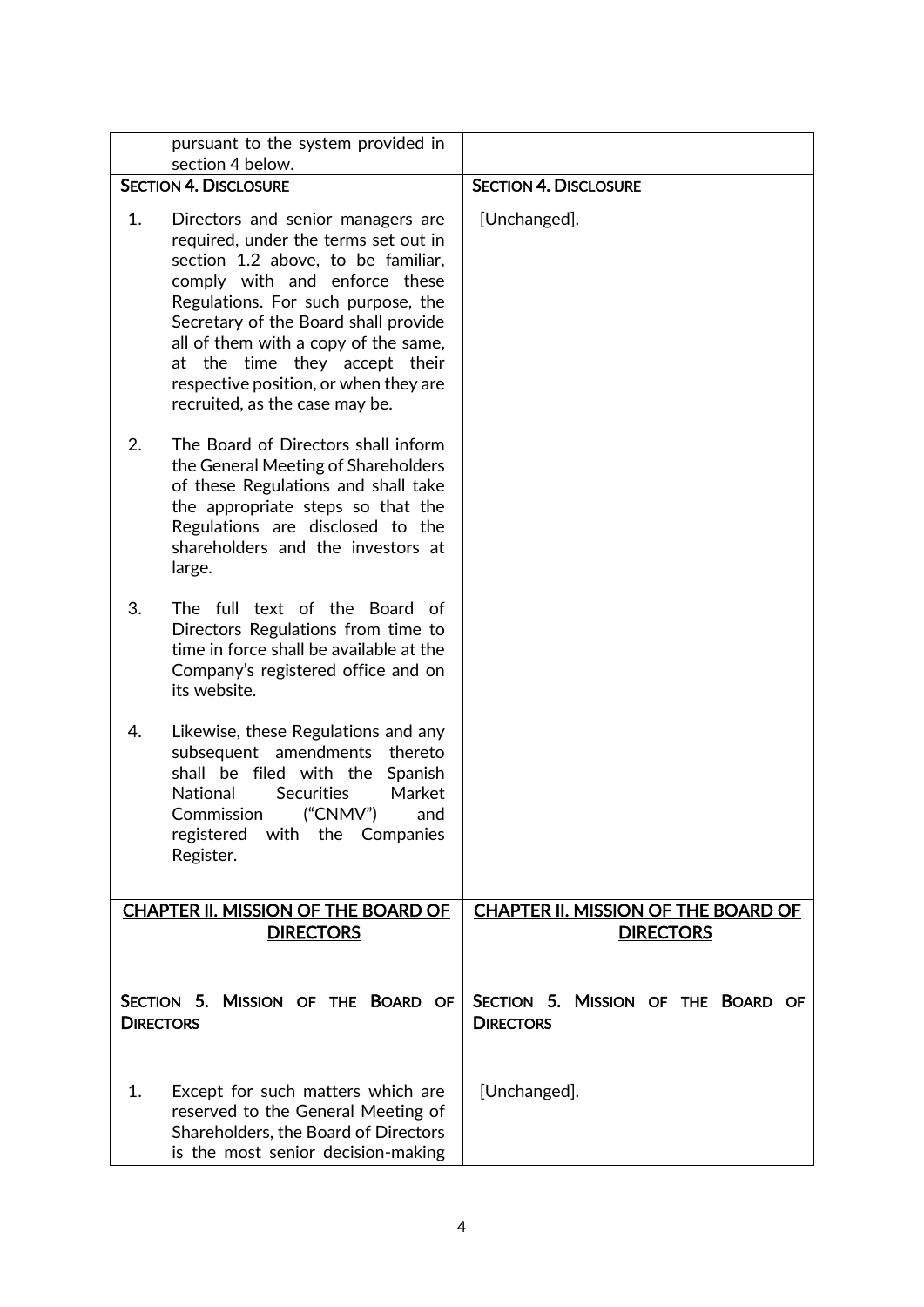body of the Company.

- 2. It is the Board of Directors' policy to delegate the management of the Company's day-to-day business to the executive bodies and the management, and to concentrate its efforts on the general oversight duty, which includes guiding the Company's policy; monitoring the management, evaluating the performance of officers, making the most relevant decisions for the Company, and liaising with the shareholders.
- 3. Those powers that are reserved by statute or by the Articles of Association to the direct knowledge of the Board of Directors may not be delegated, nor may those others that are necessary for the responsible performance of the general oversight duty.

For the above purposes, the Board of Directors shall, acting at its own behest or on the proposal of the relevant internal body, directly exercise at least the following powers:

- (a) To approve the general strategies and policies of the Company, namely:
	- (i) The strategic or business plan as well as the annual management targets and budget.
	- (ii) The investment and financing policy.
	- (iii) The dividends and treasury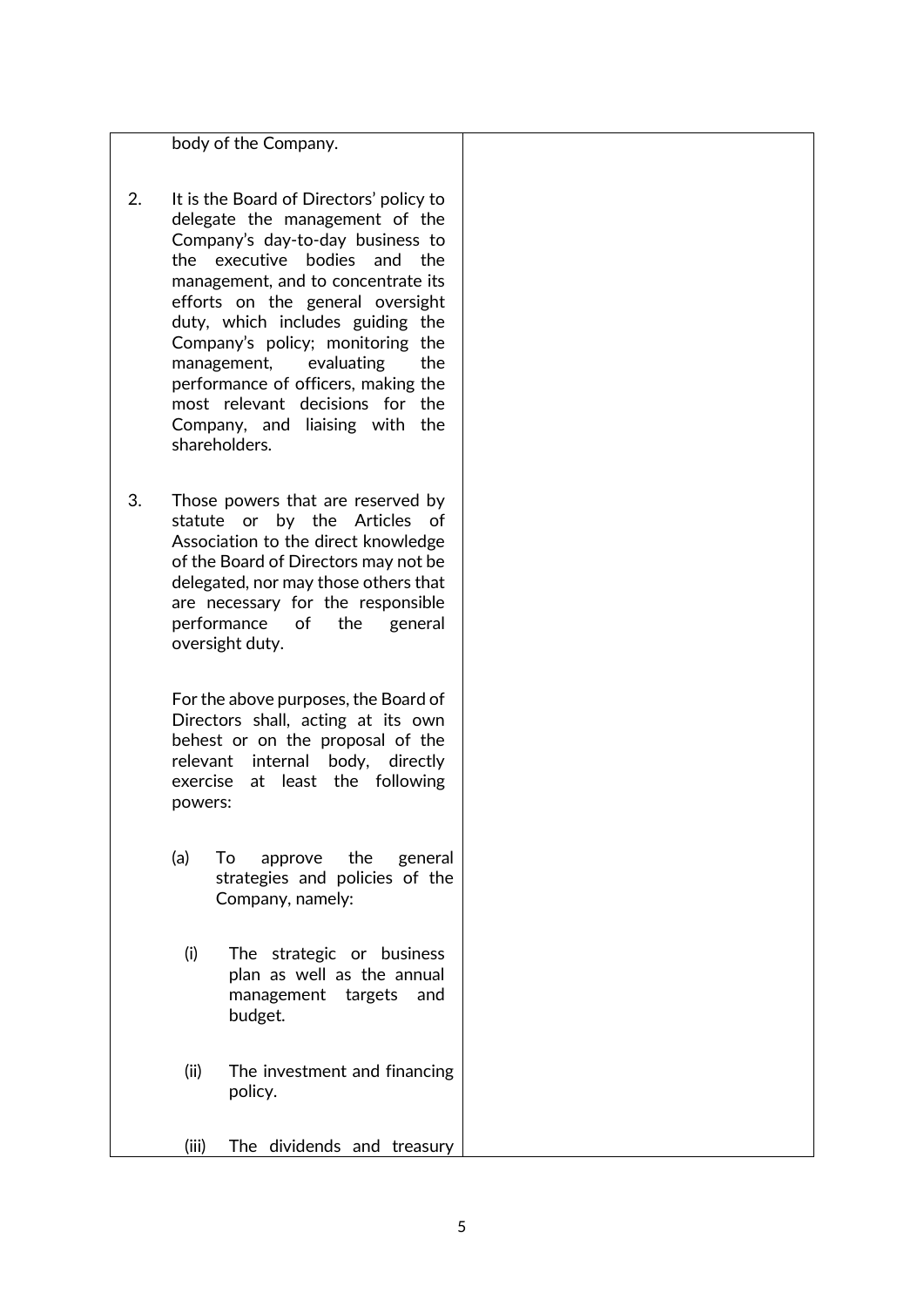|     |                   | stock policy and namely, the<br>limits thereof, pursuant to<br>statute.                                                                                                                                                                                                                                                                                                                                     |  |
|-----|-------------------|-------------------------------------------------------------------------------------------------------------------------------------------------------------------------------------------------------------------------------------------------------------------------------------------------------------------------------------------------------------------------------------------------------------|--|
|     | (iv)              | The design of the structure<br>of the corporate group of<br>which the Company is the<br>controlling company.                                                                                                                                                                                                                                                                                                |  |
|     | (v)               | The<br>enterprise<br>risk<br>management policy covering<br>both financial and<br>non-<br>financial, including tax risks,<br>and the periodic monitoring<br>of the internal information<br>and control systems;                                                                                                                                                                                              |  |
|     | (v <sub>i</sub> ) | definition<br>The<br>the<br>of<br>Company's tax strategy;                                                                                                                                                                                                                                                                                                                                                   |  |
|     | (vii)             | The corporate governance<br>policy; and                                                                                                                                                                                                                                                                                                                                                                     |  |
|     |                   | (viii) The sustainability policy.                                                                                                                                                                                                                                                                                                                                                                           |  |
| (b) |                   | To approve the following decisions:                                                                                                                                                                                                                                                                                                                                                                         |  |
|     | (i)               | The statement of the annual<br>accounts, the directors'<br>report and the proposed<br>distribution of the income or<br>loss of the year of the<br>and<br>the<br>Company<br>consolidated<br>annual<br>directors'<br>accounts<br>and<br>including<br>the<br>report,<br>mandatory<br>non-financial<br>information to be submitted<br>shareholders at<br>the<br>to<br>General<br>Meeting<br>of<br>Shareholders. |  |
|     | (ii)              | notice<br>calling<br>the<br><b>The</b><br>Meeting<br>General<br>of<br>Shareholders, determining                                                                                                                                                                                                                                                                                                             |  |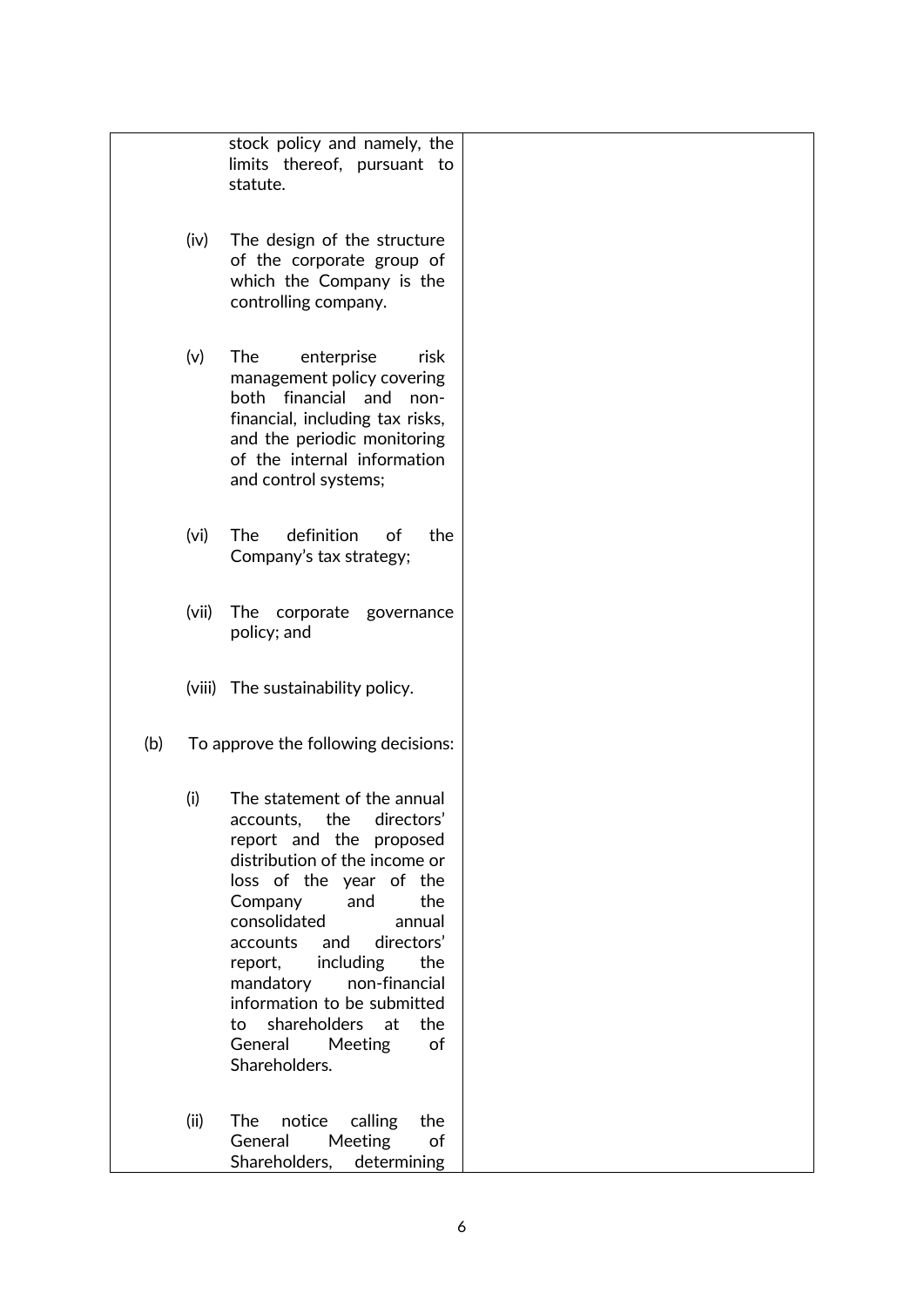its agenda and preparing the proposed resolutions to be submitted thereto.

- (iii) The approval of the financial information that the Company, being a listed company, must periodically release;
- (iv) The approval of the Annual Corporate Governance Report, the Annual Report on the Remuneration of Directors and the issue of any reports that the Board of Directors should recommend or which it must issue pursuant to applicable regulations, provided that the transaction covered by such report is not eligible to be delegated.
- (v) The approval of any manner of investments or transactions, which are, on account of their high value or description, considered strategic or deemed to have a special tax risk, unless the approval thereof falls on the General Meeting of Shareholders.
- (vi) The creation or acquisition of shares in special purpose vehicles or entities resident in countries or territories considered as tax havens, and any other transactions or operations of a comparable nature whose complexity might impair the transparency of the group; and
- (vii) The approval, after report of the Audit and Compliance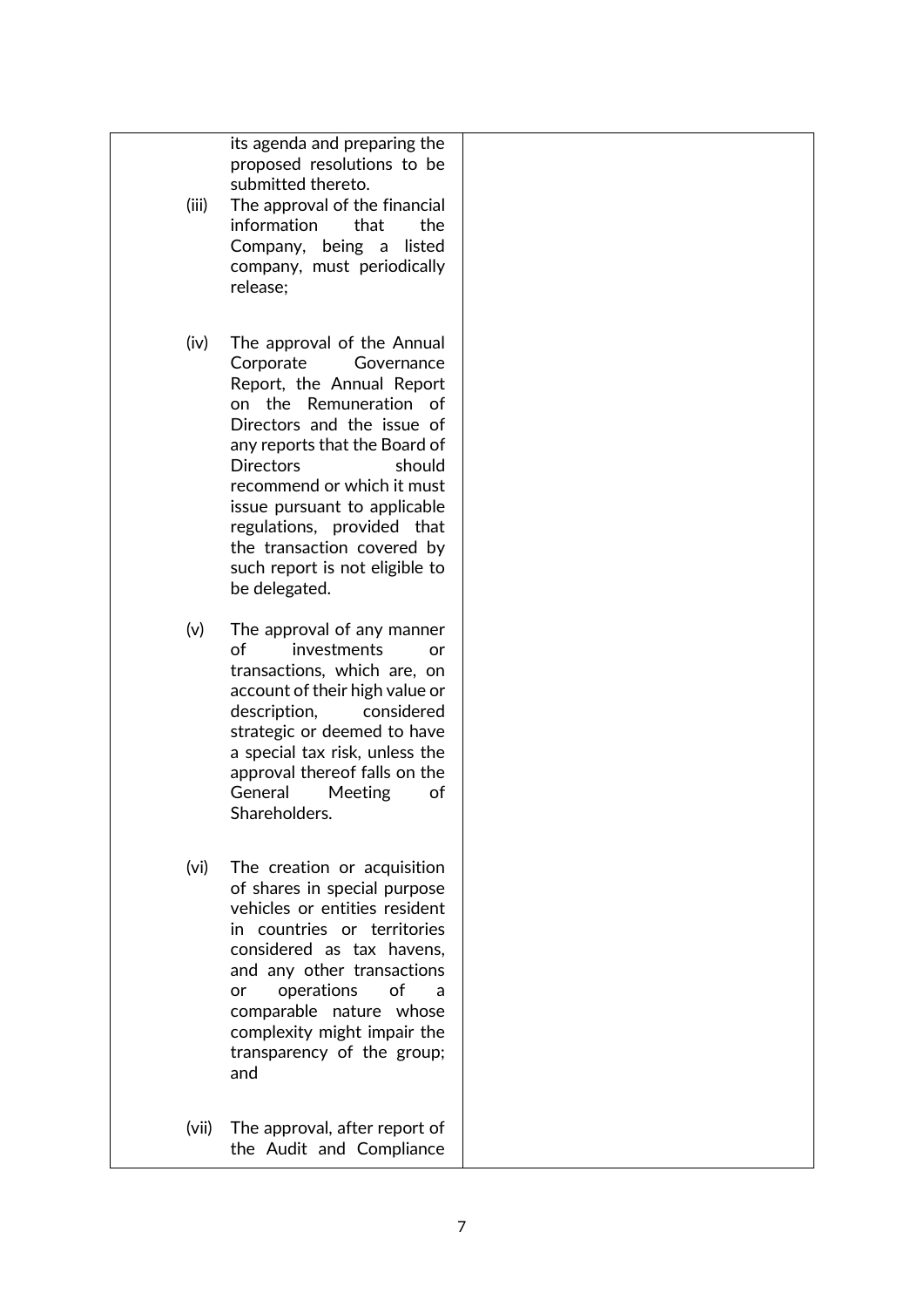|     | of<br>Committee,<br>the<br>transactions of the Company<br>or of any of the companies<br>within<br>its<br>Group<br>with<br>directors, shareholders or<br>Related Persons as referred<br>to in section 40 below.                                                                             |  |
|-----|--------------------------------------------------------------------------------------------------------------------------------------------------------------------------------------------------------------------------------------------------------------------------------------------|--|
| (c) | The following internal proceedings<br>of the Board of Directors:                                                                                                                                                                                                                           |  |
|     | (i)<br>To<br>decide<br>the<br>on<br>organization<br>and<br>proceedings of the Board of<br>Directors, including namely:                                                                                                                                                                     |  |
|     | The<br>approval<br>and<br>amendment<br>to<br>these<br>Regulations pursuant to<br>the terms included<br>in<br>Chapter I above;                                                                                                                                                              |  |
|     | The appointment, on the<br>$\overline{\phantom{a}}$<br>proposal or after report of<br>Nomination<br>the<br>Committee, as the case<br>may be, of the internal<br>offices within the Board<br>of Directors, and the<br>members<br>and<br>internal<br>offices of its committees;              |  |
|     | election,<br><b>The</b><br>the<br>on<br>proposal or after report of<br>the<br>Nomination<br>Committee, as the case<br>directors<br>be, of<br>may<br>through the<br>co-option<br>procedure<br>to<br>fill<br>any<br>which<br>vacancies<br>may<br>occur within the Board of<br>Directors; and |  |
|     | - Submitting to the General<br>Meeting of Shareholders<br>motions to elect, re-elect,                                                                                                                                                                                                      |  |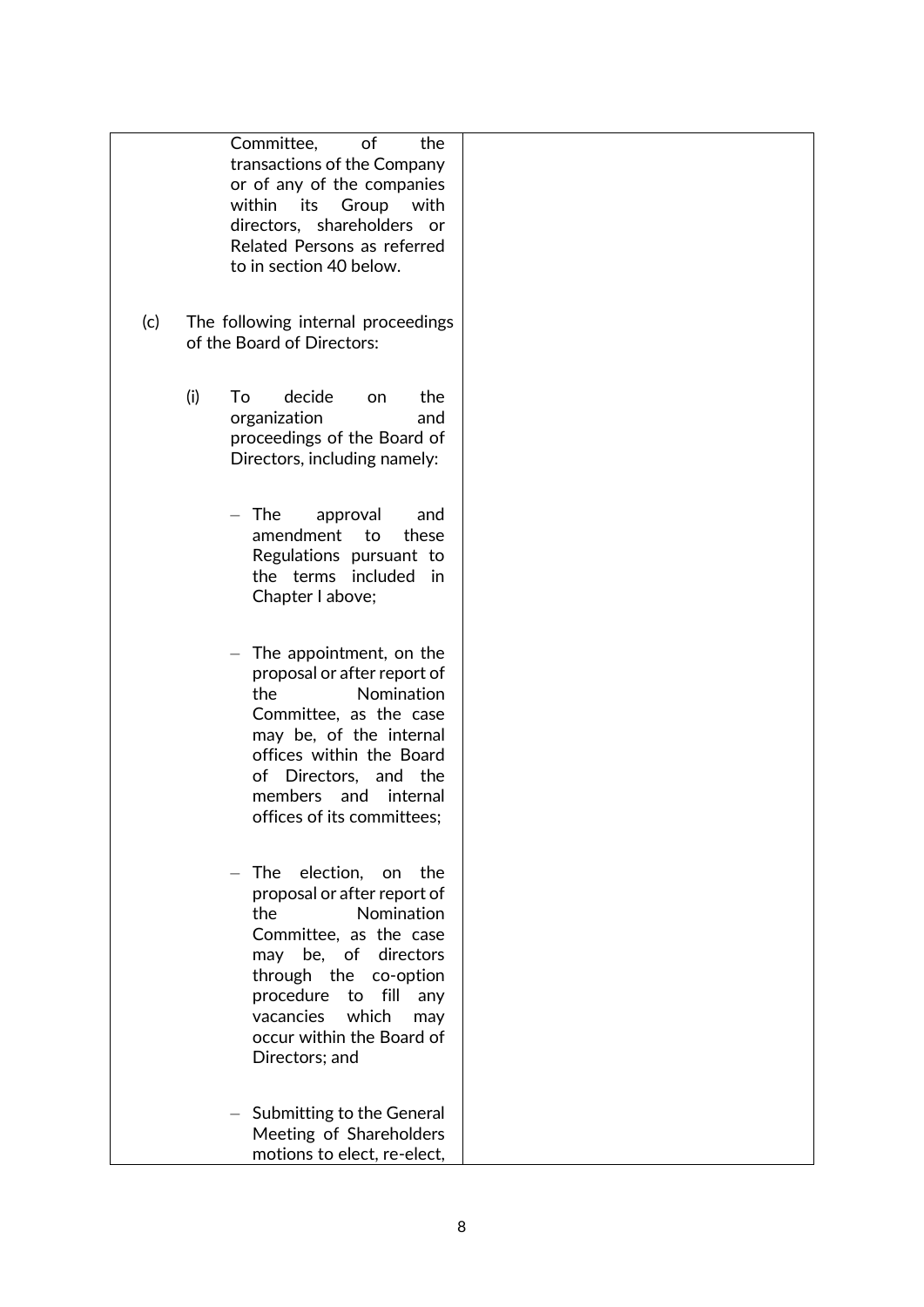ratify or remove directors.

- (ii) The approval of a specific and ascertainable diversity of board of directors membership and director selection policy that ensures that proposed election o reelection of directors is duly supported by a prior analysis of the competences required by the board of directors, that favours an appropriate board membership and diversity with regard to matters such as knowledge, education and professional experience, age, gender or disability, that it does not suffer from any implicit bias that may lead to any form of discrimination and, in particular, that favours selection of female directors in a number allowing to reach a balanced presence of women and men on the board and that supports the existence of a significant number of female senior managers.
- (iii) The proposal of the amount of the remuneration of directors as such to the General Meeting of Shareholders, as well as the approval of the remuneration of executive directors, in both cases, on the proposal of the Remuneration Committee and pursuant to the Articles of Association and the remuneration policy for directors approved by the General Meeting of Shareholders.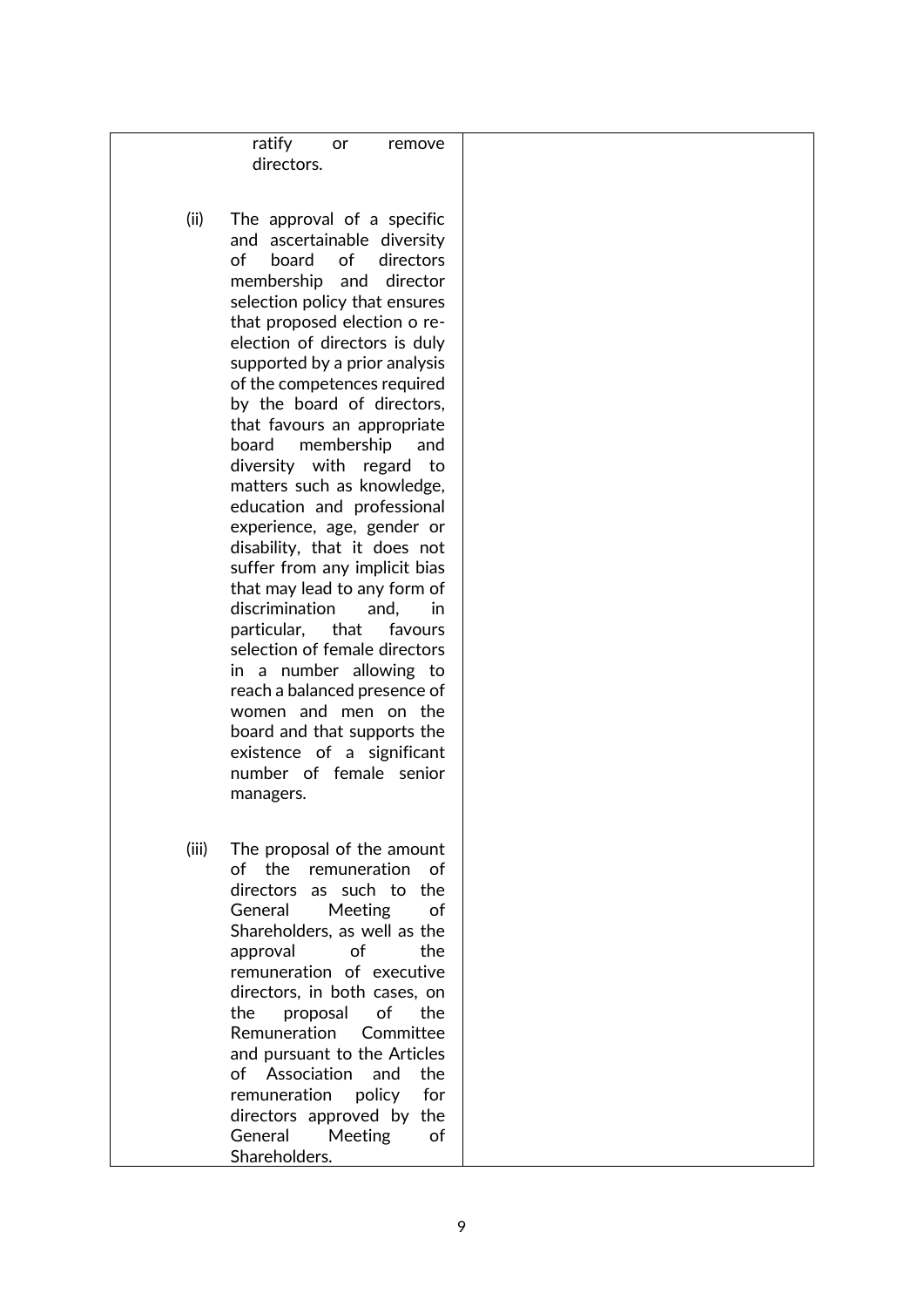- (iv) The appointment and removal of chief executive officers as well as the approval beforehand of the agreements to be executed between the Company and the directors to whom executive duties are assigned.
- (v) Overseeing and evaluating on an annual basis:
	- The quality and efficiency of the proceedings of the Board of Directors itself and its committees;
	- The diversity in the membership and skills of the Board of Directors;
	- The performance by the Chairman of the Board of Directors and by the Company's chief executive of their duties;
	- The performance of its supervisory and control committees based upon the reports raised by the same
	- The performance and contribution of each director, especially that of the Chairs of the different board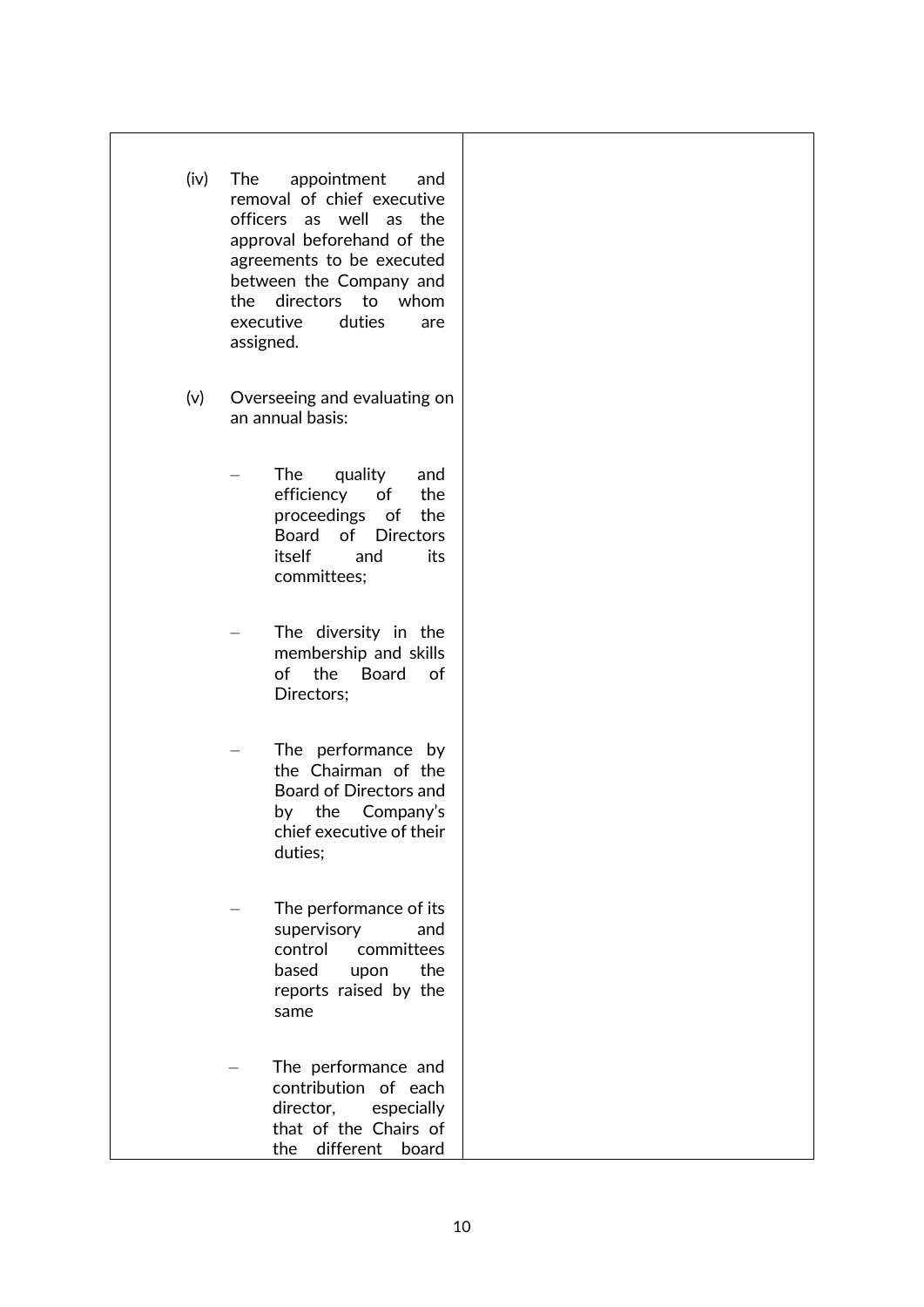#### committees.

Where the Chairman of the Board of Directors would discharge executive duties, the assessment of their performance shall be led by the Lead Independent Director, especially authorized to do so pursuant to the provisions of Section 10.2 below.

To proceed to such evaluation, the Board of Directors may rely on the support of external advisors and on such internal resources which it may, from time to time, deem fit. Notwithstanding the foregoing, the Board of Directors shall be assisted every three years, by an external advisor, once the Nomination Committee has established their independence, to proceed to such evaluation. Upon evaluating the independence of the external advisor, the relations that such advisor, or any company within its Group, may have with the Company or with the Group shall be considered. Such relations shall be detailed, as the case may be, in the Annual Corporate Governance Report.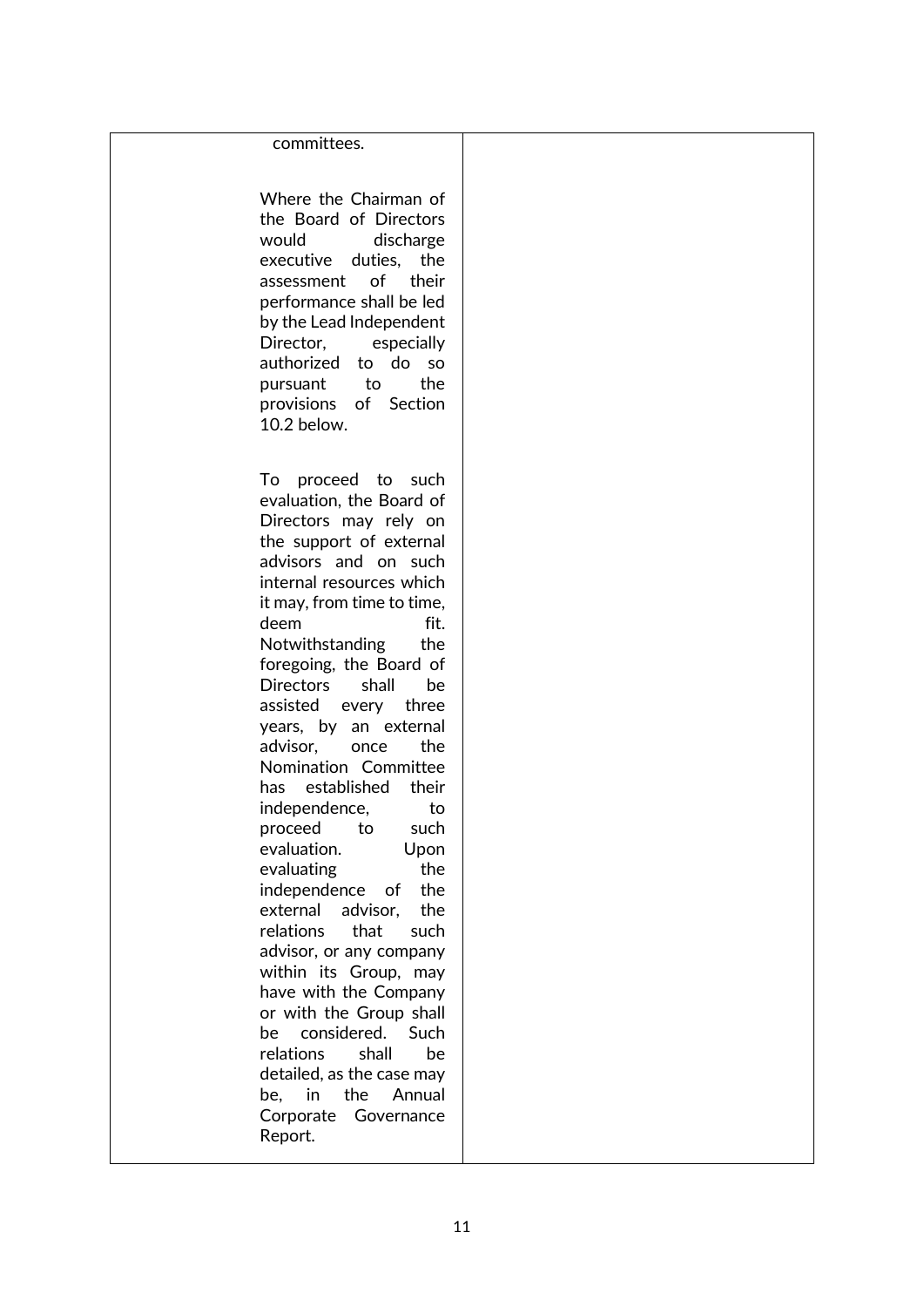### The Board of Directors shall carry out an annual evaluation of its proceedings and of that of its committees and it will propose an action plan to correct the shortcomings revealed. The result of the evaluation shall be recorded in the minute of the meeting of the Board of Directors or attached thereto as an annex.

- (vi) The authorization or release from the obligations stemming from the duty of loyalty of directors, after report of the Nomination Committee, where such responsibility is not incumbent on the General Meeting of Shareholders.
- (d) The following issues regarding senior managers:
	- (i) The appointment and removal of senior managers after report of the Nomination Committee.
	- (ii) The approval of the basic terms and conditions of the contract with senior managers, including their remuneration and, where appropriate severance clauses. after report of the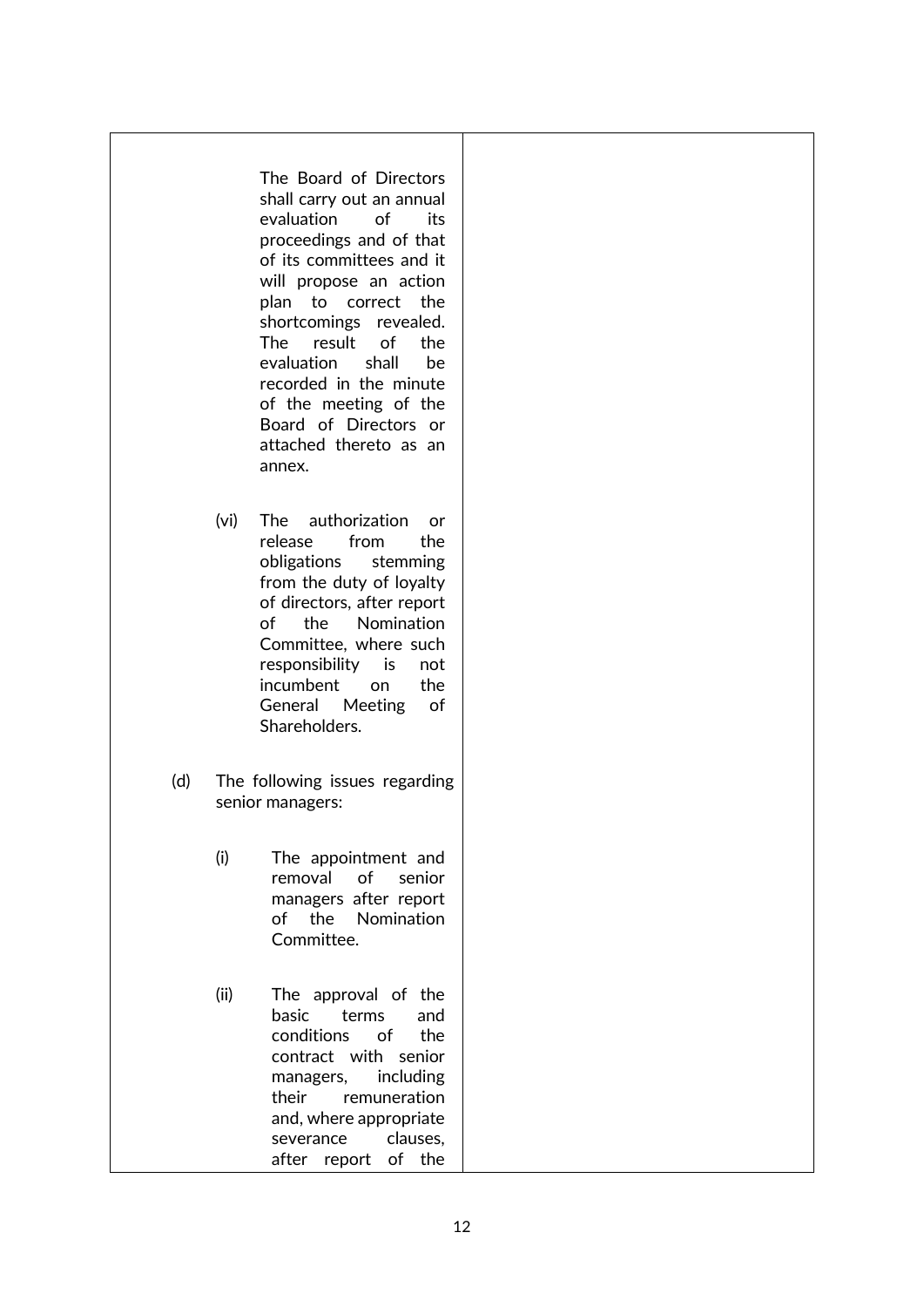### Remuneration Committee.

- (iii) Overseeing the proceedings of the senior managers appointed by the Board of Directors.
- (e) Overseeing the process to prepare and submit financial information and the directors' report, which shall include, where appropriate, the mandatory non-financial information as legally required, and making recommendations or proposals aimed at keeping integrity thereof.
- (f) To approve the assumption by the Audit and Compliance Committee of duties inherent in an audit committee in accordance with the provisions of current legislation with regard to such Group companies that qualify as Public-Interest Entities, pursuant to the definition provided in applicable laws, provided that these latter are fully owned, directly or indirectly by the Company, or failing that, that the application of this exception has been approved by the General Meeting of the subsidiary by unanimous vote.
- (g) The remaining responsibilities reserved by these Regulations and the applicable laws and regulations.

4. The Board of Directors shall perform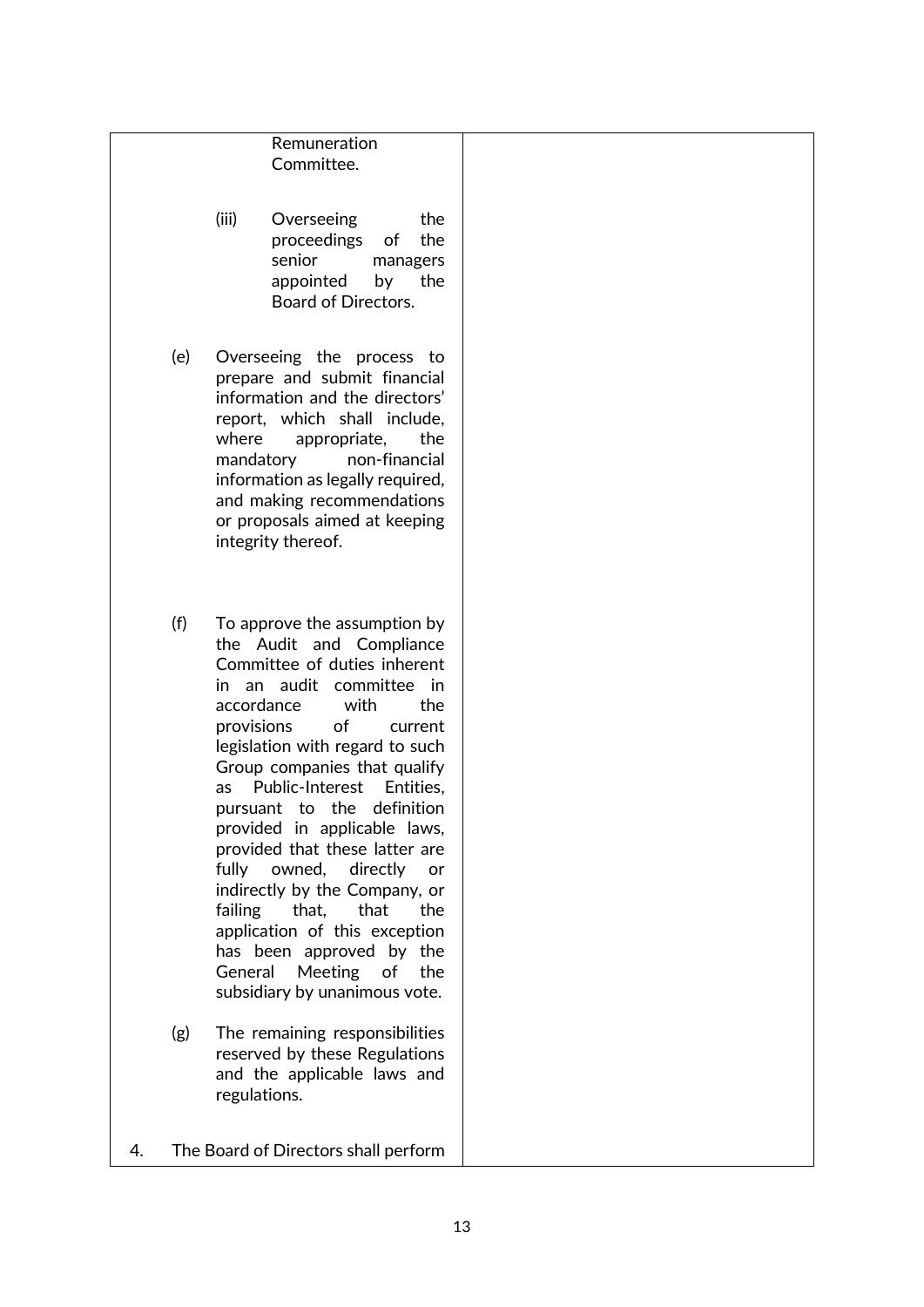| its duties in accordance with the<br>interest,<br>it<br>corporate<br>being<br>understood as the viability and the<br>maximization of the Company's<br>value in the long term for the<br>of<br>interest<br>all<br>the<br>common<br>shareholders, which<br>shall<br>not<br>prevent taking into account also<br>other lawful interests, whether<br>public or private, concurring on the<br>development of the<br>business         |                                                                     |
|--------------------------------------------------------------------------------------------------------------------------------------------------------------------------------------------------------------------------------------------------------------------------------------------------------------------------------------------------------------------------------------------------------------------------------|---------------------------------------------------------------------|
| activity, especially those of<br>the<br>other<br>"stakeholders"<br>of<br>the<br>employees,<br>clients,<br>Company:<br>suppliers and the civil society at<br>large. The Board of Directors shall<br>determine and review the business<br>and financial strategies<br>of the<br>light of said<br>Company in<br>the<br>criterion,<br>seeking<br>a<br>reasonable<br>balance between the proposals<br>passed and the risks assumed. |                                                                     |
| 5.<br>The Board of Directors shall ensure<br>that the Company discharges its<br>ethical and social duties and its duty<br>of acting in good faith in its relations<br>with its employees and with third<br>parties, meeting the principles of<br>Corporate Social Responsibility that<br>the<br>would<br>company<br>have<br>undertaken.                                                                                        |                                                                     |
| Likewise, the Board of Directors<br>6.<br>shall ensure that no individual or<br>small group of persons has a<br>decision-making power within the<br>Company that is not subject to<br>counterweights and checks and that<br>no shareholder is treated in a more<br>privileged manner than the others.                                                                                                                          |                                                                     |
| <b>CHAPTER III. COMPOSITION OF THE</b><br><b>BOARD OF DIRECTORS</b>                                                                                                                                                                                                                                                                                                                                                            | <b>CHAPTER III. COMPOSITION OF</b><br><b>THE BOARD OF DIRECTORS</b> |
| <b>SECTION 6. SIZE</b>                                                                                                                                                                                                                                                                                                                                                                                                         | <b>SECTION 6. SIZE</b>                                              |
| The Board of Directors shall be made<br>1.                                                                                                                                                                                                                                                                                                                                                                                     | [Unchanged].                                                        |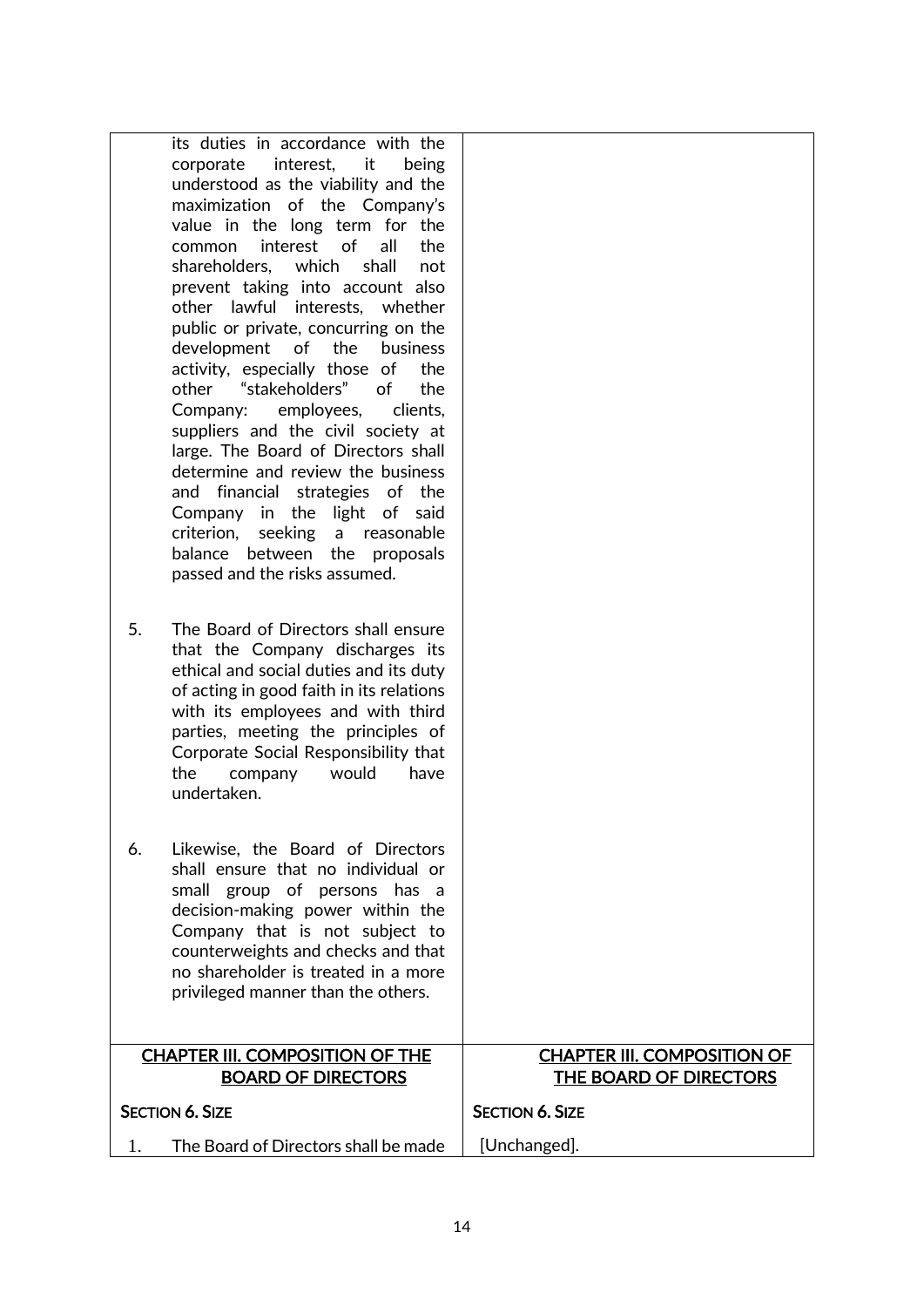|    | up of a number of members being no<br>less than five nor greater than<br>twelve, which shall be determined by<br>the<br>General<br>Meeting<br>of<br>Shareholders.                                                                                                                                                                                                                                                                                                                                                                      |                                                                    |
|----|----------------------------------------------------------------------------------------------------------------------------------------------------------------------------------------------------------------------------------------------------------------------------------------------------------------------------------------------------------------------------------------------------------------------------------------------------------------------------------------------------------------------------------------|--------------------------------------------------------------------|
| 2. | The Board of Directors shall propose<br>the<br>General<br>Meeting<br>to<br>of<br>Shareholders a number that, in<br>accordance with the<br>changing<br>circumstances of the Company, is<br>more suitable in order to ensure that<br>the body is duly representative and<br>works<br>efficiently,<br>promoting<br>diversity and an appropriate balance<br>of experience and knowledge, so<br>that the decision-making process is<br>enriched and multiple viewpoints are<br>contributed to the discussion of the<br>business transacted. |                                                                    |
|    | <b>SECTION 7. QUALITATIVE COMPOSITION</b>                                                                                                                                                                                                                                                                                                                                                                                                                                                                                              | <b>SECTION 7. QUALITATIVE COMPOSITION</b>                          |
| 1. | The Board of Directors shall be made<br>up of executive directors and non-<br>executive directors who in turn may<br>proprietary, independent<br>be<br>or<br>affiliate; directors shall be classified<br>by directorship type, based upon the<br>definition provided in the laws from<br>time to time in force.                                                                                                                                                                                                                        | [Unchanged].                                                       |
| 2. | The Board of Directors shall, within<br>the scope of its powers to submit<br>proposals to the General Meeting of<br>Shareholders and to co-opt in order<br>to cover vacancies, endeavour for<br>the ratio of non-executive directors<br>to represent a large majority of<br>directors sitting on the Board of<br>Directors and for the ratio of<br>independent directors within the<br>Board of Directors to be at least<br>equal to the ratio of floating capital<br>of the Company.                                                  |                                                                    |
|    | <b>CHAPTER IV. STRUCTURE OF THE</b>                                                                                                                                                                                                                                                                                                                                                                                                                                                                                                    | <b>CHAPTER IV. STRUCTURE OF THE BOARD</b>                          |
|    | <b>BOARD OF DIRECTORS</b>                                                                                                                                                                                                                                                                                                                                                                                                                                                                                                              | OF DIRECTORS                                                       |
|    | <b>SECTION 8. THE CHAIRMAN OF THE BOARD OF</b><br><b>DIRECTORS</b>                                                                                                                                                                                                                                                                                                                                                                                                                                                                     | <b>SECTION 8. THE CHAIRMAN OF THE BOARD OF</b><br><b>DIRECTORS</b> |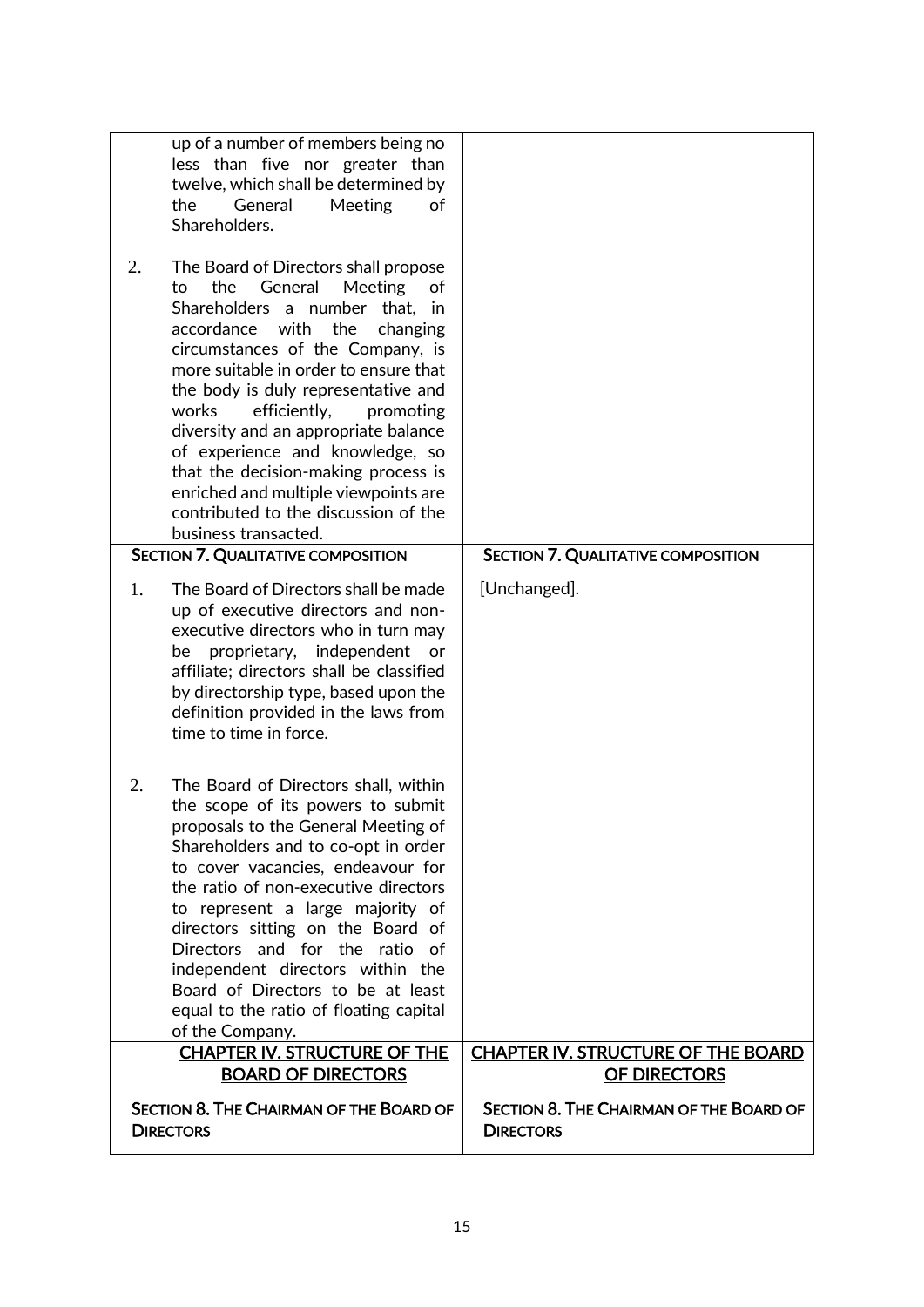| 1. | report<br>purpose | The Chairman of the Board of<br>Directors shall be elected, after<br>of<br>the<br>Nomination<br>Committee,<br>from<br>those<br>among<br>who<br>members<br>the<br>meet<br>requirements laid down for<br>this<br>the<br>in<br>Articles<br>of<br>Association of the Company.                                                                                                                                                                             | [Unchanged]. |
|----|-------------------|-------------------------------------------------------------------------------------------------------------------------------------------------------------------------------------------------------------------------------------------------------------------------------------------------------------------------------------------------------------------------------------------------------------------------------------------------------|--------------|
| 2. |                   | The ordinary power to call the Board<br>of Directors, to establish the agenda<br>for its meetings and to lead the<br>debates falls on the Chairman of the<br>Board of Directors. However, the<br>Chairman must call the Board of<br>Directors and include on the agenda<br>the business to be transacted when<br>this is requested by at least one-third<br>of its members or by the Lead<br>Independent Director referred to in<br>Section 10 below. |              |
| 3. |                   | In addition to the duties conferred by<br>statute and by the Articles of<br>Association, the Chairman of the<br>Board of Directors will discharge the<br>following duties:                                                                                                                                                                                                                                                                            |              |
|    | (a)               | Leading<br>the<br><b>Board</b><br>of<br>Directors,<br>ensuring<br>the<br>effectiveness<br>of<br>its<br>performance;                                                                                                                                                                                                                                                                                                                                   |              |
|    | (b)               | Preparing and submitting to<br>the Board of Directors for<br>discussion a schedule with<br>dates and business to be<br>transacted, ensuring that the<br>Board of Directors dedicates<br>enough time to strategic<br>matters;                                                                                                                                                                                                                          |              |
|    | (c)               | Organizing and liaising with<br>of<br>the<br><b>Chairs</b><br>board<br>committees with regard to the<br>periodic evaluation of the<br>Board of Directors and, if<br>appropriate, of the Chief<br>Executive Director or chief                                                                                                                                                                                                                          |              |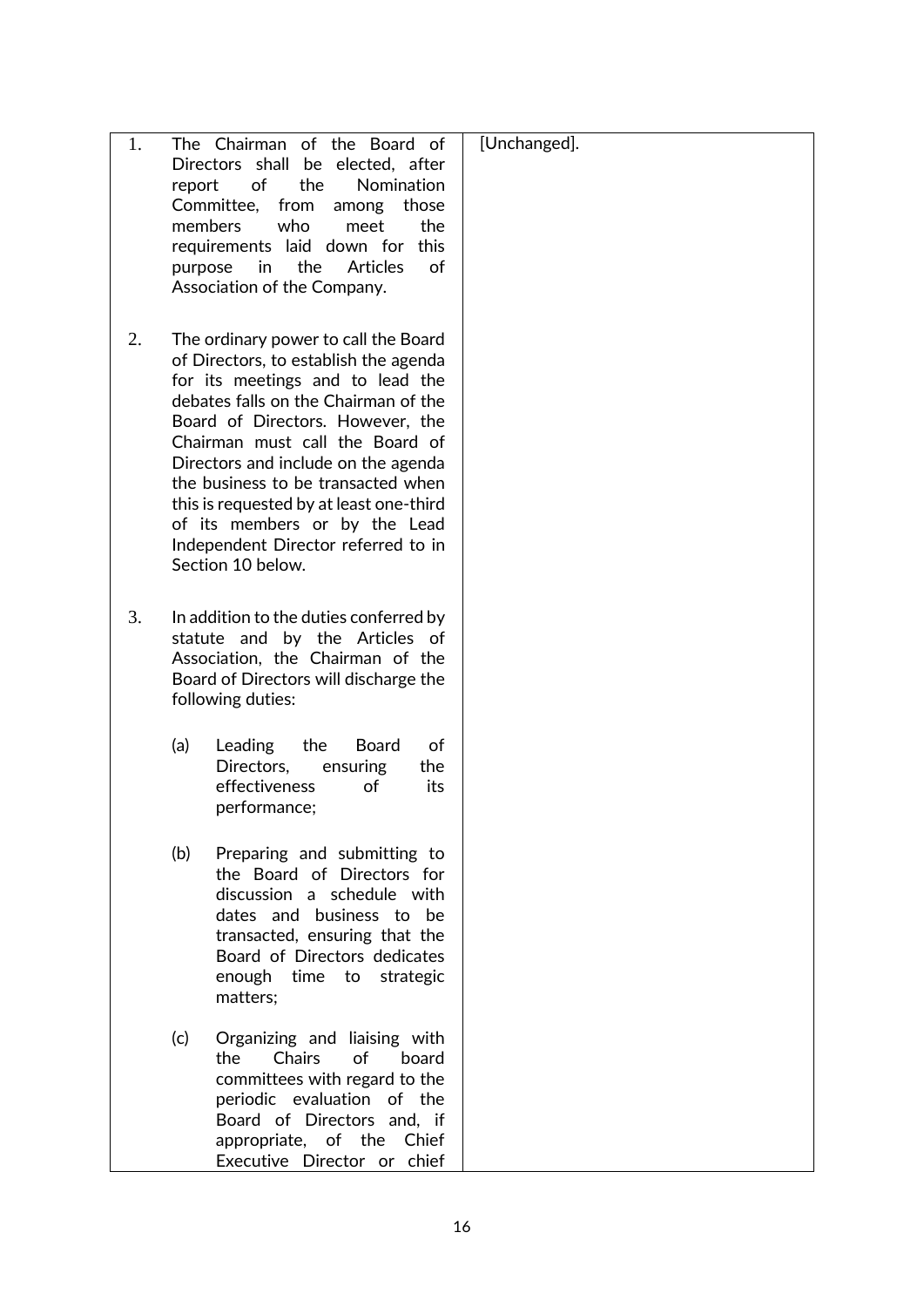|    | executive;                                                                                                                                                                                                                                                                                                                       |                                                                                      |
|----|----------------------------------------------------------------------------------------------------------------------------------------------------------------------------------------------------------------------------------------------------------------------------------------------------------------------------------|--------------------------------------------------------------------------------------|
|    | (d)<br>The definition and review of<br>the refreshment programs for<br>directors,<br>where<br>circumstances so require.                                                                                                                                                                                                          |                                                                                      |
| 4. | In the case of an equality of votes,<br>the Chairman shall have a casting<br>vote.                                                                                                                                                                                                                                               |                                                                                      |
|    | SECTION 9. THE DEPUTY CHAIRMAN OF THE<br><b>BOARD OF DIRECTORS</b>                                                                                                                                                                                                                                                               | SECTION 9. THE DEPUTY CHAIRMAN OF THE<br><b>BOARD OF DIRECTORS</b>                   |
| 1. | The<br><b>Board</b><br>of<br><b>Directors</b><br>shall<br>necessarily<br>appoint<br>Deputy<br>a<br>after report<br>Chairman,<br>of<br>the<br>Nomination Committee, who shall<br>replace the Chairman should this<br>latter find it impossible to perform<br>their duties or be absent, or when<br>the Chairman should so decide. | [Unchanged].                                                                         |
| 2. | The Board of Directors may also<br>appoint more than one Deputy<br>Chairman. In such case, the position<br>defined in the previous paragraph<br>shall fall upon the First Deputy<br>Chairman, who shall, in turn, be<br>replaced in case of necessity by the<br>Second Deputy Chairman and so on<br>and so forth.                |                                                                                      |
|    | 10.<br><b>LEAD</b><br><b>INDEPENDENT</b><br>The<br><b>SECTION</b><br><b>DIRECTOR</b>                                                                                                                                                                                                                                             | 10.<br><b>THE</b><br><b>SECTION</b><br>LEAD<br><b>INDEPENDENT</b><br><b>DIRECTOR</b> |
| 1. | Where the Chairman of the Board of<br>Directors would discharge executive<br>duties, the Board of Directors shall,<br>with the abstention of the executive<br>directors and after report of the<br>Nomination Committee, necessarily<br>appoint a Lead Independent Director<br>from the independent directors.                   | [Unchanged].                                                                         |
| 2. | The Lead Independent Director shall<br>have the following powers:                                                                                                                                                                                                                                                                |                                                                                      |
|    | Requesting that the Chairman<br>(a)                                                                                                                                                                                                                                                                                              |                                                                                      |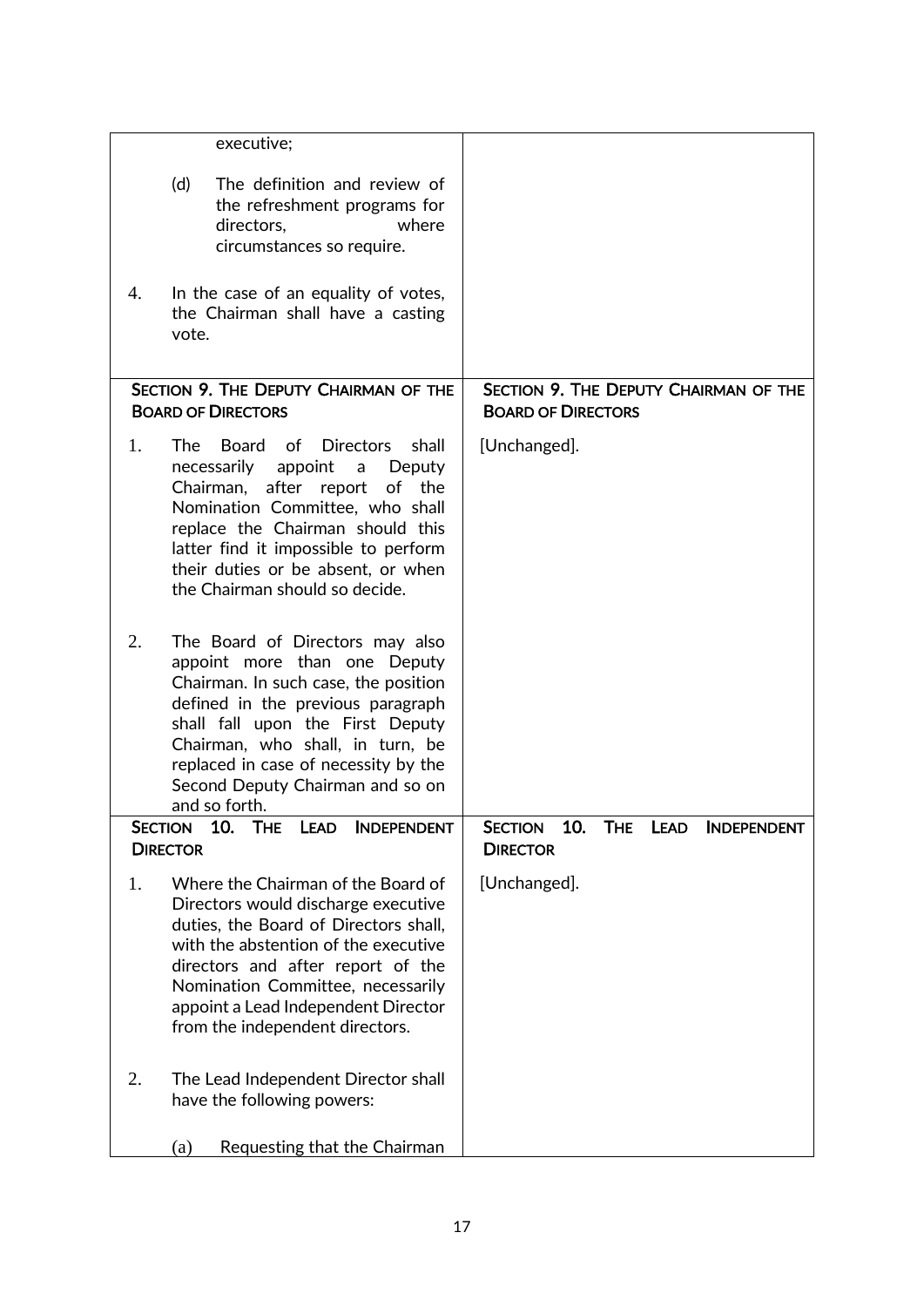|    |              | calls the Board of Directors<br>and adds new items on the<br>agenda. The Chairman shall be<br>bound to attend to such<br>requests;                                                                                                      |                                                        |
|----|--------------|-----------------------------------------------------------------------------------------------------------------------------------------------------------------------------------------------------------------------------------------|--------------------------------------------------------|
|    | (b)          | Liaising with, meeting with and<br>echoing the concerns of non-<br>executive directors,<br>being<br>authorized to call for such<br>purposes and should they<br>deem it appropriate, meetings<br>of independent directors;               |                                                        |
|    | (c)          | Leading, if appropriate, the<br>annual evaluation of the<br>Chairman of the Board of<br>Directors and coordinating, if<br>appropriate, the succession<br>plan;                                                                          |                                                        |
|    |              | (d)<br>Contacting investors<br>and shareholders to learn of<br>their points of view for the<br>purposes of forming<br>an<br>opinion on their concerns,<br>namely with regard to the<br>company's<br>corporate<br>governance system; and |                                                        |
|    |              | (e)<br>Chairing the Board of<br>Directors in the absence of its<br>Chairman and of the Deputy<br>Chairmen, should there be any.                                                                                                         |                                                        |
|    | OF DIRECTORS | SECTION 11. THE SECRETARY OF THE BOARD                                                                                                                                                                                                  | SECTION 11. THE SECRETARY OF THE BOARD<br>OF DIRECTORS |
| 1. |              | The Secretary needs not be a<br>director in order to be appointed<br>Secretary of the Board of Directors.                                                                                                                               | [Unchanged].                                           |
| 2. | report       | The appointment and the removal<br>of the Secretary shall be approved by<br>the full Board of Directors, after<br>of<br>the<br>Nomination<br>Committee.                                                                                 |                                                        |
| 3. |              | The Secretary shall support the<br>Chairman in his duties and must                                                                                                                                                                      |                                                        |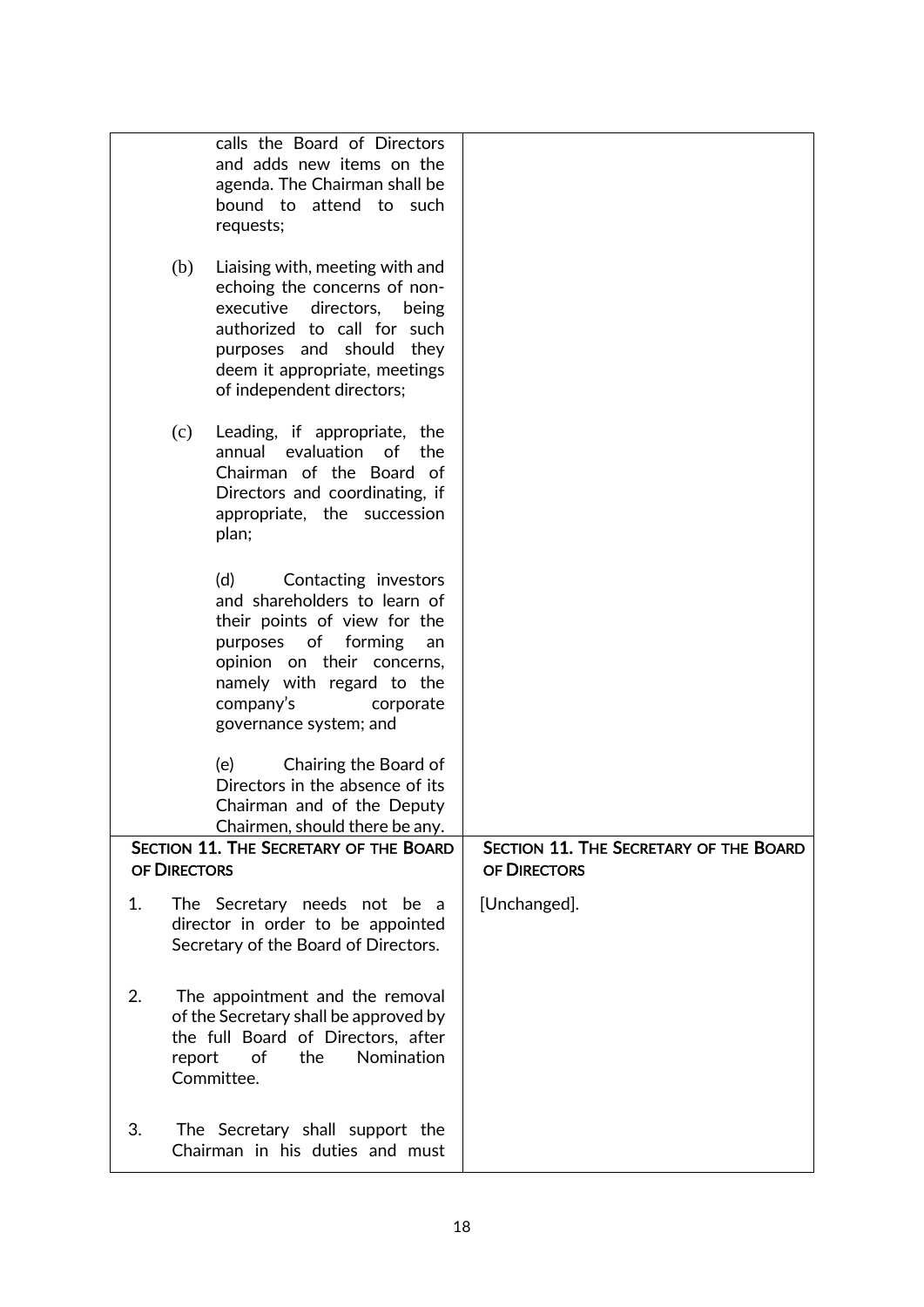|    | provide for the smooth running of<br>the Board of Directors by taking<br>particular care to assist the Chairman<br>in order for directors to receive<br>information<br>relevant<br>early<br>in<br>advance and in the appropriate<br>format to discharge their duties;<br>provide directors with the necessary<br>advice and information; keep the<br>documents of the Company; enter<br>the proceedings in the minutes<br>books and certify the<br>Board's<br>resolutions. |                                                                             |
|----|----------------------------------------------------------------------------------------------------------------------------------------------------------------------------------------------------------------------------------------------------------------------------------------------------------------------------------------------------------------------------------------------------------------------------------------------------------------------------|-----------------------------------------------------------------------------|
| 4. | The Secretary, who must be a<br>shall<br>devote<br>lawyer,<br>particular<br>attention to the formal and material<br>legality of the Board of Directors'<br>actions<br>that<br>the<br>and<br>ensure<br>principles,<br>corporate governance<br>good governance recommendations<br>and the Company's internal rules and<br>regulations, are observed.<br><b>SECTION 12. THE DEPUTY SECRETARY OF THE</b><br><b>BOARD OF DIRECTORS</b>                                          | <b>SECTION 12. THE DEPUTY SECRETARY OF THE</b><br><b>BOARD OF DIRECTORS</b> |
|    |                                                                                                                                                                                                                                                                                                                                                                                                                                                                            |                                                                             |
| 1. | The Board of Directors may appoint<br>a Deputy Secretary, who needs not<br>be a director, to assist the Secretary<br>of the Board of Directors or replace<br>the same should the Secretary find it<br>impossible to perform their duties or<br>be absent.                                                                                                                                                                                                                  | [Unchanged].                                                                |
| 2. | The appointment and removal of the<br>Deputy Secretary must be approved<br>by the full Board of Directors, after<br>Nomination<br>of<br>the<br>report<br>Committee.                                                                                                                                                                                                                                                                                                        |                                                                             |
| 3. | The Deputy Secretary may attend<br>the meetings of the Board of<br>Directors in order to replace the<br>Secretary or to support them when<br>the Chairman so decides.                                                                                                                                                                                                                                                                                                      |                                                                             |
|    | <b>SECTION 13. BOARD COMMITTEES</b>                                                                                                                                                                                                                                                                                                                                                                                                                                        | <b>SECTION 13. BOARD COMMITTEES</b>                                         |
| 1. | Without prejudice to the delegation<br>of powers granted individually to any                                                                                                                                                                                                                                                                                                                                                                                               | [Unchanged].                                                                |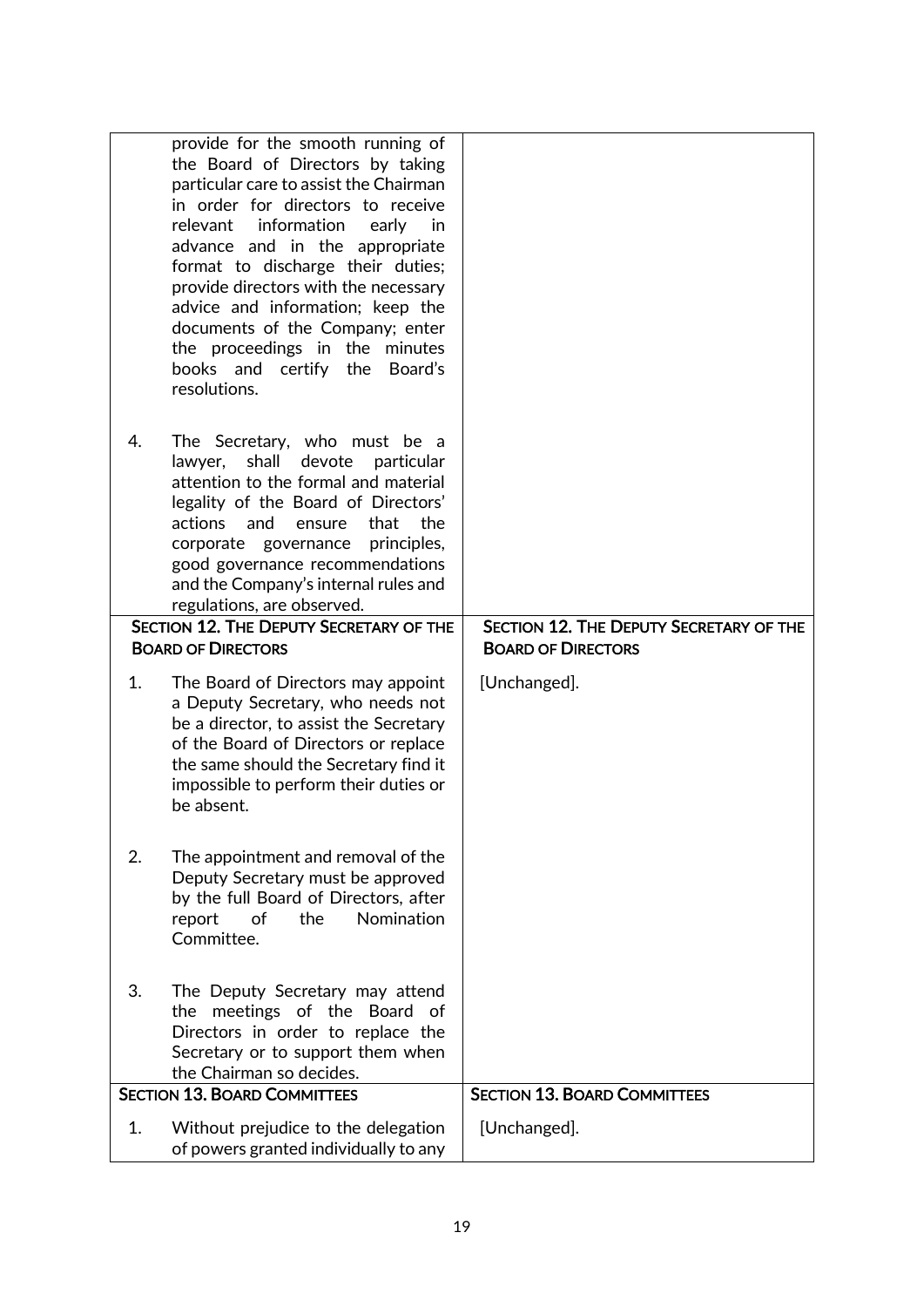director or to the power allowing the board to establish an Executive Committee with general decisionmaking powers, board committees for specific areas of activity or other bodies of an advisory nature, including a Sustainability Committee, the Board of Directors shall in any event set an Audit and Compliance Committee, a Nomination Committee and a Remuneration Committee, which shall assume the minimum tasks provided in applicable regulations and in these Regulations.

2. The Nomination Committee shall assess the profile of the most suitable persons to serve on the different board committees and shall submit the relevant proposals to the Board of Directors, considering the expertise, qualifications and experience of directors and the duties of each Committee.

> The Nomination Committee shall further encourage an appropriate and diverse membership on every board committee as regards professional experience, competences, personal skills, sectorspecific knowledge, international experience or geographic origin, age and in particular gender, taking into account the restrictions that are a result of their smaller size.

3. Board committees shall have a Chair appointed out of their number as well as a Secretary who need not be a member of said committees, in which case they will have the right to attend meetings and speak but no voting rights. Both the Chair and the Secretary shall be appointed by the Board of Directors, which shall also approve, where appropriate, the set of rules governing their proceedings.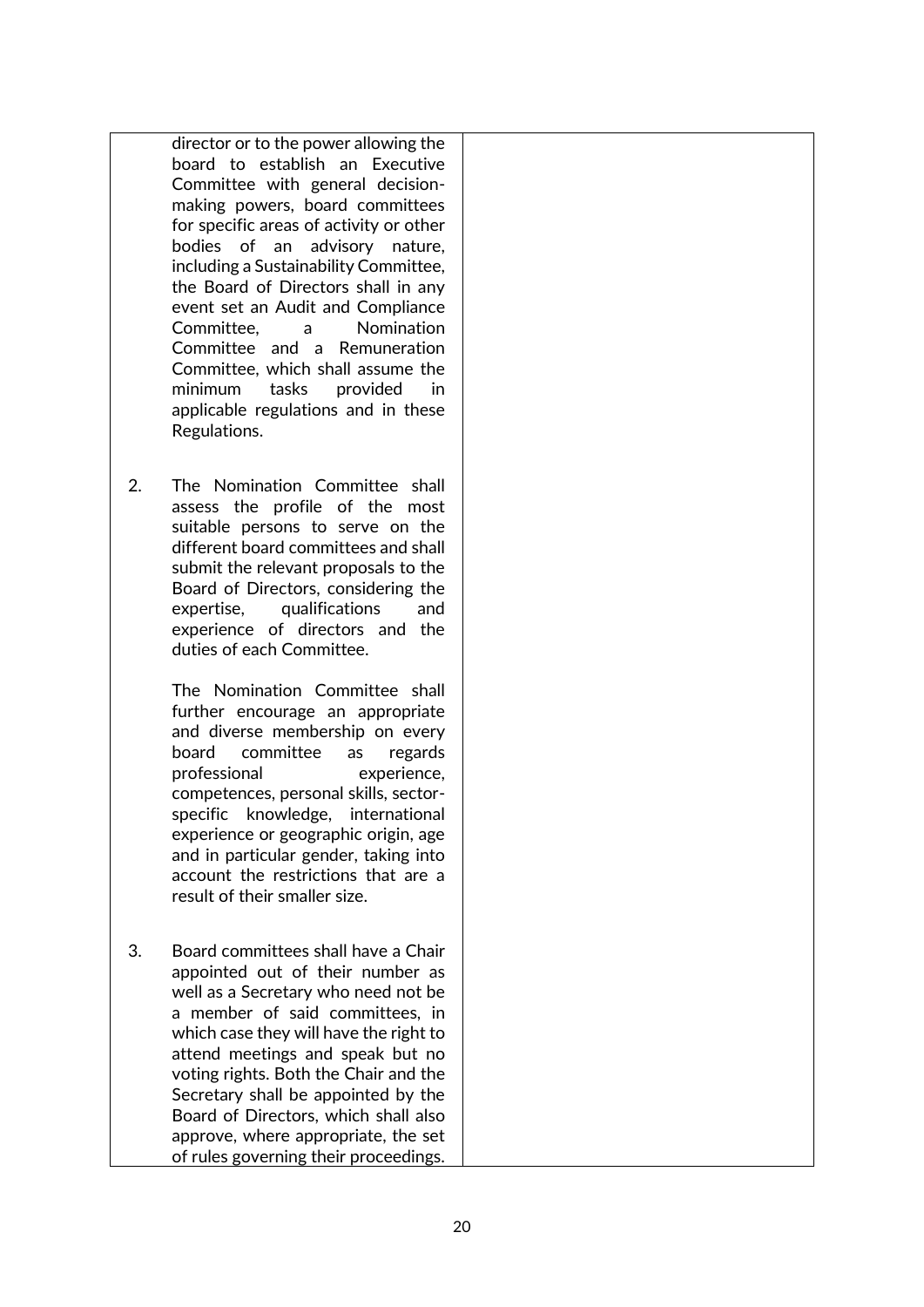|    | In that which has not been especially<br>provided for herein, the rules of<br>proceedings hereunder set out in<br>relation to the Board of Directors<br>shall apply, as long as they are<br>compatible with the nature and<br>function of the Committee in<br>question.                                                                                                                                                                                                                                              |                                                                        |
|----|----------------------------------------------------------------------------------------------------------------------------------------------------------------------------------------------------------------------------------------------------------------------------------------------------------------------------------------------------------------------------------------------------------------------------------------------------------------------------------------------------------------------|------------------------------------------------------------------------|
| 4. | Board committees shall<br>prepare<br>every year a schedule of their<br>ordinary meetings to be submitted to<br>the Board of Directors.                                                                                                                                                                                                                                                                                                                                                                               |                                                                        |
|    | SECTION 14. THE EXECUTIVE COMMITTEE OR<br>THE CHIEF EXECUTIVE OFFICERS                                                                                                                                                                                                                                                                                                                                                                                                                                               | SECTION 14. THE EXECUTIVE COMMITTEE OR<br>THE CHIEF EXECUTIVE OFFICERS |
| 1. | The permanent delegation of powers<br>by the Board of Directors to the<br>Executive Committee or to one or<br>several Chief Executive Officers shall<br>require two-thirds of the members<br>of the Board of Directors to vote for<br>and may include, at the Board of<br>Directors choice, all or a part of the<br>the<br><b>Board</b><br>of<br>itself,<br>powers<br>establishing<br>the<br>the<br>contents,<br>restrictions<br>the<br>of<br>and<br>types<br>delegation.<br>At<br>any<br>rate,<br>non-<br>delegable | [Unchanged].<br>1.                                                     |
|    | powers pursuant to statute, the<br>Articles of Association and these<br>Regulations may not be delegated to<br>the Executive Committee or the<br>Chief Executive Officers, nor may<br>those others that are necessary for<br>the responsible exercise of the<br>general oversight duty that<br>is<br>incumbent<br><b>Board</b><br>on<br>the<br>of<br>Directors.                                                                                                                                                      |                                                                        |
| 2. | The Executive Committee, should it<br>exist, shall be made up of a number<br>of directors being no less than three                                                                                                                                                                                                                                                                                                                                                                                                   | [Unchanged].<br>2.                                                     |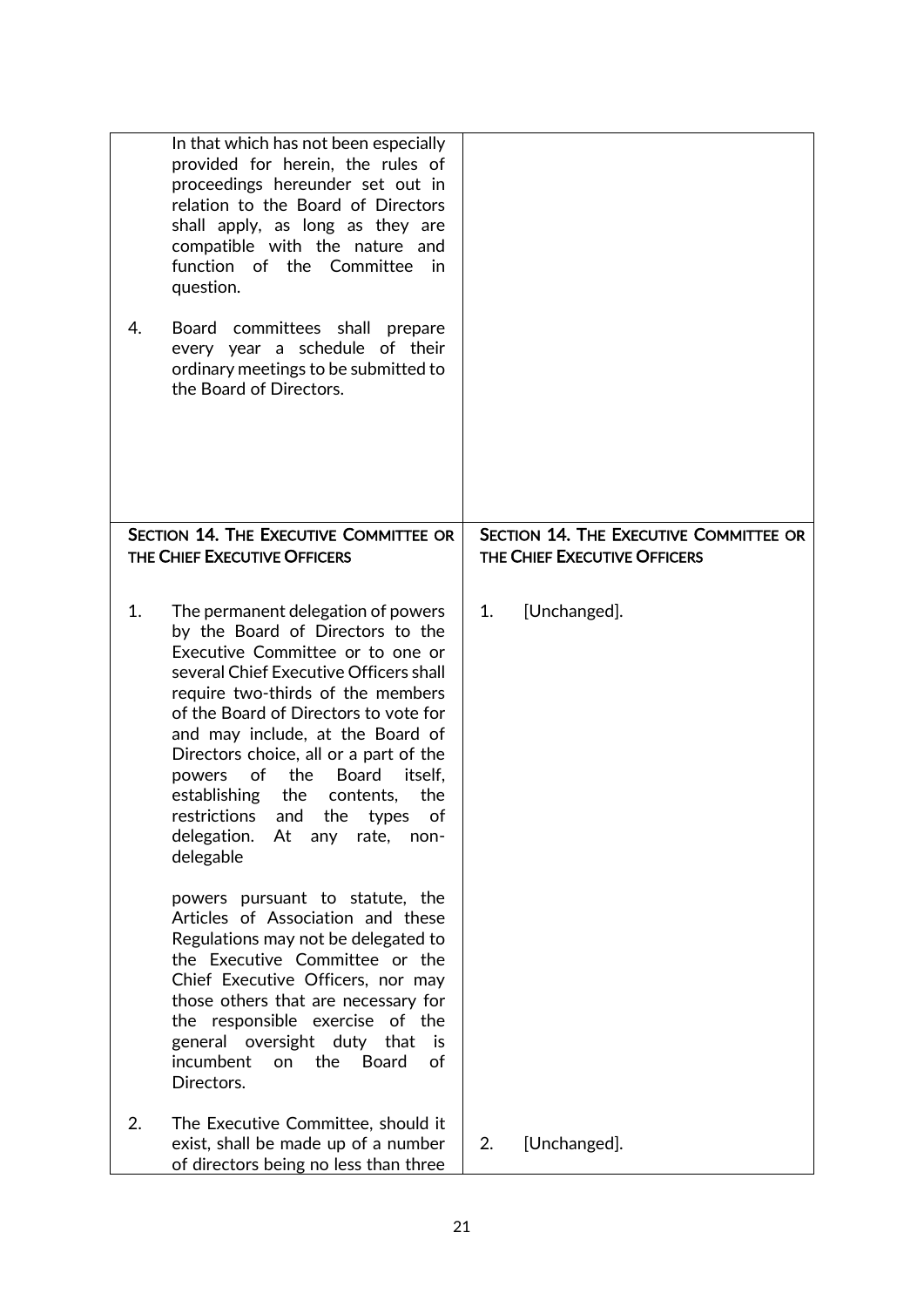|                                                          | and no greater than eight. At least<br>two of the members of the Executive<br>Committee must be non-executive<br>directors and at least one of these<br>latter must be an<br>independent<br>director.                                                                                                                                                                                                                                                                                                                                                                                                                                              |                                                                                                                                                                                                                                                                    |  |  |
|----------------------------------------------------------|----------------------------------------------------------------------------------------------------------------------------------------------------------------------------------------------------------------------------------------------------------------------------------------------------------------------------------------------------------------------------------------------------------------------------------------------------------------------------------------------------------------------------------------------------------------------------------------------------------------------------------------------------|--------------------------------------------------------------------------------------------------------------------------------------------------------------------------------------------------------------------------------------------------------------------|--|--|
| 3.                                                       | The Chairman of the Board of<br>Directors shall act as the Chairman<br>of the Executive Committee and the<br>Secretary of the Board of Directors<br>shall act as Secretary, who may be<br>assisted by the Deputy-Secretary.                                                                                                                                                                                                                                                                                                                                                                                                                        | 3.<br>The Chairman CEO or the chief<br>executive, should there be more<br>than one of the Board of Directors<br>shall act as the Chairman of the<br>Executive Committee<br>and<br>the<br>Secretary of the Board of Directors<br>shall act as Secretary, who may be |  |  |
| 4.                                                       | The Executive Committee will hold its<br>meetings when the Chairman calls it.                                                                                                                                                                                                                                                                                                                                                                                                                                                                                                                                                                      | assisted by the Deputy-Secretary.                                                                                                                                                                                                                                  |  |  |
|                                                          |                                                                                                                                                                                                                                                                                                                                                                                                                                                                                                                                                                                                                                                    | [Unchanged].<br>4.                                                                                                                                                                                                                                                 |  |  |
| 5.                                                       | The Executive Committee has to<br>inform the Board of Directors about<br>the business transacted and the<br>decisions taken at its meetings.<br>Additionally, a copy of the minutes<br>of the meeting of the Executive<br>Committee shall be sent to all the<br>directors.                                                                                                                                                                                                                                                                                                                                                                         | 5.<br>[Unchanged].                                                                                                                                                                                                                                                 |  |  |
| SECTION 15. THE AUDIT AND COMPLIANCE<br><b>COMMITTEE</b> |                                                                                                                                                                                                                                                                                                                                                                                                                                                                                                                                                                                                                                                    | SECTION 15. THE AUDIT AND COMPLIANCE<br><b>COMMITTEE</b>                                                                                                                                                                                                           |  |  |
| 1.                                                       | <b>The</b><br>Audit<br>Compliance<br>and<br>Committee shall be made up of a<br>number of non-executive directors<br>being no less than three and no<br>greater than seven, most of whom<br>shall be independent directors. The<br>Chair of the Committee, who must<br>be an independent director, shall be<br>elected by the Board of Directors for<br>a maximum four-year term, upon<br>expiry of which they shall be<br>replaced. They may be re-elected<br>one year after the date of the<br>dismissal. The Board of Directors<br>shall appoint a Secretary of the Audit<br>and Compliance Committee, who<br>need not be a member of such body. | [Unchanged].                                                                                                                                                                                                                                                       |  |  |
|                                                          | The Board of Directors shall strive to                                                                                                                                                                                                                                                                                                                                                                                                                                                                                                                                                                                                             |                                                                                                                                                                                                                                                                    |  |  |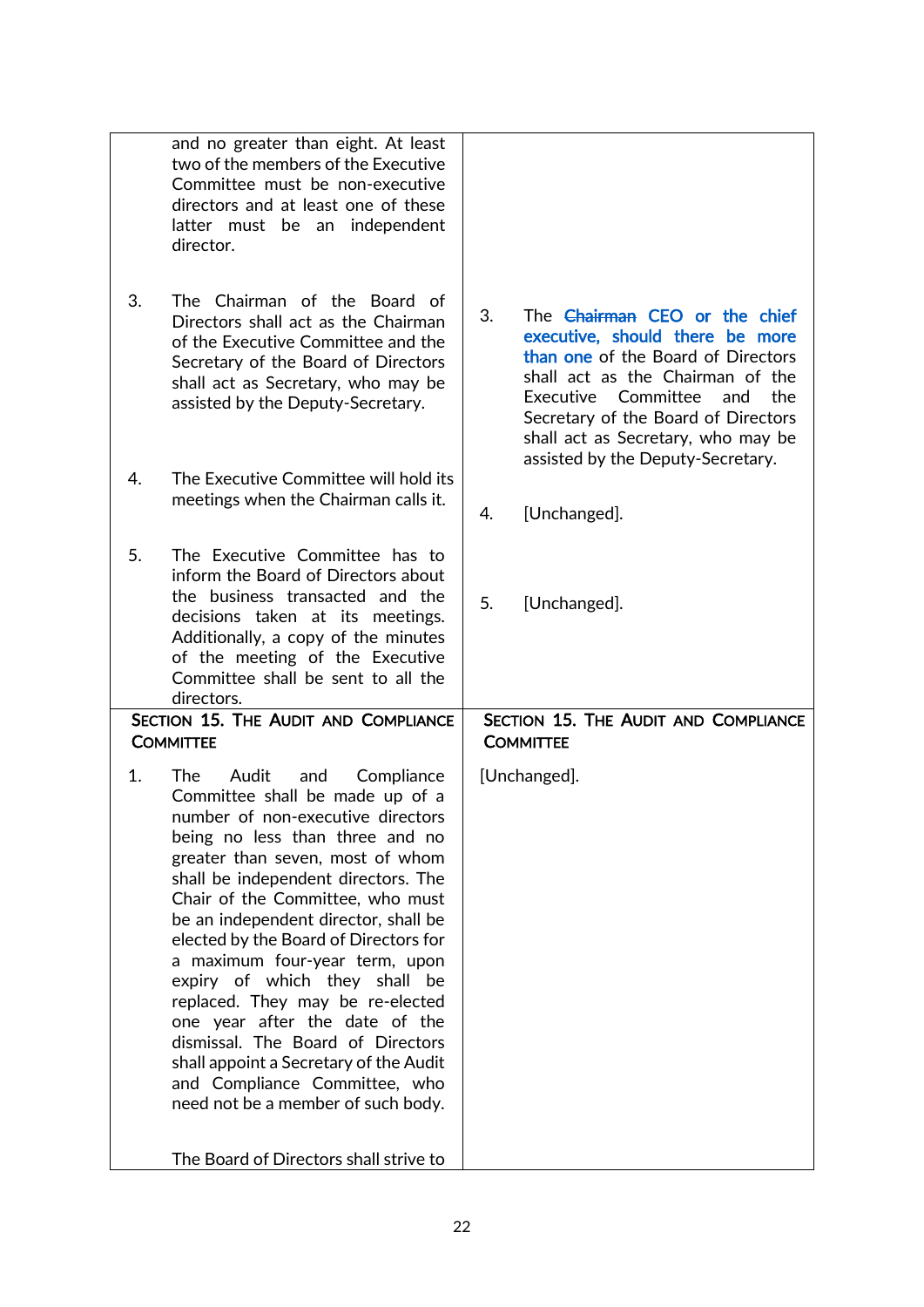ensure that members of the Audit and Compliance Committee as a whole and in particular its Chair have knowledge, qualifications and experience in accounting, auditing or risk management matters, both financial and non-financial risks, as well as the relevant know-how with regard to the industry to which the Company belongs.

Likewise, at least one of its members should be appointed with regard to their knowledge, qualifications and experience in the matter of information technology.

- 2. Without prejudice to other tasks it may be entrusted by the Board of Directors and to other powers it may be reserved by applicable regulations and by the Audit and Compliance Committee Regulations, the Audit and Compliance Committee shall have the following basic responsibilities, which are:
	- (a) To report to the General Meeting of Shareholders on those questions raised regarding matters that fall within the purview of the Audit and Compliance Committee namely, regarding the result of the audit conducted, explaining that it has contributed to the integrity of the financial information, and the role played by theAudit and Compliance Committee in this process.
	- (b) To oversee and evaluate the effectiveness of the internal control system of the Company, the internal audit, and the risks management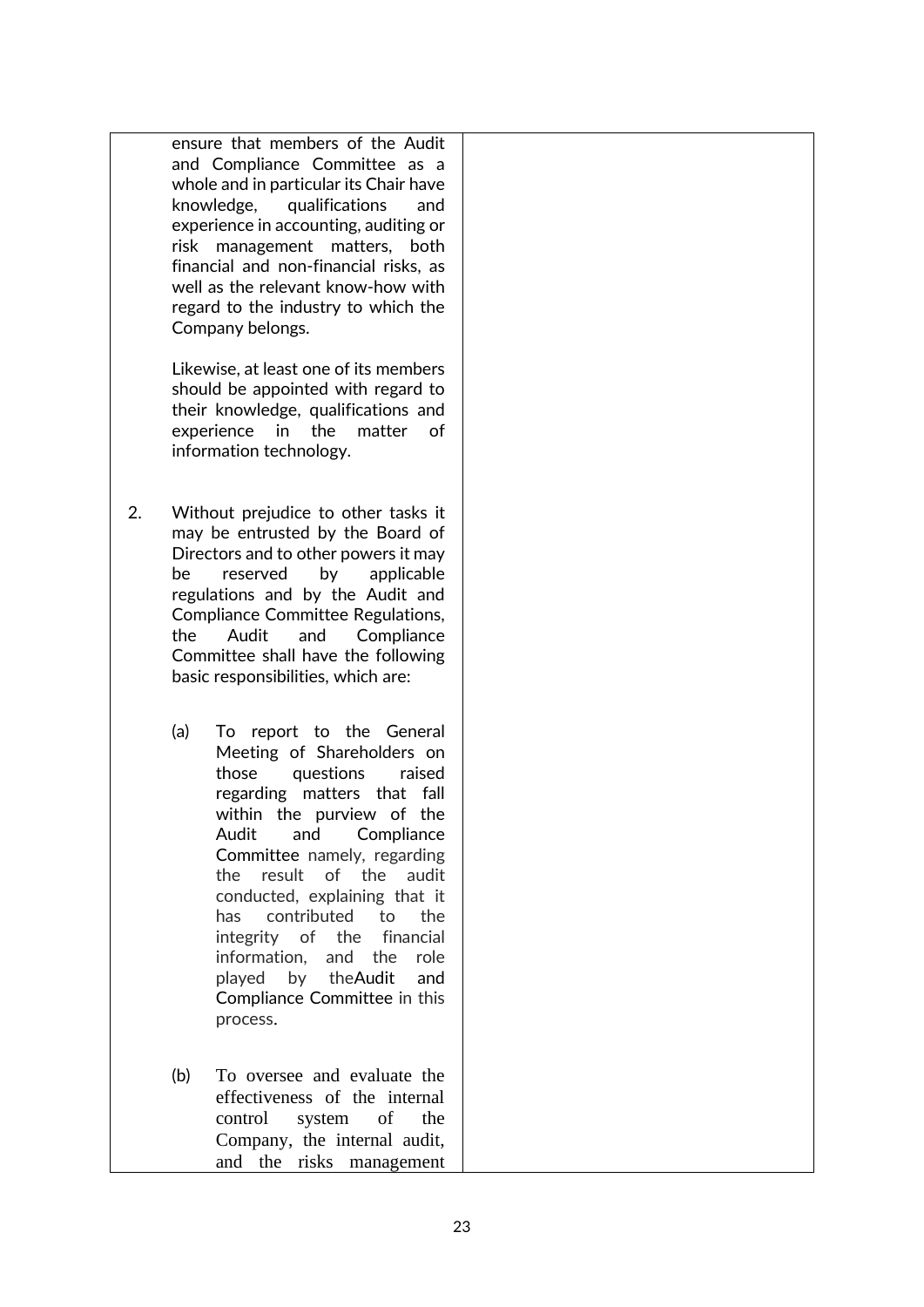system, both financial and non-financial risks including tax, operational, technological, legal, social, environmental, reputational risk and those related to corruption, and to review with the statutory auditor the significant weaknesses of the internal control system revealed in the course of the audit, all of which without ieopardising its independence. For such purposes, the Committee may, if appropriate, submit recommendations or motions to the Board of Directors, with the relevant time period for follow-up.

(c) To oversee and evaluate the process for preparing and presenting the mandatory financial and non-financial information regarding the Company and, as the case may be, its Group, as well as its clarity and integrity, reviewing compliance with regulatory requirements, the appropriate delimitation of the consolidation perimeter and the appropriate application of accounting criteria, and submit recommendations or motions to the Board of Directors for the purposes of safeguarding the integrity of such information. With regard to the duty to oversee the process to prepare the mandatory non-financial information, the Committee shall act in coordination with the Sustainability Committee to ensure a consolidated view on the effective application of the policies that fall within their respective purviews,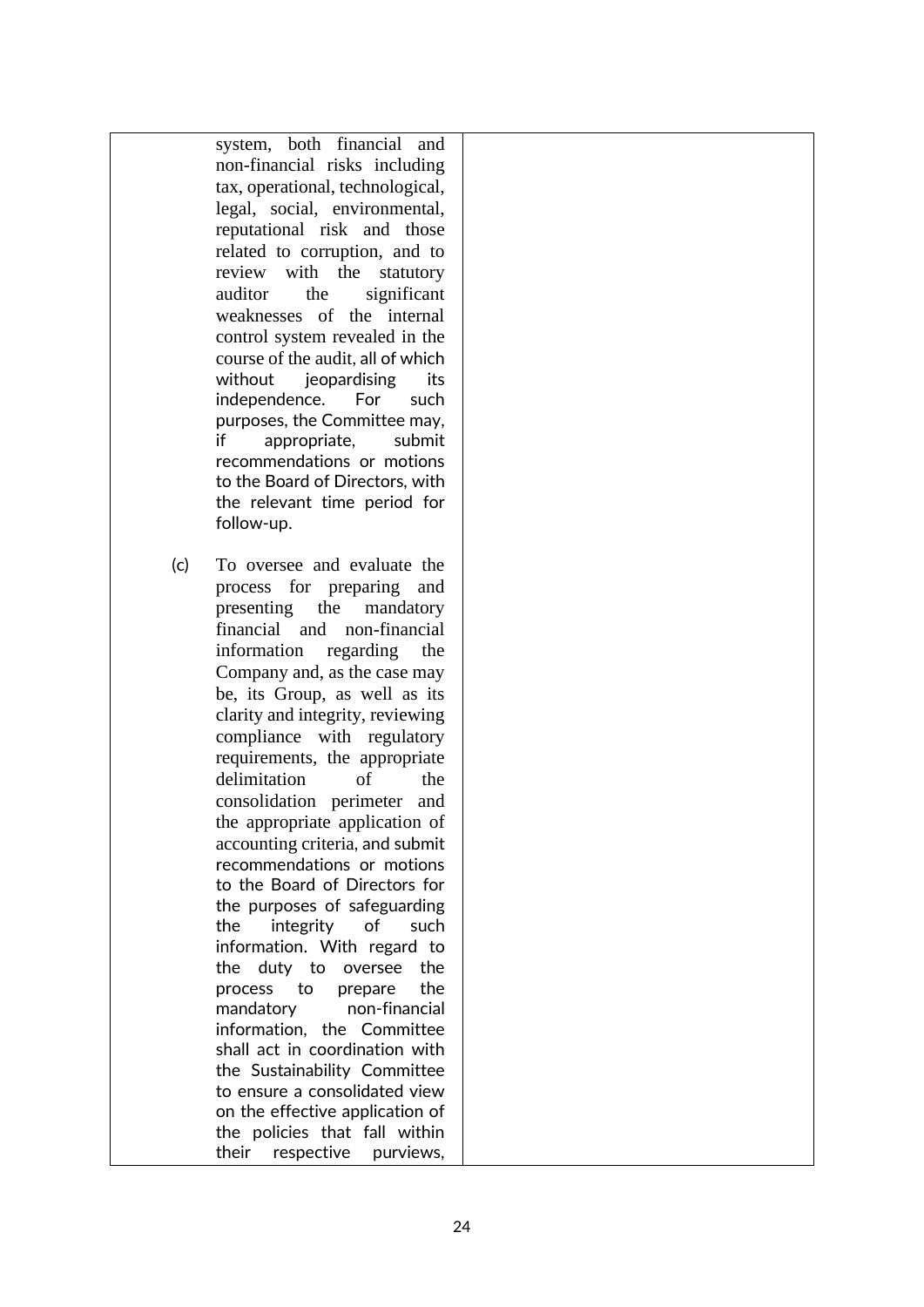without prejudice to the fact that the Audit and Compliance Committee will be ultimately responsible for overseeing the process.

- (d) To table to the Board of Directors for the subsequent submission thereof to the General Meeting of Shareholders, the motions on recruitment, appointment, reelection and replacement of the external auditor, taking charge of the recruitment process pursuant to the provisions of the applicable regulations, as well as the terms and conditions of the agreement to be executed with them and to regularly gather from the external auditor information about the audit plan and its performance, in addition to preserving its independence in the performance of its duties.
- (e) To liaise with the external auditor in order to receive information on those matters that could represent a threat to its independence, so that the Audit and Compliance Committee may review them, and on any other matter related to the implementation of the statutory audit process, and, where appropriate, the authorisation of any services other than those forbidden, pursuant to the terms of the applicable regulations, as well as those other communications envisaged by statutory audit laws and auditing standards. At any rate, the Committee should receive every year from the external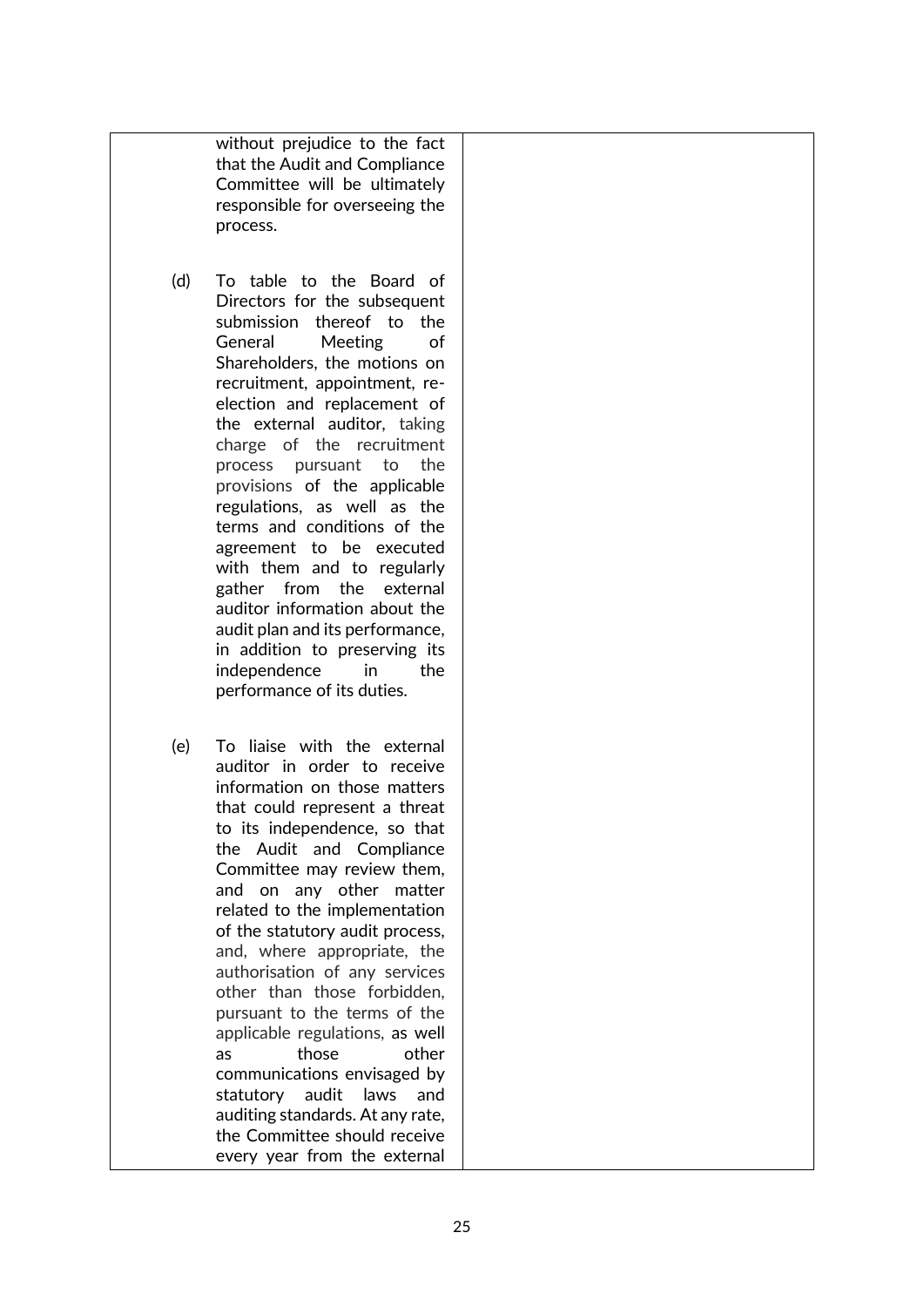auditor, the statement of its independence regarding the entity or those entities directly or indirectly related thereto, as well as detailed and separate information on any additional services of any manner rendered and the relevant fees received by the external auditor or by the persons, natural or legal related to such external auditor, pursuant to the provisions of the prevailing regulations on statutory audit.

- (f) To issue every year prior to the issue of the audit report, a report expressing an opinion on whether the independence of the statutory auditors or audit firms has been jeopardised. Such report must address at any rate, the reasoned assessment of the provision of each and every additional service referred to in the foregoing paragraph, considered both separately and as a whole, other than the legal audit and regarding the independence system or the regulations on statutory audit.
- (g) To advice in advance the Board of Directors on all the topics covered by statute, by the Articles of Association and the Board of Directors' Regulations, and in particular, on (i) the financial information and the director's report that should include, where appropriate, the mandatory non-financial information that the Company must disclose on a regular basis; and (ii) the creation or acquisition of interests in special purpose vehicles or entities resident in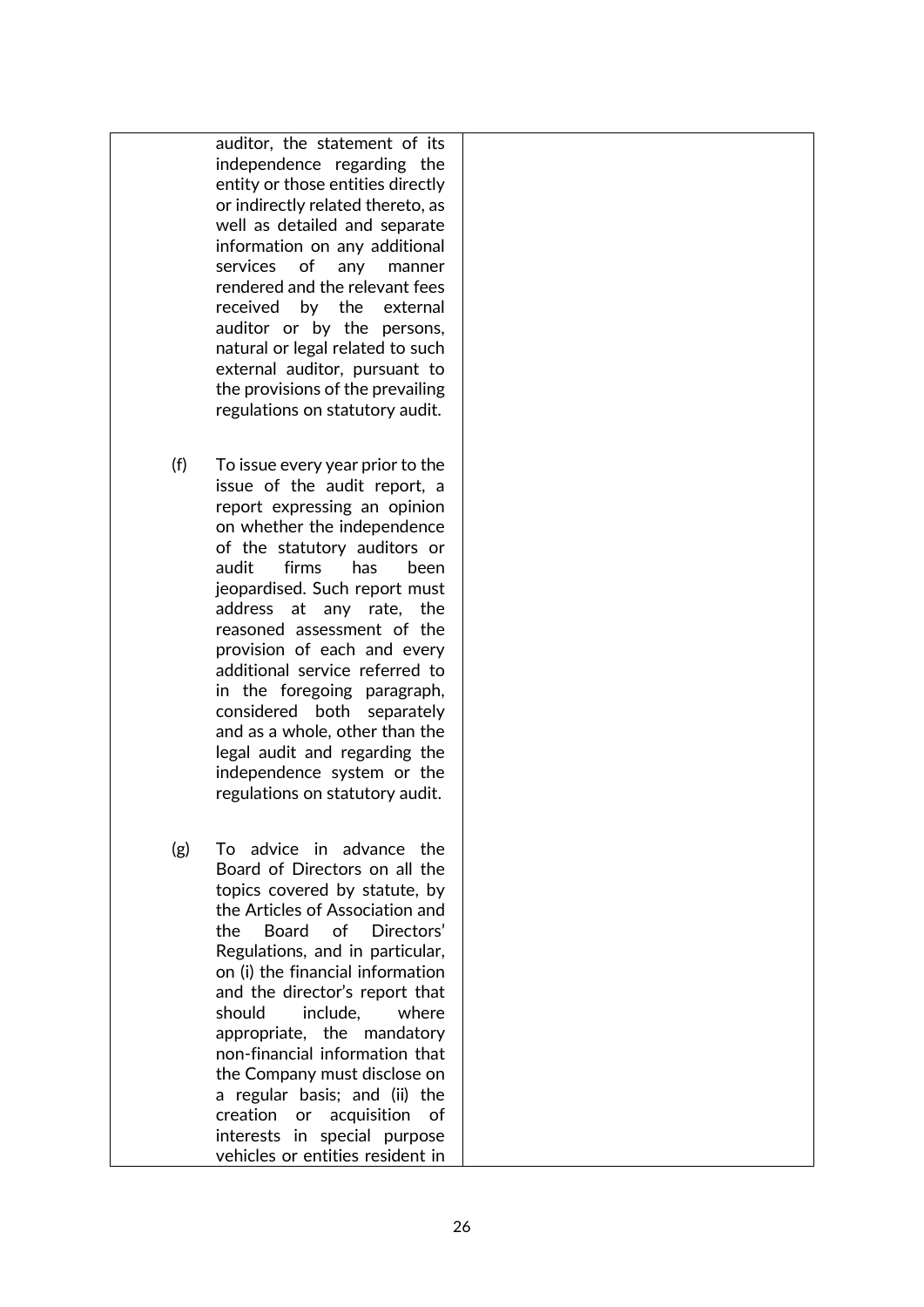countries or territories considered tax havens. (h) To oversee the activity of the Internal Audit function, which shall report functionally to the Chair of the Audit and Compliance Committee. (i) To oversee compliance with applicable regulations and the effectiveness of the Company's policies and internal procedures; the activity of the Compliance function, ensuring that it has the necessary resources to properly and effectively perform its duties; to gather information from the Committee of Ethics and the Office of the Chief Compliance Officer, in relation with any relevant matter within their respective scopes of action. (j) To report on the related-party transactions that must be approved by the General Meeting or the Board of Directors, as the case may be, and oversee the internal procedure implemented by the Company for such transactions whose approval has been delegated. (k) To apprise the Board of Directors of any structural and corporate transformation that the Company plans to carry out. (l) To evaluate any questions regarding financial and nonfinancial risks (including

operational, technological, legal, social, environmental, political, reputational risks or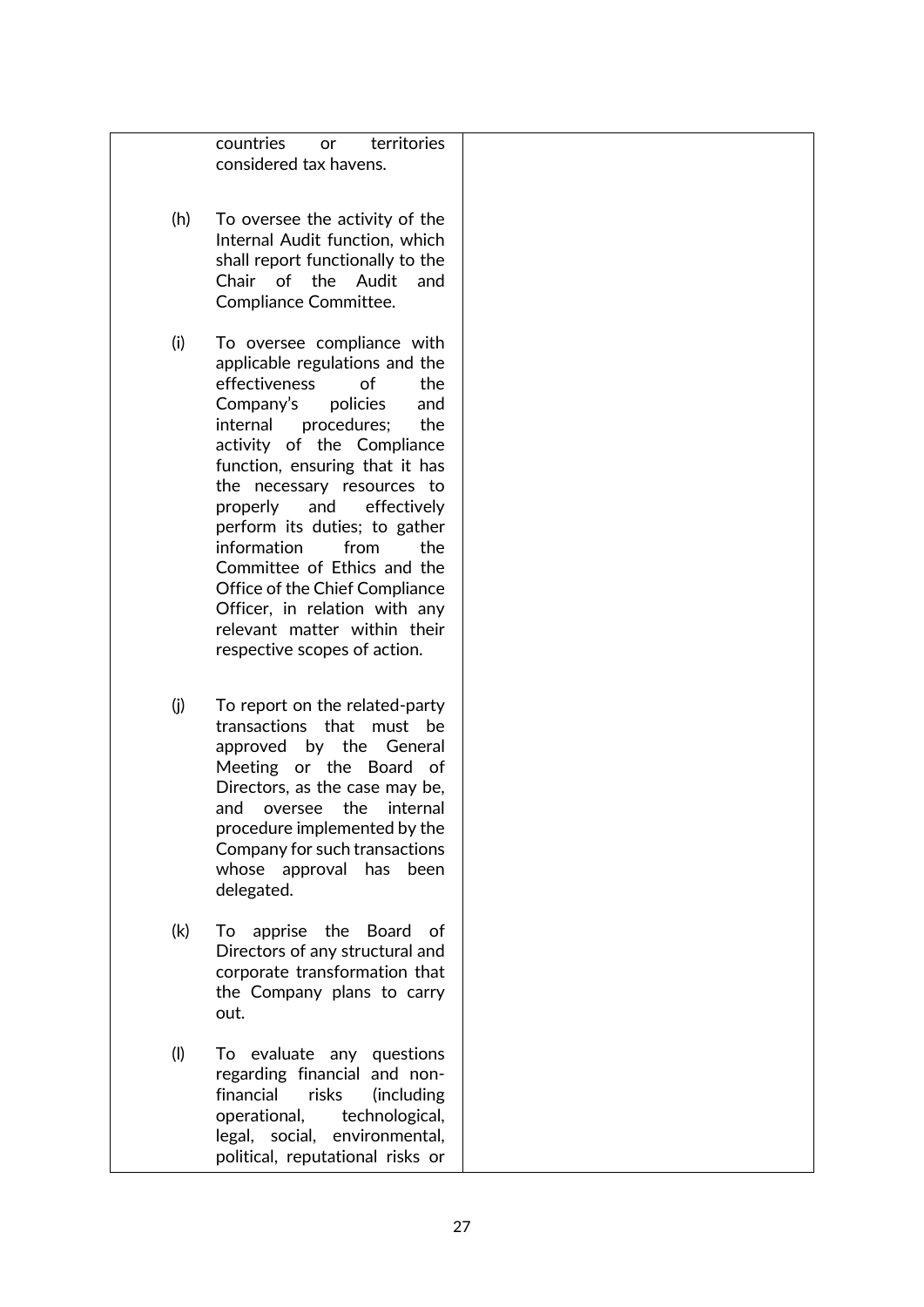those related to corruption).

- (m) To ensure that the internal control policies and systems established by the company are effectively applied in practice.
- (n) To assume duties inherent in an audit committee as provided from time to time in applicable legislation with regard to such Group companies that qualify as Public-Interest Entities and where so resolved by the Board of Directors; and
- (o) Any other responsibility it may be assigned by the Board of Directors in the Audit and Compliance Committee Regulations.
- 3. The Audit and Compliance Committee shall meet at least on a quarterly basis in order to review the periodic financial information that the Company would release to the stock exchange authority to fulfil its obligations or of its own accord, as well as the information that the Board of Directors has to approve and include in the annual public documentation. Furthermore, it shall meet each time its Chair calls it to meet, who must do so whenever the Board or the Chairman thereof requests the issuing of a report or the adoption of proposals and, in any case, whenever appropriate for the successful performance of its functions.
- 4. Members of the management team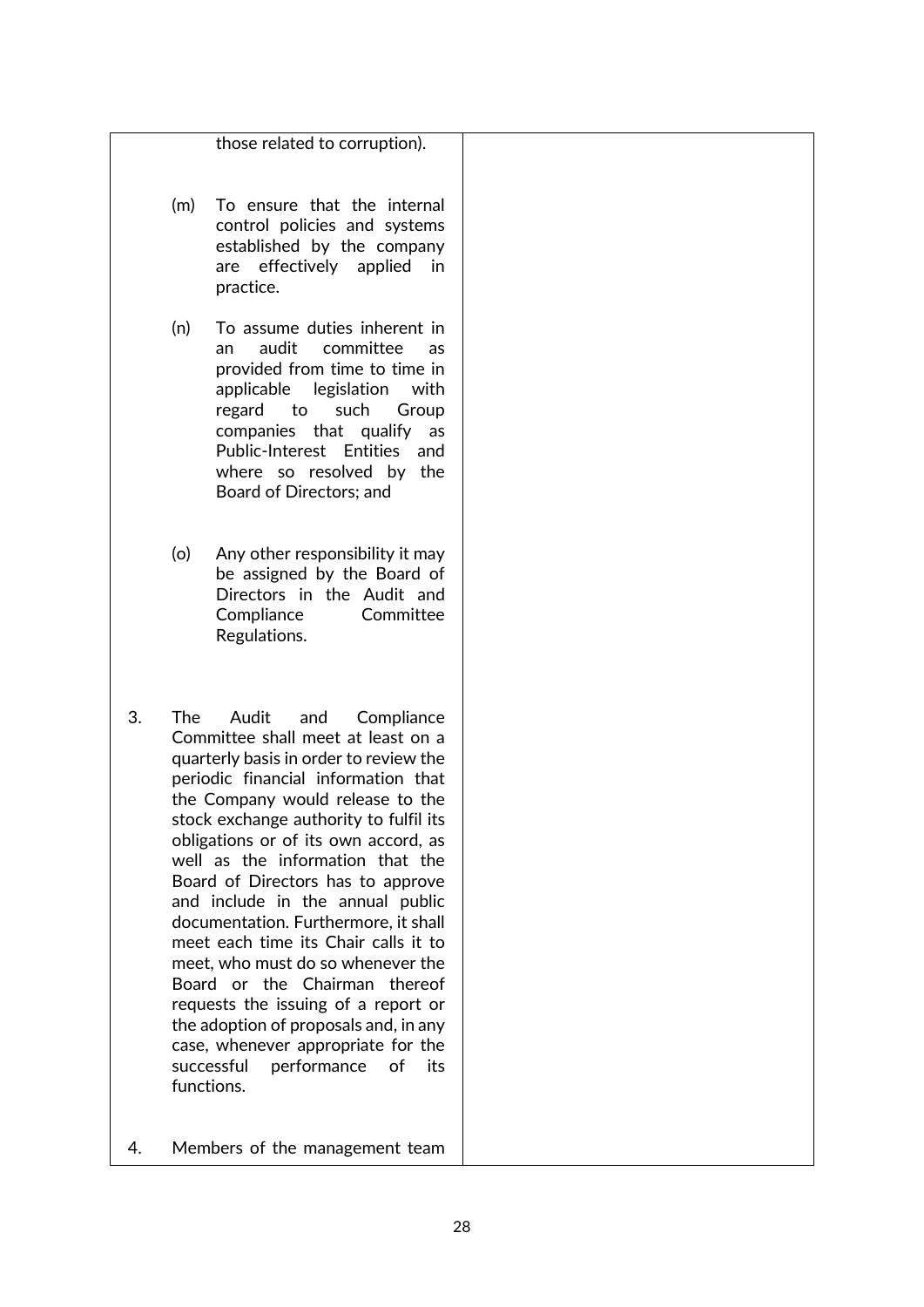or staff members of the Company shall be bound to attend the meetings of the Committee and to assist it and give it access to the information available to them when the Committee so requests. The Committee may call executive and non-executive directors, members of Management and any employee of the Company, even arrange for them to attend its meetings without the presence of any other officer. The Audit and Compliance Committee may also request the attendance at its meetings of the Company's statutory auditor.

- 5. To ensure that the Audit and Compliance Committee performs its duties at its best, it may seek the advice of external advisors, for which purpose the provisions of Section 28 of these Regulations shall apply.
- 6. The Audit and Compliance Committee shall report, through its Chair, to the Board of Directors on all business transacted and all resolutions passed, as well as on its proceedings and the work done at the first meeting of the Board of Directors held immediately after. Likewise, a copy of the minutes of the meetings of the Committee shall be made available to all of the directors.
- 7. The Board of Directors will develop the foregoing paragraphs in the Audit and Compliance Committee Regulations.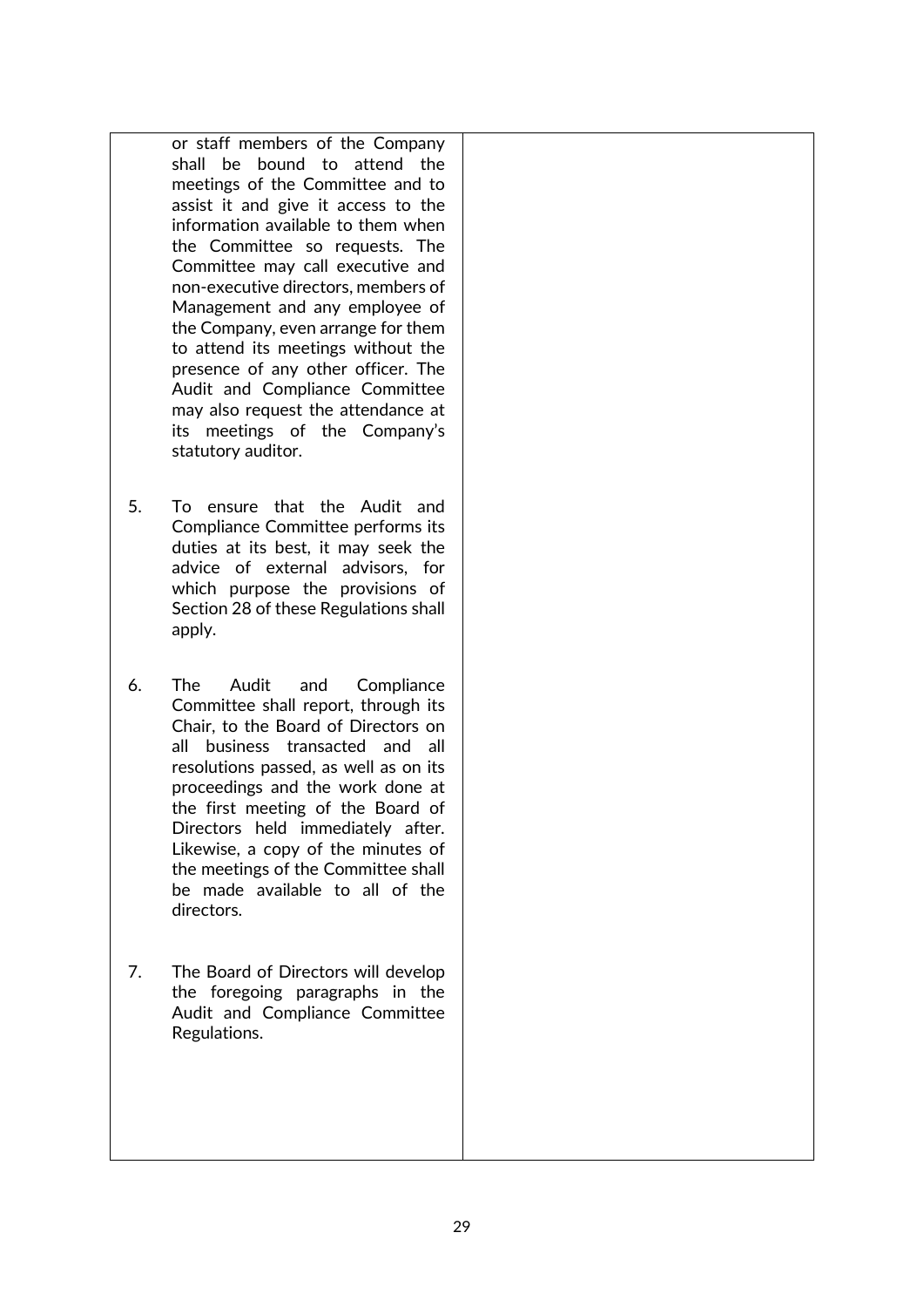| <b>SECTION 16. THE NOMINATION COMMITTEE</b>                                                                                                                                                                                                                                                                                                                                                                                                                                                                                                           | <b>Section 16. The Nomination Committee</b>                                                                                                                                                                                                                                       |  |  |
|-------------------------------------------------------------------------------------------------------------------------------------------------------------------------------------------------------------------------------------------------------------------------------------------------------------------------------------------------------------------------------------------------------------------------------------------------------------------------------------------------------------------------------------------------------|-----------------------------------------------------------------------------------------------------------------------------------------------------------------------------------------------------------------------------------------------------------------------------------|--|--|
| The Nomination Committee shall be<br>$\mathbf{1}$ .<br>made up of a number of non-<br>executive directors being no less<br>than three and not greater than<br>seven, most of whom shall be<br>independent directors. The Chair of<br>the Nomination Committee shall be<br>appointed out of its independent<br>members.                                                                                                                                                                                                                                | [Unchanged].<br>1.                                                                                                                                                                                                                                                                |  |  |
| The Board of Directors shall strive to<br>ensure that the members of the<br>Nomination Committee, especially<br>its Chair, have the appropriate<br>knowledge,<br>expertise<br>and<br>experience to discharge the duties<br>entrusted to them, including on<br>corporate<br>governance<br>issues,<br>analysis and strategic assessment of<br>selection<br>human<br>resources,<br>of<br>directors and senior managers and<br>the assessment of the suitability<br>requirements legally provided for<br>the discharge of senior management<br>functions. | 2.<br>Without prejudice to other tasks it                                                                                                                                                                                                                                         |  |  |
| 2.<br>Without prejudice to other tasks it<br>may be entrusted by the Board of<br>Directors and to other powers it may<br>reserved<br>by<br>be<br>applicable<br>regulations and by the Nomination<br>Committee<br>Regulations,<br>the<br>Nomination Committee shall have<br>the following basic responsibilities,<br>which are:                                                                                                                                                                                                                        | may be entrusted by the Board of<br>Directors and to other powers it may<br>be<br>reserved<br>by<br>applicable<br>regulations and by the Nomination<br>Committee<br>Regulations,<br>the<br>Nomination Committee shall have<br>the following basic responsibilities,<br>which are: |  |  |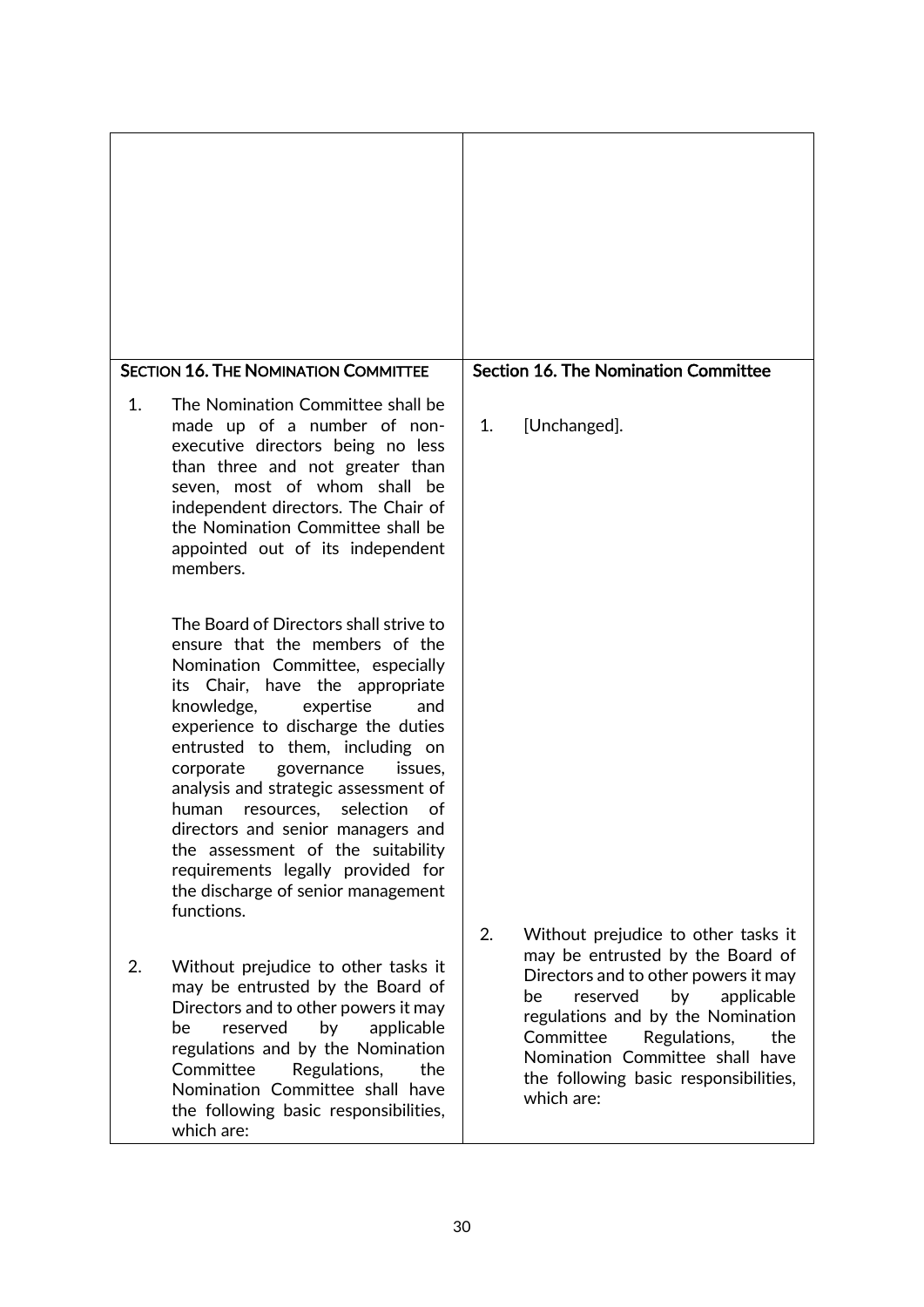- (a) To evaluate the responsibilities, knowledge, experience and diversity required on the Board of Directors. For such purposes, to define the functions and qualifications required from candidates who must fill each vacancy, and evaluate the time and contribution required for them to effectively discharge their duties.
- (b) To seek an appropriate composition and a diverse membership on the board of directors and its committees in terms of professional experience, competencies, personal skills, sectorspecific knowledge, international experience or geographic origin, age and in particular, gender.
- (c) Assess compliance with the Diversity of Board of Directors Membership and Director Selection Policy.
- (d) To table to the Board of Directors the motions on the appointment of independent directors to be appointed through the co-option procedure, or to be submitted to the General Meeting of Shareholders, as well as the motion for the reelection or dismissal of said directors by the General Meeting of Shareholder.
- (e) To issue a report regarding the motions to appoint the remaining directors prior to their appointment through

(a) [Unchanged].

(b) [Unchanged].

(c) [Unchanged].

(d) [Unchanged].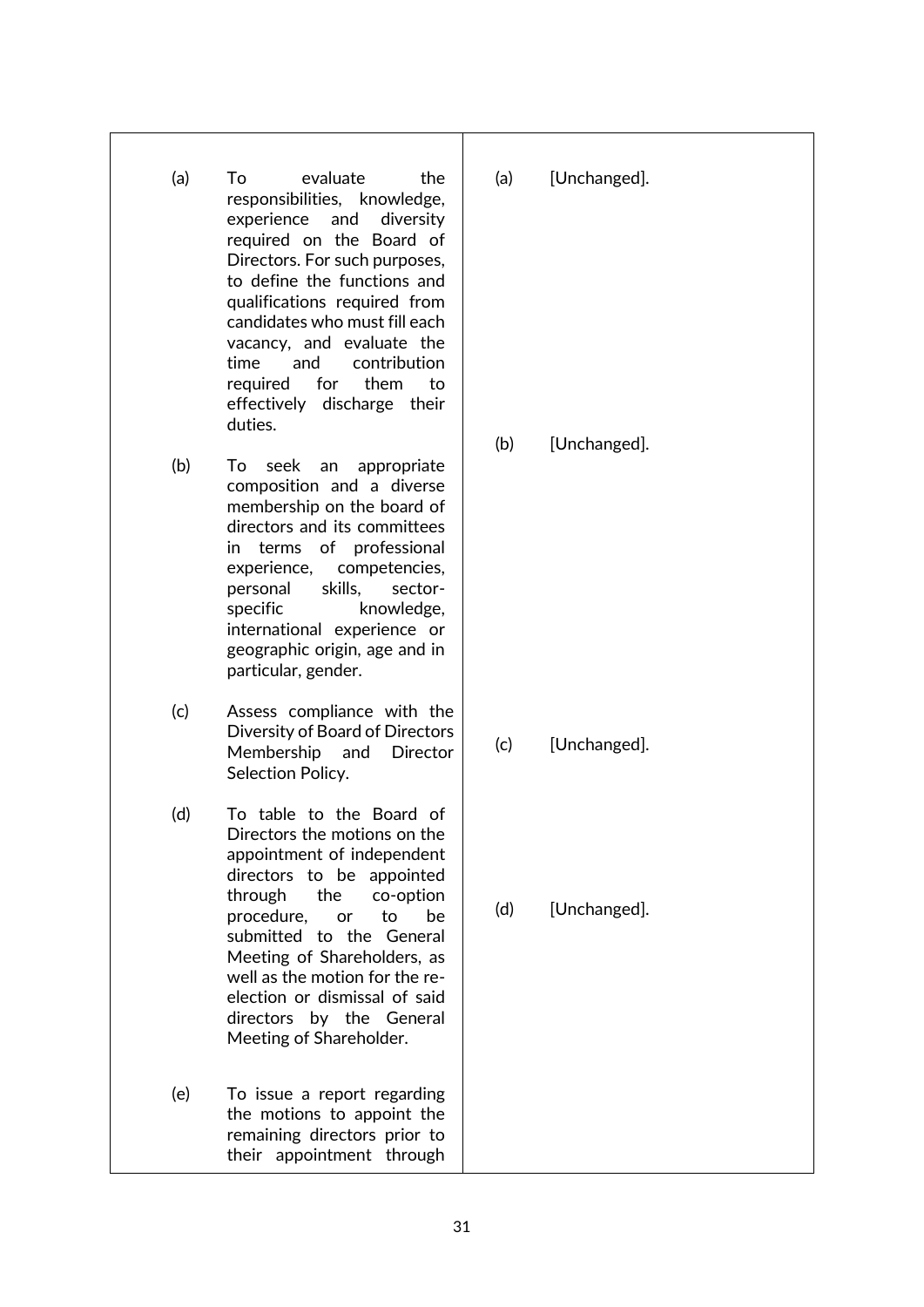the co-option procedure or to be submitted to the General Meeting of Shareholders, as well as the motions for their re-election or dismissal by the General Meeting of Shareholder.

- (f) To issue a report regarding the motions to appoint and to dismiss senior managers, supporting the existence of a significant number of female senior managers in the company.
- (g) To establish and oversee an annual programme for the evaluation of the performance of the Board of Directors, the Executive Chairman, the Chief Executive Officer, the Lead Independent Director, the Secretary of the board and board committees, being entitled to gather such information and documentation as it may deem necessary or expedient for such purposes.
- (h) To review and arrange for the succession of the Executive Chairman, the CEO and other executive directors of the board of directors, if any, and, where appropriate, to raise motions to the Board of Directors in order for such succession to take place in an orderly and arranged manner; and
- (i) Any other responsibility it may be assigned by the Board of Directors in the Nomination Committee's

## (e) [Unchanged].

(f) [Unchanged].

- (g) To establish and oversee an annual programme for the evaluation of the performance of the Board of Directors, the **Executive Chairman**, the Chief Executive Officer, the Lead Independent Director, the Secretary of the board and board committees, being entitled to gather such information and documentation as it may deem necessary or expedient for such purposes.
- (h) To review and arrange for the succession of the Executive Chairman , the CEO ad other executive directors of the board of directors, if any, and, where appropriate, to raise motions to the Board of Directors in order for such succession to take place in an orderly and arranged manner; and
- (i) [Unchanged].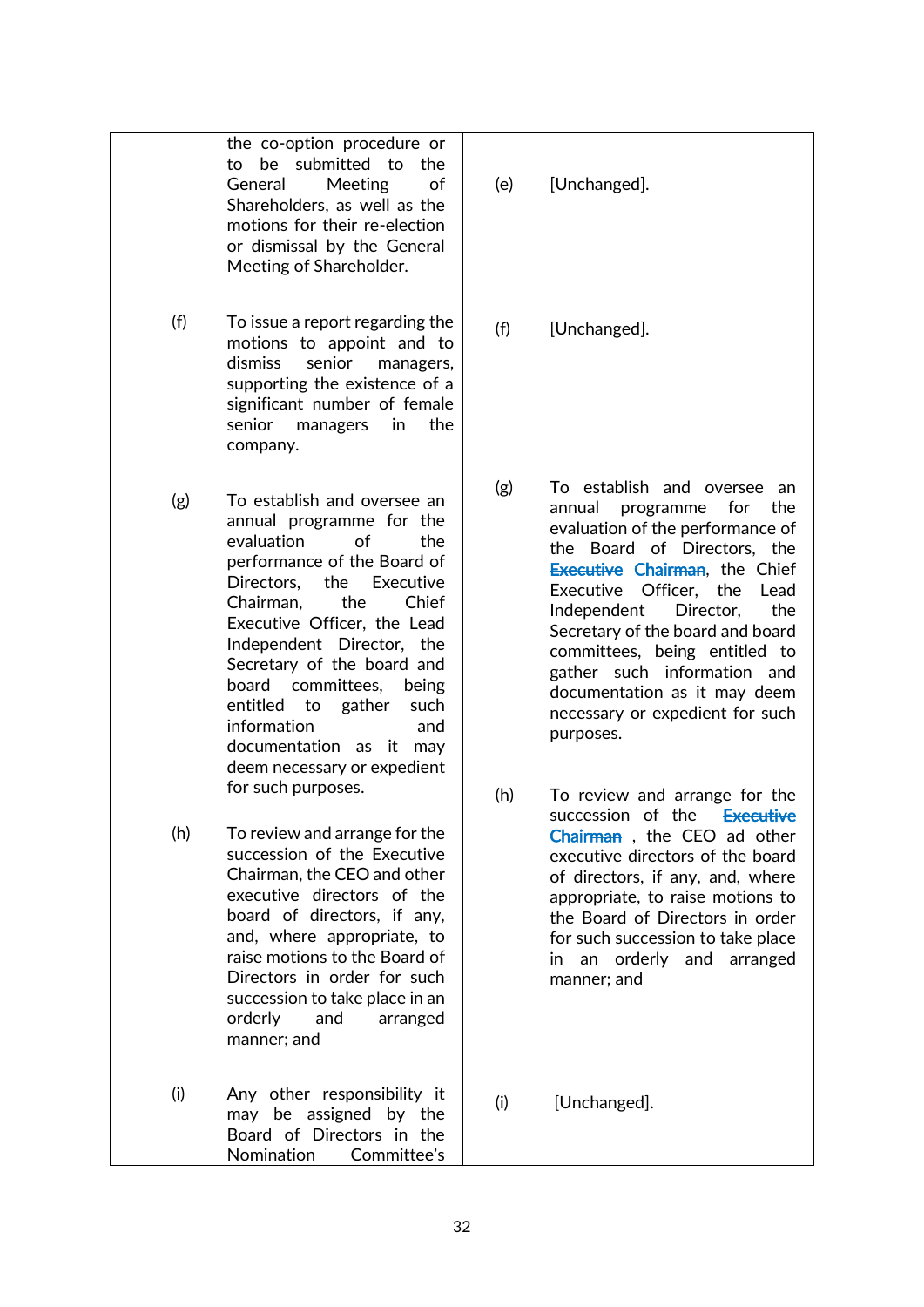|    | Regulations.                                                                                                                                                                                                                                                                                                                                                                                                      |    |              |
|----|-------------------------------------------------------------------------------------------------------------------------------------------------------------------------------------------------------------------------------------------------------------------------------------------------------------------------------------------------------------------------------------------------------------------|----|--------------|
| 3. | Requests for information addressed<br>to the Nomination Committee shall<br>be made by the Board of Directors or<br>its<br>Chairman.<br>Likewise,<br>the<br>Committee<br>must<br>consider<br>the<br>suggestions made by the Chairman<br>of the Board of Directors, the<br>members thereof, the officers or the<br>shareholders of the Company.                                                                     | 3. | [Unchanged]. |
| 4. | The Nomination Committee shall<br>meet each time that the Board of<br>Directors or the Chairman thereof<br>requests the issue of a report or the<br>adoption of proposals within its<br>purview and, in any case, whenever<br>suitable for the successful<br>i٢<br>performance of its functions. At any<br>rate, it shall meet at least three times<br>a year.                                                    | 4. | [Unchanged]. |
| 5. | ensure that the Nomination<br>To.<br>Committee performs its duties at its<br>best, it may seek the advice of<br>external advisors, for which purpose<br>the provisions of Section 28 of these<br>Regulations shall apply.                                                                                                                                                                                         | 5. | [Unchanged]. |
| 6. | The Nomination Committee shall<br>report, through its Chair, to the<br>Board of Directors on all business<br>transacted and all resolutions<br>passed, as well as on its proceedings<br>and the work done at the first<br>meeting of the Board of Directors<br>held immediately after. Likewise, a<br>copy of the minutes of the meetings<br>of the Committee shall be made<br>available to all of the directors. | 6. | [Unchanged]. |

# nchanged].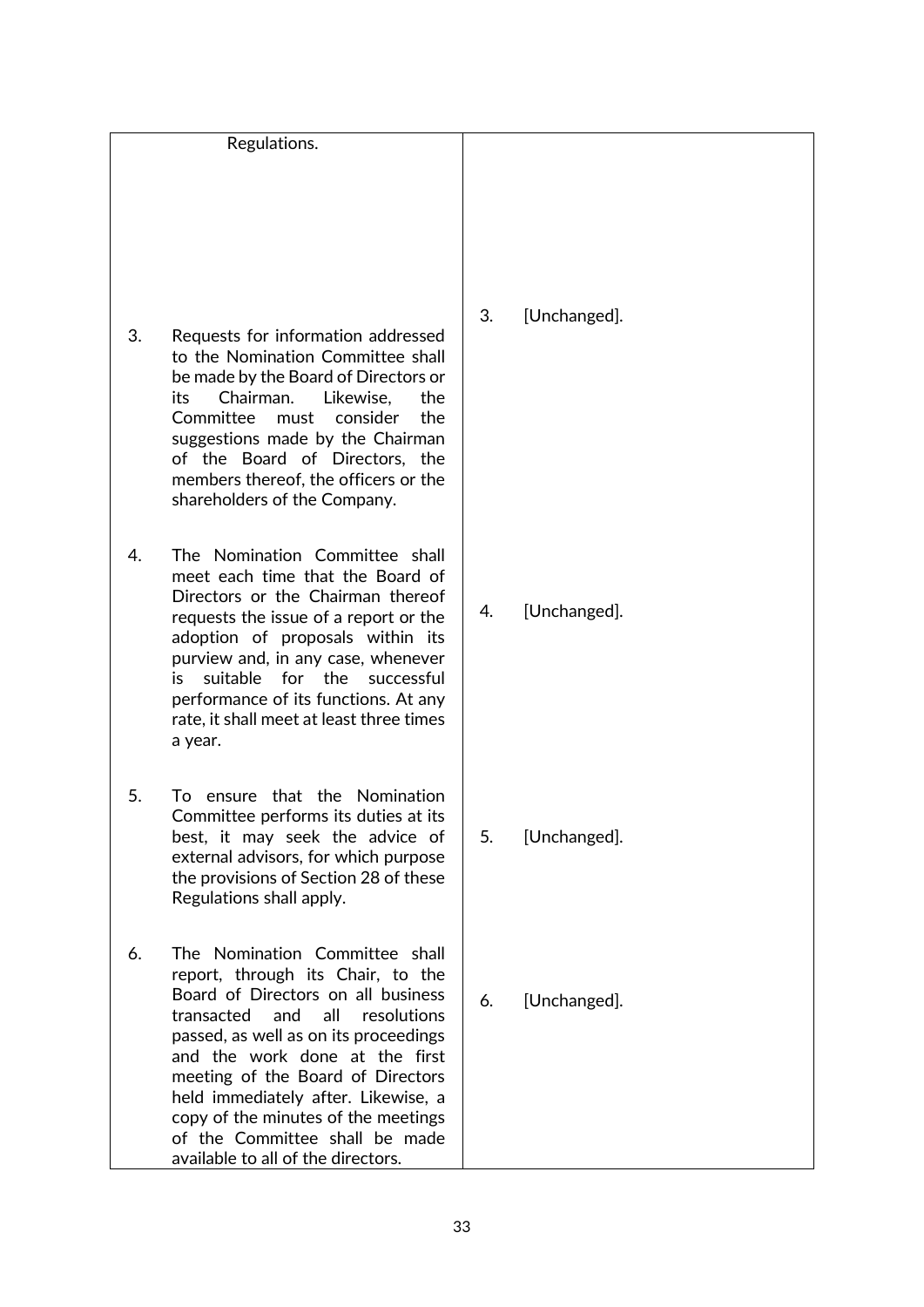| 7.                                            | The Board of Directors will develop<br>the foregoing paragraphs in the<br>Nomination Committee Regulations.                                                                                                                                                                                                                                                                                                                                                       |    |                                               |
|-----------------------------------------------|-------------------------------------------------------------------------------------------------------------------------------------------------------------------------------------------------------------------------------------------------------------------------------------------------------------------------------------------------------------------------------------------------------------------------------------------------------------------|----|-----------------------------------------------|
|                                               |                                                                                                                                                                                                                                                                                                                                                                                                                                                                   | 7. | [Unchanged].                                  |
| <b>SECTION 17. THE REMUNERATION COMMITTEE</b> |                                                                                                                                                                                                                                                                                                                                                                                                                                                                   |    | <b>SECTION 17. THE REMUNERATION COMMITTEE</b> |
| 1.                                            | The Remuneration Committee shall<br>be made up of a number of non-<br>executive directors being no less<br>than three and not greater than<br>seven, most of whom shall be<br>independent directors. The Chair of<br>the Remuneration Committee shall<br>be appointed out of its independent<br>members.                                                                                                                                                          |    | [Unchanged].                                  |
|                                               | The Board of Directors shall strive to<br>ensure that the members of the<br>Remuneration<br>Committee<br>and<br>especially, the Chair thereof have the<br>appropriate<br>knowledge,<br>qualifications<br>expertise<br>to<br>and<br>discharge the duties entrusted to<br>them, including without limitation,<br>strategic analysis and evaluation of<br>human resources and the design of<br>remuneration plans and policies for<br>directors and senior managers. |    |                                               |
| 2.                                            | Without prejudice to any other tasks<br>it may be entrusted by the Board of<br>Directors and to other powers it may<br>be<br>reserved<br>by<br>applicable<br>regulations and by the Remuneration<br>Committee<br>Regulations,<br>the<br>Remuneration Committee shall have<br>the following basic responsibilities,<br>which are:                                                                                                                                  |    |                                               |
|                                               | To propose to the Board of<br>(a)                                                                                                                                                                                                                                                                                                                                                                                                                                 |    |                                               |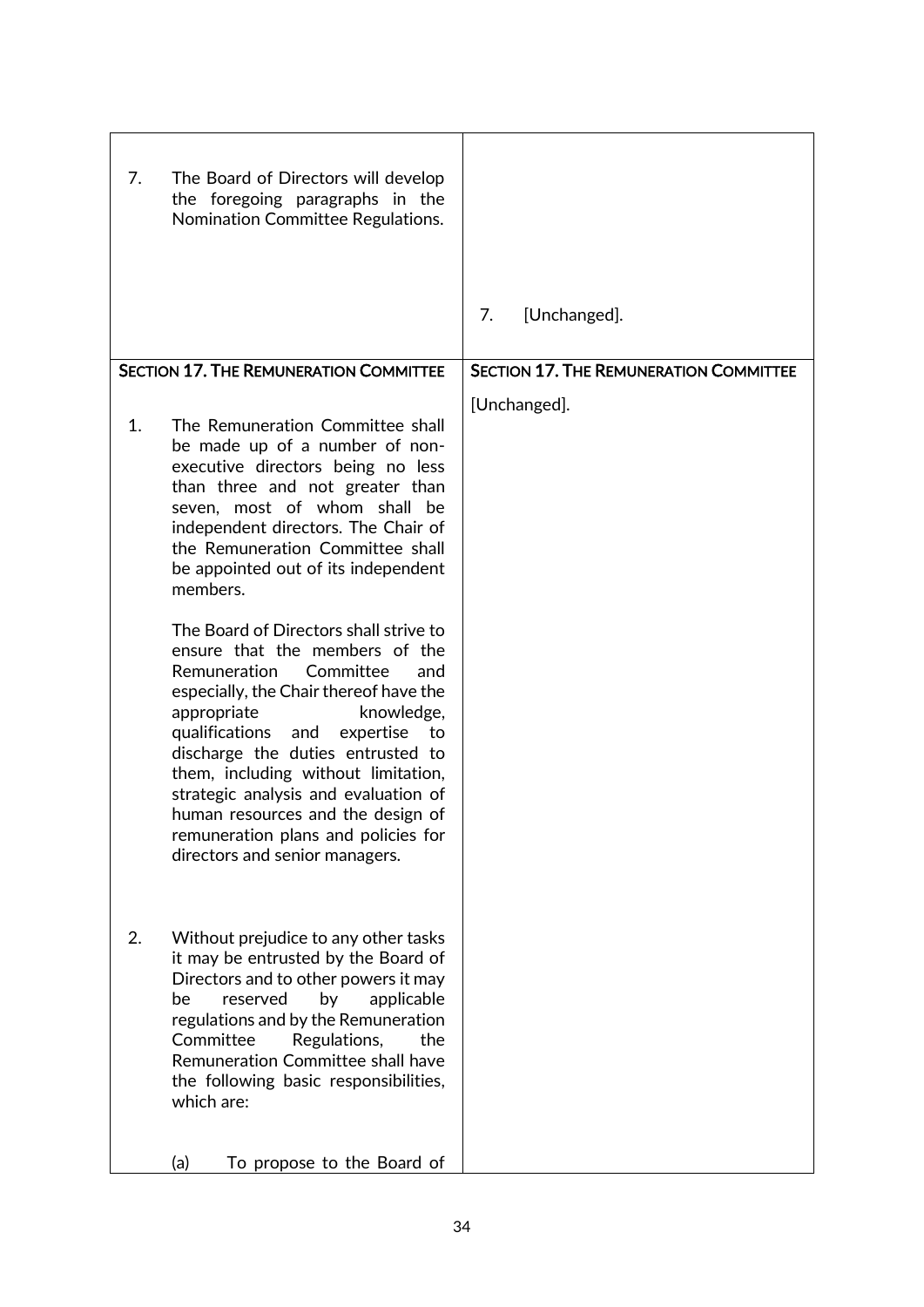Directors the remuneration policy for directors and senior managers, its review and regular update;

- (b) To propose to the Board of Directors the system and amount of annual remunerations of directors and the individual remuneration of executive directors and the remaining basic terms of their employment agreements, including any potential compensation or severance pay which might be determined in case of removal, pursuant to the provisions of the corporate governance system and of the director remuneration policy approved by the General Meeting of Shareholders;
- (c) To propose the basic terms and conditions of the agreements with senior managers, including their remuneration and severance pay, where appropriate;
- (d) To prepare and submit to the Board of Directors for approval, the Annual Report on Remuneration of Directors and verify the information on remuneration of directors and senior managers included in the corporate documents; and
- (e) Any other responsibility it may be assigned by the Board of Directors in the Remuneration Committee Regulations.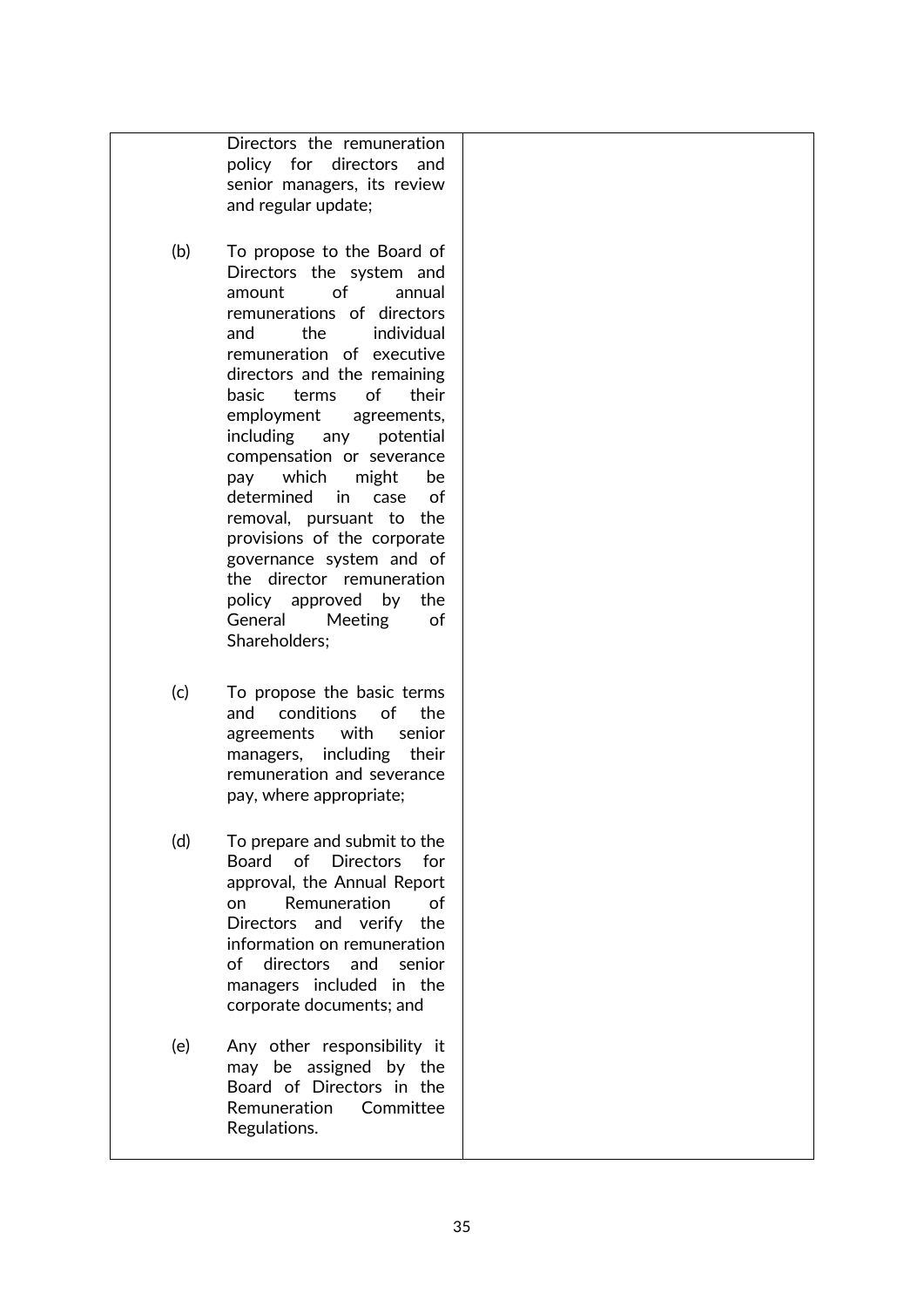- 3. Requests for information addressed to the Remuneration Committee shall be made by the Board of Directors or its Chairman. Likewise, the Committee must consider the suggestions made by the Chairman of the Board of Directors, the members thereof, the officers or the shareholders of the Company.
- 4. The Remuneration Committee shall meet each time that the Board of Directors or the Chairman thereof requests the issuing of a report or the adoption of proposals within its purview and, in any case, whenever it is suitable for the successful performance of its functions. At any rate, it shall meet at least three times a year, including to draft the information about the remuneration of directors that the Board of Directors has to approve and include in its annual public documentation.
- 5. To ensure that the Remuneration Committee performs its duties at its best, it may seek the advice of external advisors, for which purpose the provisions of Section 28 of these Regulations shall apply.
- 6. The Remuneration Committee shall report, through its Chair, to the Board of Directors on all business transacted and all resolutions passed, as well as on its proceedings and the work done at the first meeting of the Board of Directors held immediately after. Likewise, a copy of the minutes of the meetings of the Committee shall be made available to all of the directors.
- 7. The Board of Directors will develop the foregoing paragraphs in the Remuneration Committee Regulations.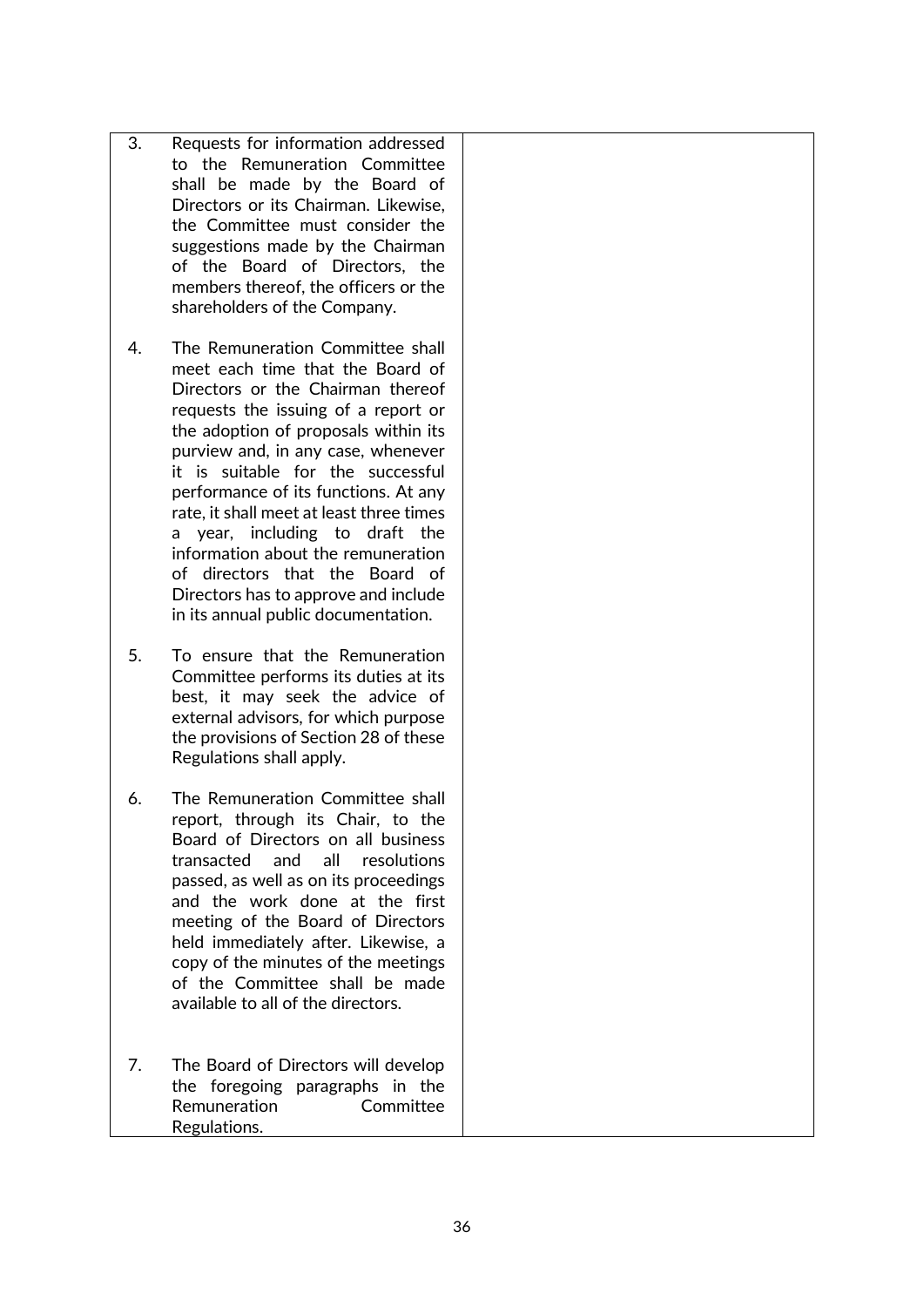| <b>SECTION</b> |     | 17<br><b>THE</b><br><b>SUSTAINABILITY</b><br>BIS.<br><b>COMMITTEE</b>                                                                                                                                                                                                                                               | 17<br><b>SECTION</b><br>BIS.<br><b>COMMITTEE</b> | <b>THE</b> | <b>SUSTAINABILITY</b> |
|----------------|-----|---------------------------------------------------------------------------------------------------------------------------------------------------------------------------------------------------------------------------------------------------------------------------------------------------------------------|--------------------------------------------------|------------|-----------------------|
| 1.             |     | The Sustainability Committee shall<br>be made up of a number of non-<br>executive directors being no less<br>than three and not greater than<br>seven, most of whom shall be<br>independent directors. The Chair of<br>the Sustainability Committee shall be<br>appointed out of its independent<br>members.        | [Unchanged].                                     |            |                       |
|                |     | The Board of Directors shall strive to<br>ensure that the members of the<br>Sustainability Committee, especially<br>its Chair, have the appropriate<br>qualifications<br>knowledge,<br>and<br>experience to discharge the duties<br>entrusted to them.                                                              |                                                  |            |                       |
| 2.             | the | Without prejudice to any other tasks<br>that it might be entrusted from time<br>to time by the Board of Directors, by<br>Sustainability<br>Committee's<br>Regulations,<br>by<br>applicable<br>or<br>the<br>regulations,<br>Sustainability<br>Committee shall have at least the<br>following basic responsibilities: |                                                  |            |                       |
|                | (a) | To oversee that environmental<br>and<br>social practices of the<br>Company are aligned with the<br>strategy and the policy set by<br>the Company.                                                                                                                                                                   |                                                  |            |                       |
|                | (b) | To oversee monitoring of the<br>entire<br>supply<br>chain<br>and<br>compliance by its members with<br>Inditex's Code of Conduct for<br>Manufacturers and Suppliers.                                                                                                                                                 |                                                  |            |                       |
|                | (c) | To establish that the products<br>that the Company sells comply<br>with the product health and<br>safety standards.                                                                                                                                                                                                 |                                                  |            |                       |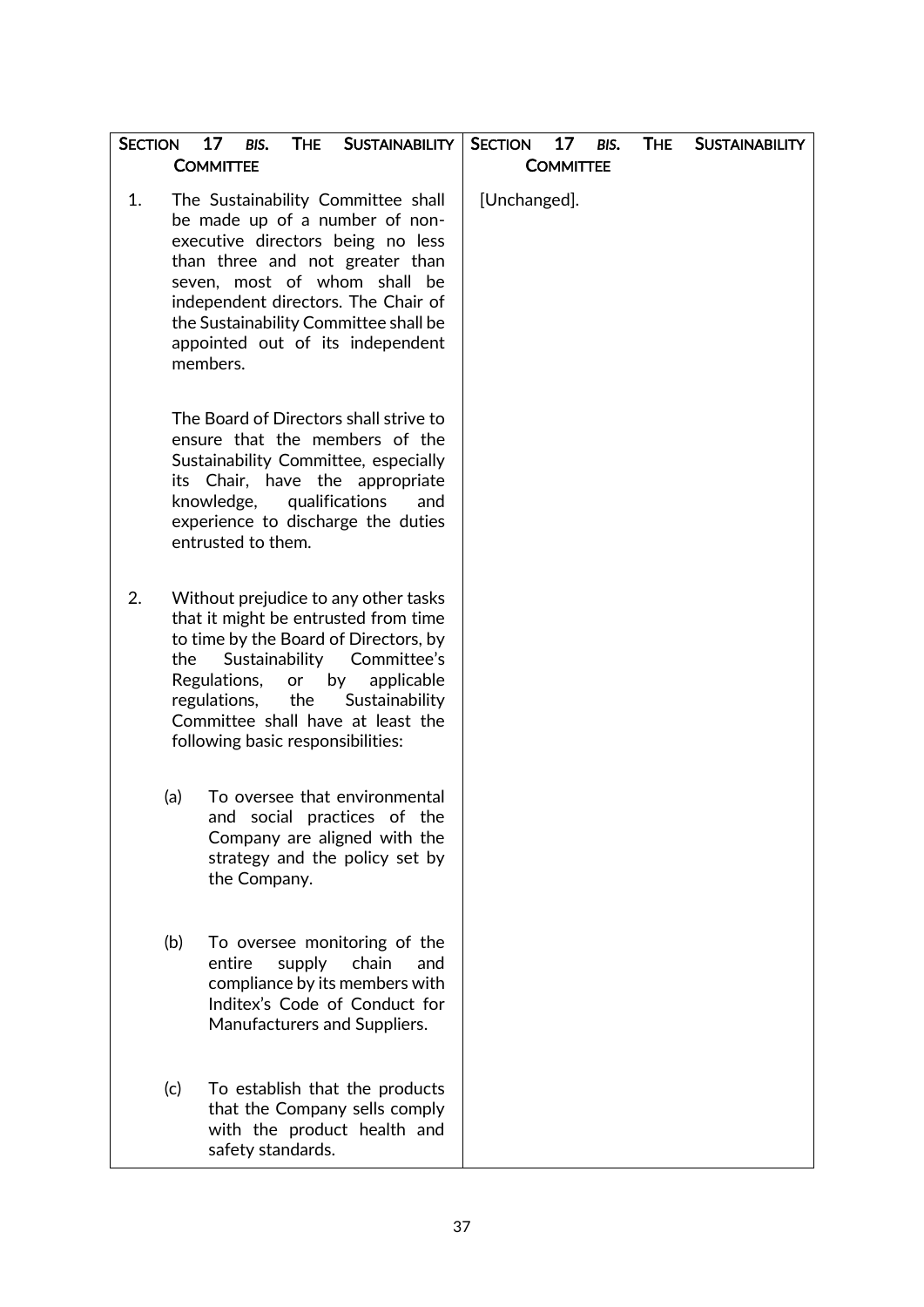- (d) To establish compliance with the most exacting environmental standards, encouraging biodiversity conservation and the sustainable management of natural resources in respect of use of raw materials, production processes, product and store.
- (e) To establish compliance with Inditex's Policy on Human Rights across the entire value chain.
- (f) To oversee the relation of the Company with its different stakeholders relating to sustainability issues, and with the Social Advisory Board.
- (g) To oversee the process to prepare and release mandatory and non-mandatory nonfinancial information with regard to the areas of its responsibility, in accordance with applicable regulations and international standards of reference, in particular regarding the contribution to United Nations Sustainable Development Goals (SDGs).
- (h) To regularly review the internal regulations on sustainability of the Group, and to propose to the Board, if appropriate any update or amendment thereof, and to monitor compliance with them for the purposes of ensuring that they fulfil the mission to promote the corporate interest and catering as appropriate to the legitimate interests of remaining stakeholders.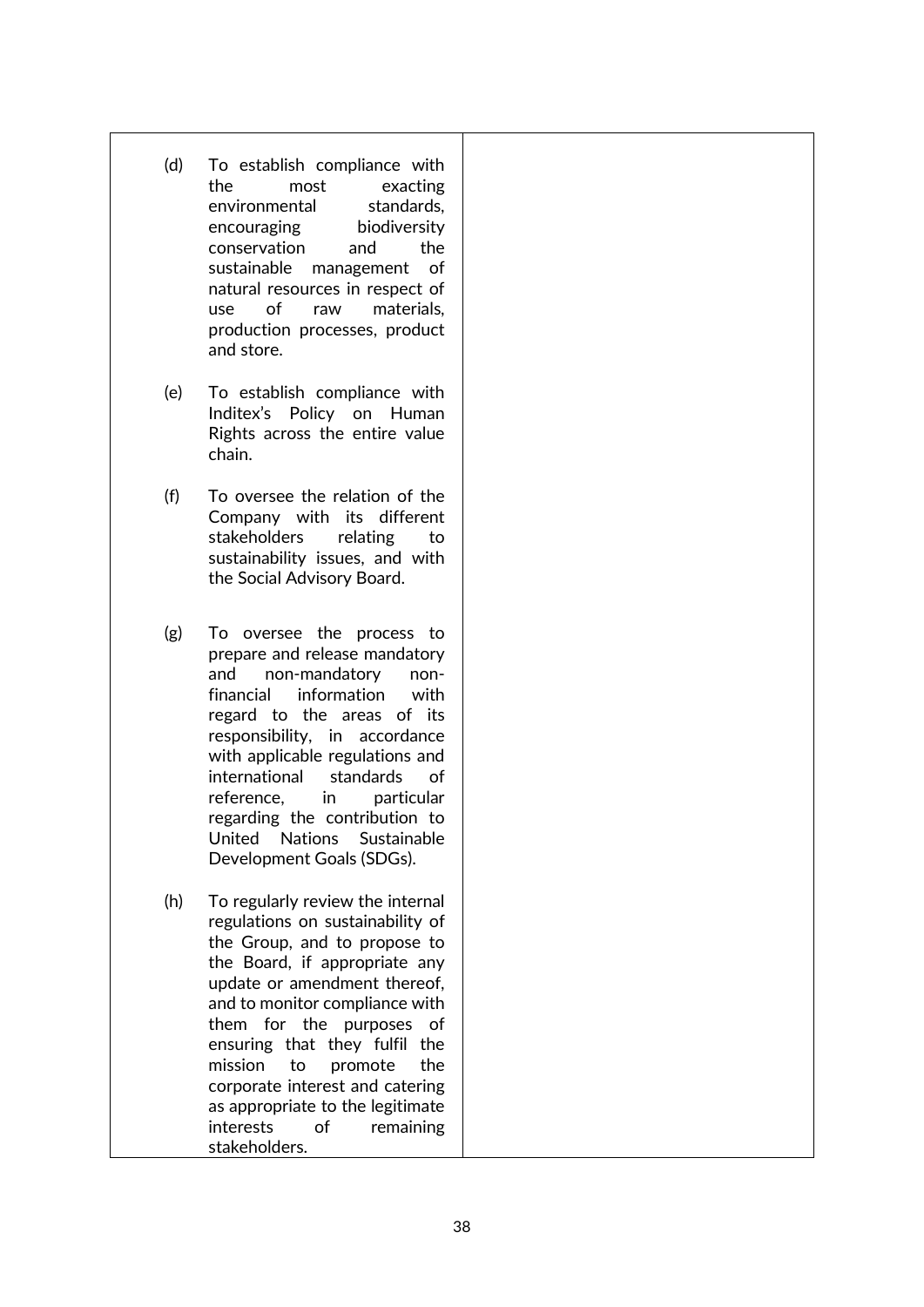- (i) To follow-up on such other scopes or initiatives which might have an impact on the company's sustainability.
- (j) To deliver a more intensive and committed management of sustainability and social issues.
- 3. The Sustainability Committee shall meet at least three times a year, to exercise the duties referred to in paragraph 3 above. Likewise, it shall meet each time that the Board of Directors or the Chairman of the Board of Directors requests the issue of a report or the adoption of proposals within its purview and, at any rate, whenever it is deemed fit for the successful performance of its duties.
- 4. Requests for information addressed to the Sustainability Committee shall be made by the Board of Directors or its Chairman. Likewise, the Committee must consider the suggestions made by the Chairman, the members of the Board of Directors, the officers or the shareholders of the Company.
- 5. To ensure that the Sustainability Committee performs its duties at its best, it may seek the advice of external advisors, for which purpose the provisions of Section 28 of these Regulations shall apply.
- 6. The Sustainability Committee shall report, through its Chair, to the Board of Directors on all business transacted and all resolutions passed, at the first meeting of the Board of Directors held following its meetings. Furthermore, a copy of the minutes of the meetings of the Sustainability Committee shall be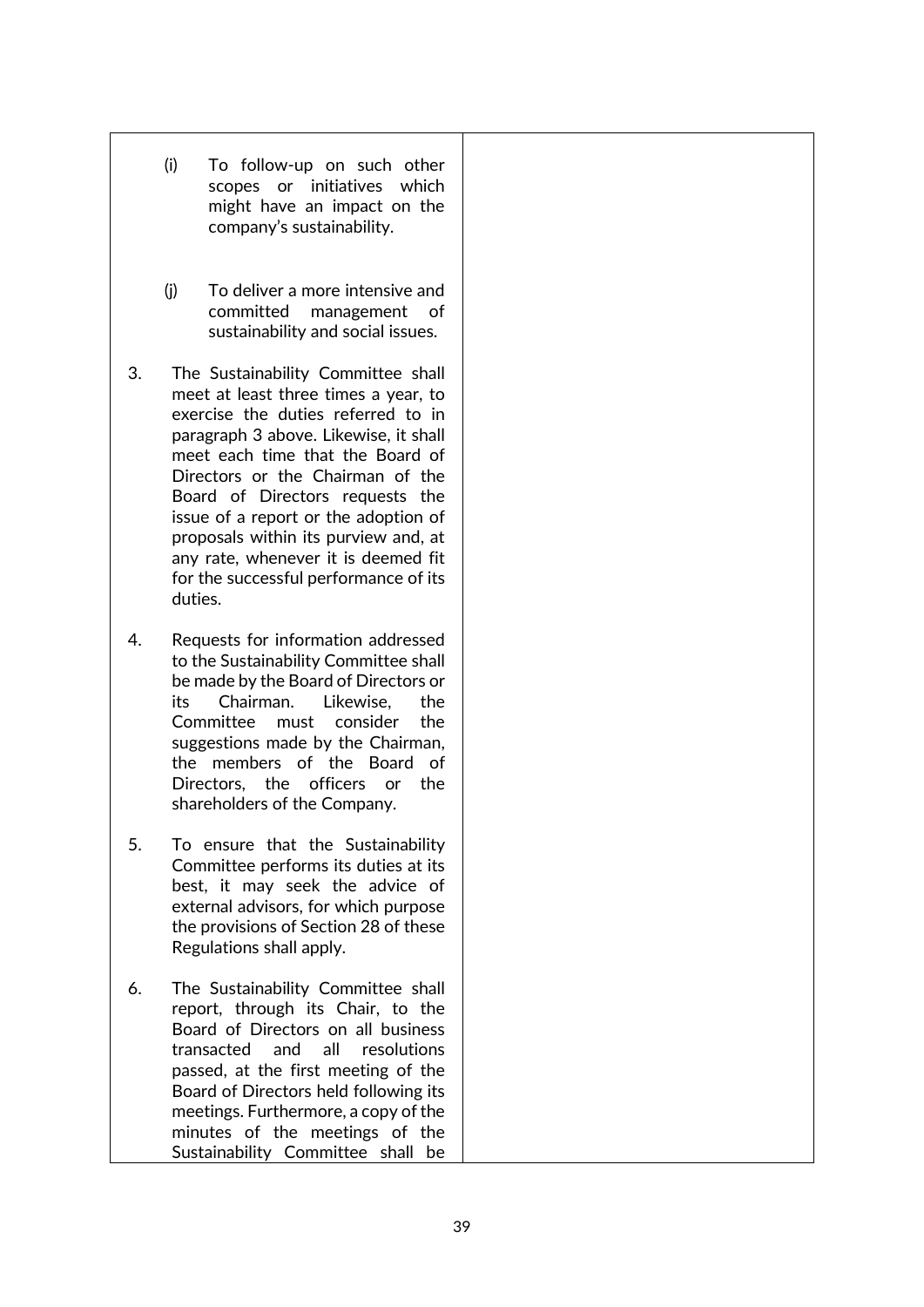|      | made available to the directors.                                                                                                                                                                                                                                                                                                                                                                                                                                                                              |                                                                                       |
|------|---------------------------------------------------------------------------------------------------------------------------------------------------------------------------------------------------------------------------------------------------------------------------------------------------------------------------------------------------------------------------------------------------------------------------------------------------------------------------------------------------------------|---------------------------------------------------------------------------------------|
| 7.   | The Board of Directors will develop<br>the foregoing paragraphs in the<br>Sustainability<br>Committee<br>Regulations.                                                                                                                                                                                                                                                                                                                                                                                         |                                                                                       |
|      | Section 18. The Social Advisory Board                                                                                                                                                                                                                                                                                                                                                                                                                                                                         | Section 18. The Social Advisory Board                                                 |
| area | The Social Advisory Board of the Company,<br>which reports to the Board of Directors, is<br>the advisory body of the Company in the<br>of<br>social<br>responsibility<br>and<br>environmental sustainability. Its principle of<br>conduct, the basic rules of organization and<br>proceedings as well as the rules of conduct<br>of its members are established under the<br>Regulation of the Social Advisory Board,<br>approved by the Board of Directors.                                                  | [Unchanged].                                                                          |
|      | <b>CHAPTER V. PROCEEDINGS OF THE</b>                                                                                                                                                                                                                                                                                                                                                                                                                                                                          | <b>CHAPTER V. PROCEEDINGS OF THE</b>                                                  |
|      | <b>BOARD OF DIRECTORS</b><br>SECTION 19. MEETINGS OF THE BOARD OF<br><b>DIRECTORS</b>                                                                                                                                                                                                                                                                                                                                                                                                                         | <b>BOARD OF DIRECTORS</b><br>SECTION 19. MEETINGS OF THE BOARD OF<br><b>DIRECTORS</b> |
| 1.   | The Board of Directors shall meet at<br>least on a quarterly basis and, at the<br>behest of its Chairman, whenever<br>should<br>the<br>consider<br>same<br>it.<br>appropriate for the good running of<br>The<br><b>Board</b><br>of<br>the<br>Company.<br>Directors must also meet when a<br>meeting is requested by at least one-<br>third of its members, in which case it<br>shall be called by the Chairman to<br>meet within fifteen days following<br>the request.<br>Where further to a request made to | [Unchanged].                                                                          |
|      | the Chairman of the Board of<br>Directors, he would unreasonably<br>fail to call the meeting within one<br>month, directors representing at<br>one-third<br>the<br>least<br>of<br>board<br>membership may convene it, stating<br>the agenda in the notice, to be held<br>in the place where the registered                                                                                                                                                                                                    |                                                                                       |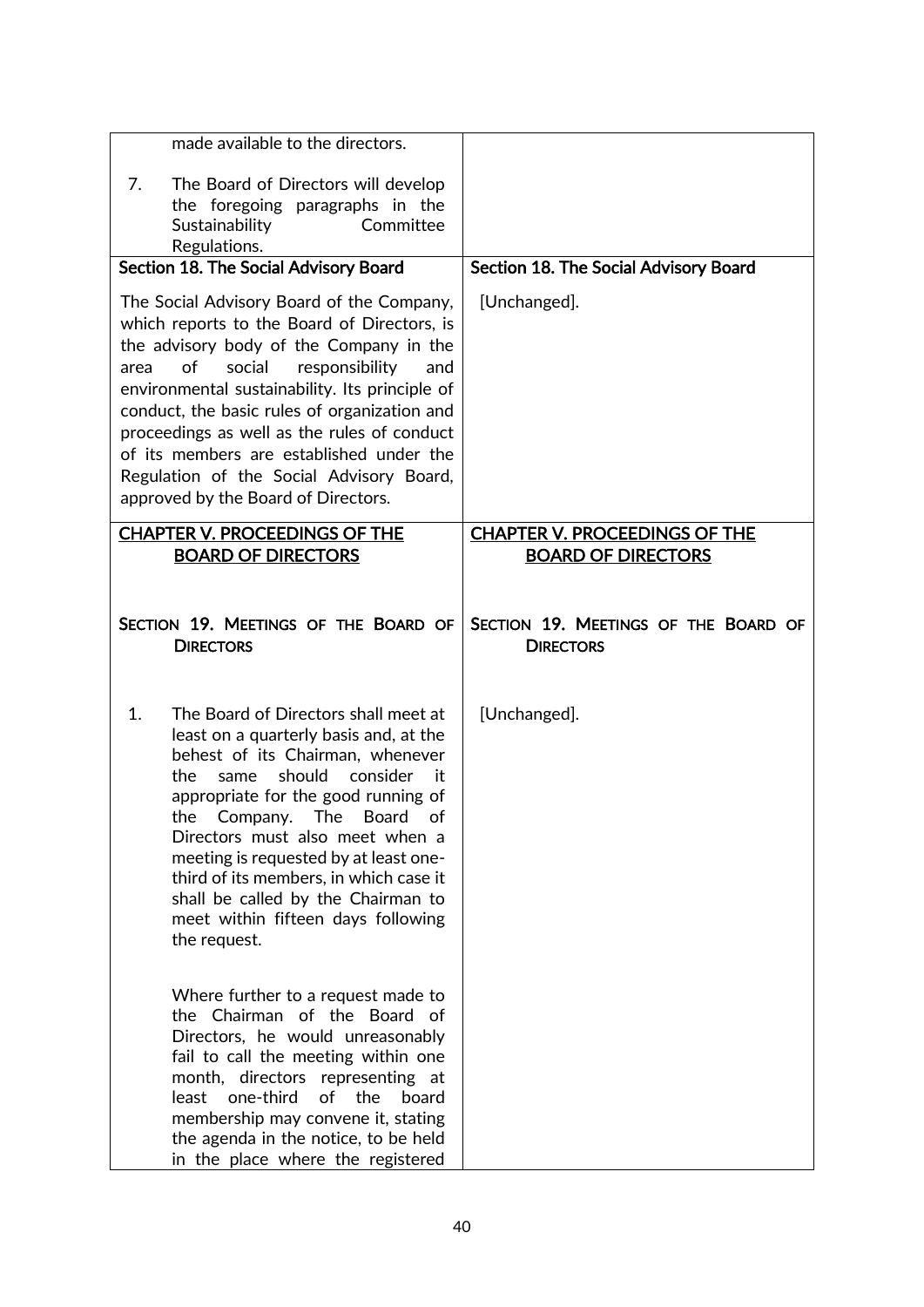office of the company is situate. 2. Notice of the ordinary meetings shall be sent by letter, fax, telegram or email, and it must be signed by the Chairman or the Secretary or the Deputy-Secretary by order of the Chairman. The notice shall be issued at least 3 days in advance The notice of the meeting shall always include the agenda of the meeting and it shall be accompanied by the duly summarised and prepared relevant information, so that directors may consider it in advance. If, in urgent cases, the Chairman of the Board of Directors submits to the approval of such body nonagenda items, the prior and express consent of the majority of directors present shall be required. Such consent shall be placed on record in the minutes. 3. The Chairman of the Board of Directors may call extraordinary meetings of the Board of Directors when in their opinion the circumstances justify it, without the advanced notice period and the other requirements indicated in the previous paragraph applying in such cases. Furthermore, a quorum shall be deemed to have been present at the Board of Directors without the need for notice, if all its members present or represented agree to hold the meeting by unanimous vote. 4. Directors may equally pass resolutions in writing without a board meeting, in accordance with applicable regulations. Likewise, board meetings may be held via video conference, conference call, or any other equivalent system allowing to recognize and identify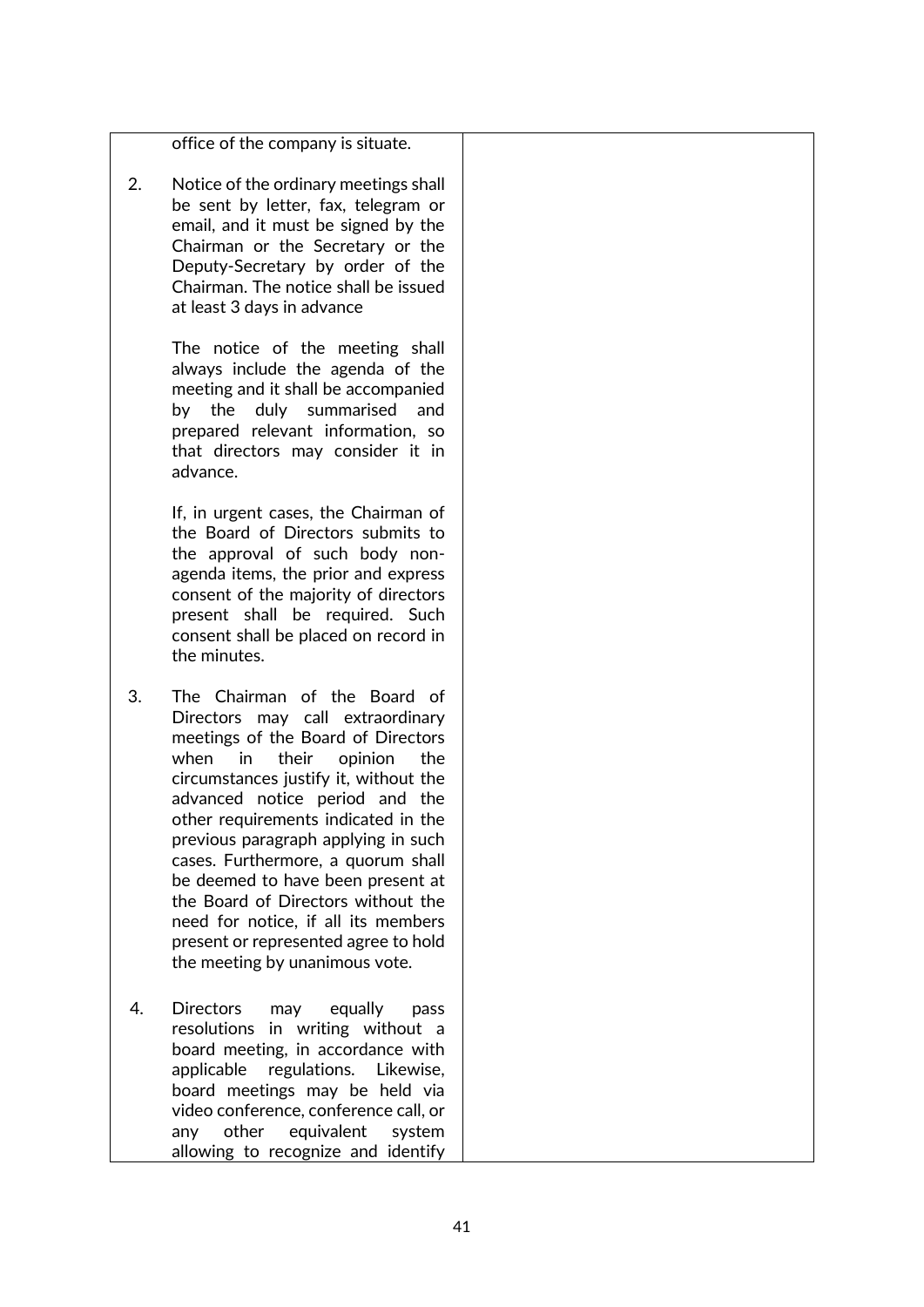|    | attendees, for them to communicate,<br>speak and cast vote, all of it in real<br>time. In such case the meeting shall<br>be deemed to have been held at the<br>registered office. The Secretary of<br>the Board of Directors shall record in<br>the minutes of board meetings held<br>by these means, not only the<br>members of the Board who attend in<br>person or represented by another<br>director, but also the members<br>the<br>attending<br>meeting<br>via<br>conference call, video conference or<br>any equivalent system. |                                            |
|----|----------------------------------------------------------------------------------------------------------------------------------------------------------------------------------------------------------------------------------------------------------------------------------------------------------------------------------------------------------------------------------------------------------------------------------------------------------------------------------------------------------------------------------------|--------------------------------------------|
| 5. | At the beginning of each financial<br>year, the Board of Directors shall<br>draw up an annual schedule of its<br>ordinary meetings and of the<br>business to be transacted at each<br>meeting. Directors shall be entitled<br>to propose to the Chairman, before<br>the board meeting is convened,<br>other items not initially envisaged.                                                                                                                                                                                             |                                            |
|    | <b>SECTION 20. CONDUCT OF THE MEETINGS</b>                                                                                                                                                                                                                                                                                                                                                                                                                                                                                             | <b>SECTION 20. CONDUCT OF THE MEETINGS</b> |
| 1. | A quorum shall be deemed to be<br>present at a board meeting when at<br>least half plus one of its members<br>attend either in person or by proxy.<br>In case of an uneven number of<br>directors, a number of directors<br>immediately higher than half of it in<br>attendance<br>shall<br>constitute<br>a<br>quorum for the transaction<br>of<br>business at the meeting.                                                                                                                                                            | [Unchanged].                               |
|    | Directors shall do their best to<br>attend board meetings, and, when<br>they cannot do so in person, they<br>shall strive to grant a proxy to<br>another member of the Board of<br>Directors giving instructions as to its<br>use and communicating the same to<br>the Chairman of the Board of<br>Directors. Non-executive directors<br>may only be represented by another<br>non-executive member of the Board<br>of Directors.                                                                                                      |                                            |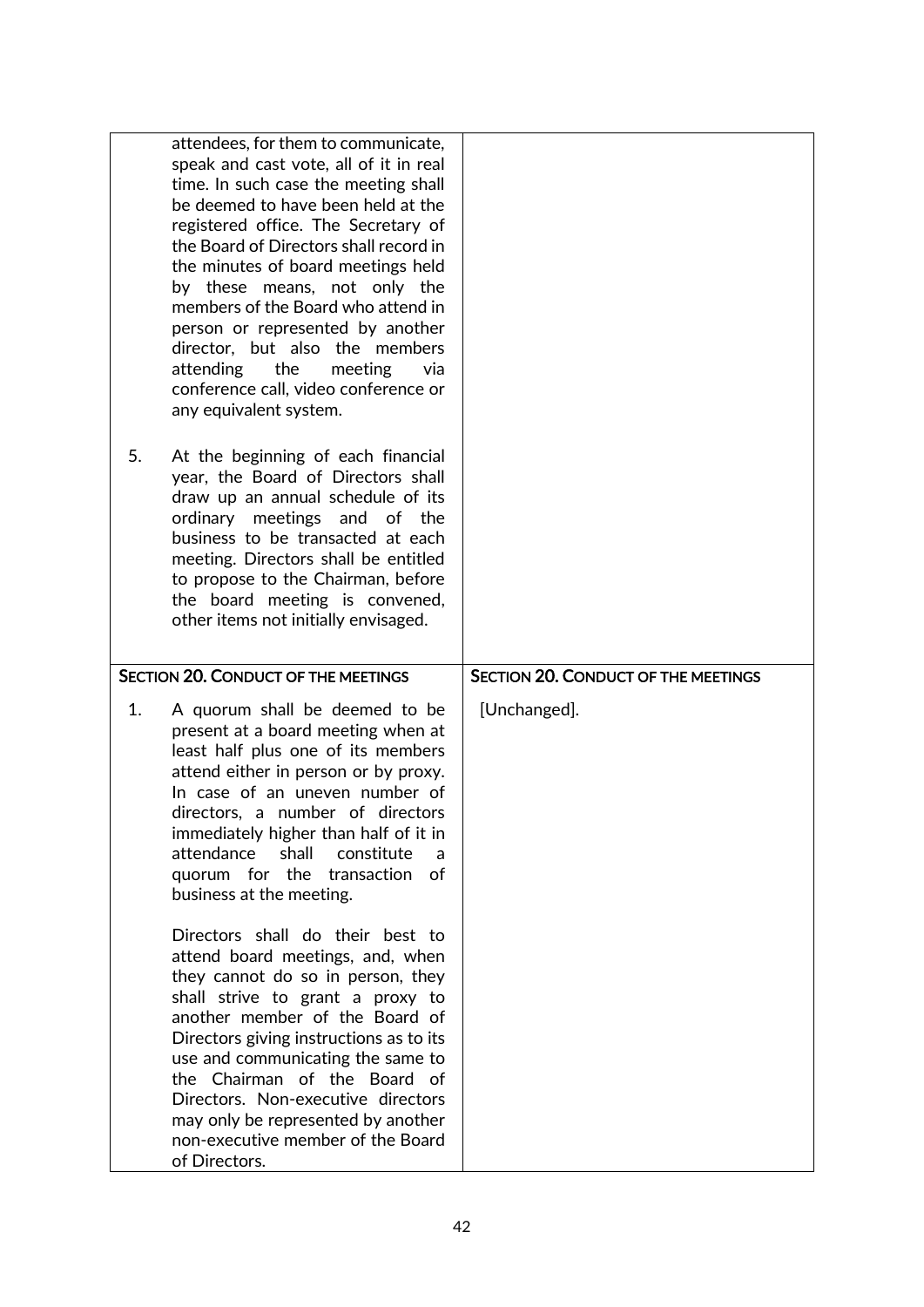| 2. | The Chairman shall be responsible<br>for organising the debate and<br>fostering the participation of the<br>Board's<br>directors<br>$\overline{\mathsf{in}}$<br>the<br>deliberations.                                                                                                                                                                                                                                                                                                     |                                                                     |
|----|-------------------------------------------------------------------------------------------------------------------------------------------------------------------------------------------------------------------------------------------------------------------------------------------------------------------------------------------------------------------------------------------------------------------------------------------------------------------------------------------|---------------------------------------------------------------------|
| 3. | Except in those cases where a larger<br>majority is required by applicable<br>the<br>Articles<br>regulations,<br>οf<br>or these Board<br>Association<br>of<br>Directors' Regulations, resolutions<br>shall be passed when the absolute<br>majority of those attending the<br>meeting vote for such resolution.                                                                                                                                                                            |                                                                     |
|    | <b>CHAPTER VI. APPOINTMENT AND</b><br><b>DISMISSAL OF DIRECTORS</b>                                                                                                                                                                                                                                                                                                                                                                                                                       | <b>CHAPTER VI. APPOINTMENT AND</b><br><b>DISMISSAL OF DIRECTORS</b> |
|    | <b>SECTION 21. ELECTION OF DIRECTORS</b>                                                                                                                                                                                                                                                                                                                                                                                                                                                  | <b>SECTION 21. ELECTION OF DIRECTORS</b>                            |
|    |                                                                                                                                                                                                                                                                                                                                                                                                                                                                                           |                                                                     |
| 1. | Directors shall be appointed by the<br>General Meeting of Shareholders or<br>by the Board of Directors<br>in<br>accordance<br>with<br>applicable<br>regulations.                                                                                                                                                                                                                                                                                                                          | [Unchanged].                                                        |
| 2. | The proposals for the election of<br>directors that the Board of Directors<br>submits to shareholders at the<br>Annual General Meeting and the<br>election decisions that said body<br>makes by virtue of the powers to co-<br>opt legally attributed to it must be<br>preceded by the relevant motion<br>from the Nomination Committee as<br>regards independent directors, or by<br>the relevant report submitted by said<br>Committee, as regards the remaining<br>directorship types. |                                                                     |
| 3. | An explanatory report in support of<br>the motion drawn up by the Board of<br><b>Directors</b><br>shall<br>be<br>provided,<br>assessing<br>the<br>performance,<br>experience and qualifications of the<br>proposed candidate. Such report will<br>be attached to the minutes of the<br>General Meeting of Shareholders or<br>of the board meeting.                                                                                                                                        |                                                                     |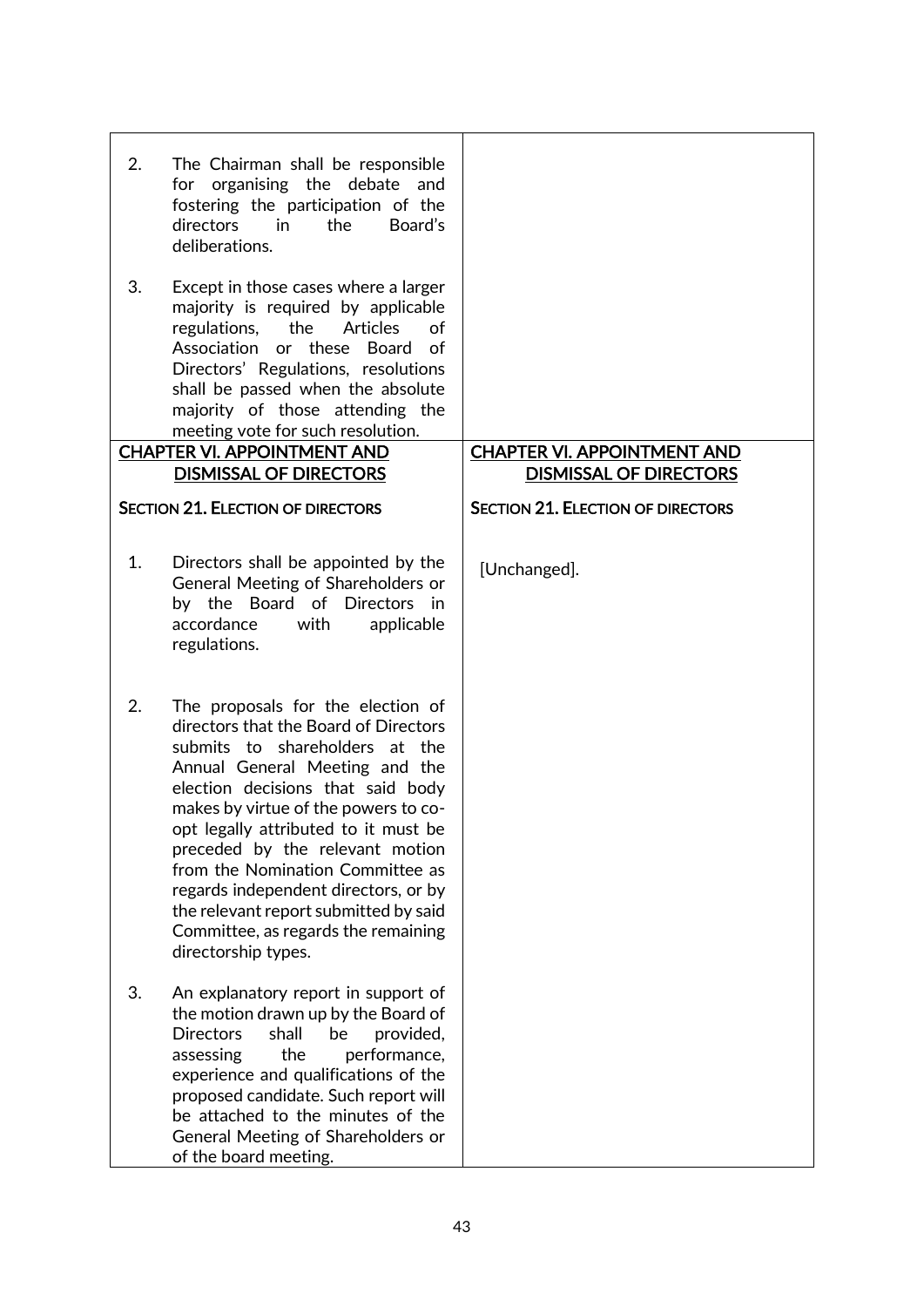| 4. | Board<br>of Directors<br>When the<br>departs from<br>the<br>motions and<br>of<br>the<br>Nomination<br>reports<br>Committee, it must provide the<br>rationale for such decision and place<br>it on record.<br>Directorship<br>types<br>must<br>be<br>explained by the Board of Directors<br>to the Annual General Meeting in<br>charge of appointing or ratifying the<br>appointment of directors, and they<br>confirmed or, where<br>shall<br>be<br>appropriate, reviewed in the Annual<br>Corporate Governance Report, after                                                                                                                                                                                                                                                                                                                                                                                                                                                              |                                             |
|----|--------------------------------------------------------------------------------------------------------------------------------------------------------------------------------------------------------------------------------------------------------------------------------------------------------------------------------------------------------------------------------------------------------------------------------------------------------------------------------------------------------------------------------------------------------------------------------------------------------------------------------------------------------------------------------------------------------------------------------------------------------------------------------------------------------------------------------------------------------------------------------------------------------------------------------------------------------------------------------------------|---------------------------------------------|
|    | by the Nomination<br>verification<br>Committee.                                                                                                                                                                                                                                                                                                                                                                                                                                                                                                                                                                                                                                                                                                                                                                                                                                                                                                                                            |                                             |
|    | <b>SECTION 22. APPOINTMENT OF DIRECTORS</b>                                                                                                                                                                                                                                                                                                                                                                                                                                                                                                                                                                                                                                                                                                                                                                                                                                                                                                                                                | <b>SECTION 22. APPOINTMENT OF DIRECTORS</b> |
| 1. | The Board of Directors and the<br>Nomination Committee shall strive,<br>within their purview, for the choice<br>of candidates to fall on persons of<br>well-known ability, qualification and<br>experience, and they must strictly<br>adhere to such provisions with<br>regard to those persons called to fill<br>positions of independent directors.<br>Likewise, they shall strive for the<br>selection procedure of directors to<br>favour diversity of knowledge, skills,<br>experiences,<br>international<br>experience or geographic origin, age,<br>and in particular gender, and that it<br>does not suffer from any implicit bias<br>that may lead to any form of<br>discrimination, and in particular that<br>favours<br>selection<br>of female<br>it<br>directors in a number allowing to<br>reach a balanced presence of women<br>and men on the board, in line with<br>the targets set in the Diversity of<br>Board of Directors Membership and<br>Director Selection Policy. | [Unchanged].                                |
| 2. | The Board of Directors may not<br>propose or appoint in order to fill a<br>position of director, anyone who                                                                                                                                                                                                                                                                                                                                                                                                                                                                                                                                                                                                                                                                                                                                                                                                                                                                                |                                             |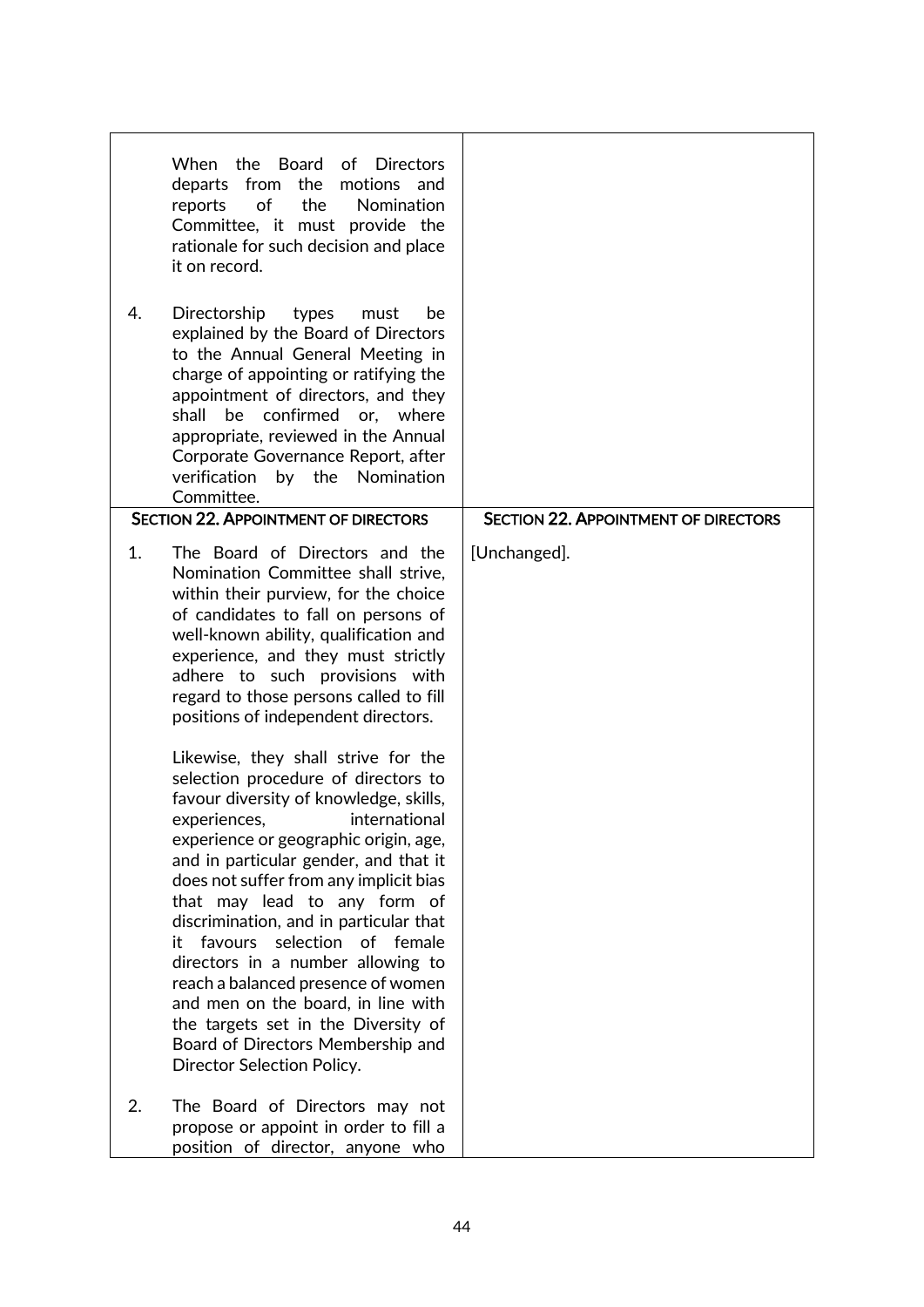| holds the office of director in more                                            |                                             |
|---------------------------------------------------------------------------------|---------------------------------------------|
| than four listed companies other<br>than the Company at the same time.          |                                             |
| <b>SECTION 23. RE-ELECTION OF DIRECTORS</b>                                     | <b>SECTION 23. RE-ELECTION OF DIRECTORS</b> |
| 1.<br>The proposals for re-election of                                          | [Unchanged].                                |
| directors that the Board of Directors                                           |                                             |
| decides to submit to shareholders at                                            |                                             |
| the Annual General Meeting must be                                              |                                             |
| subject to a procedure, which shall                                             |                                             |
| necessarily include, a motion, in<br>respect of independent directors, or       |                                             |
| a report issued by the Nomination                                               |                                             |
| Committee<br>in respect of<br>the                                               |                                             |
| remaining directors, whereby the                                                |                                             |
| quality of work and the dedication to                                           |                                             |
| office by the proposed directors                                                |                                             |
| during their prior tenure shall be<br>evaluated. The Board of Directors         |                                             |
| shall, at any rate, prepare the report                                          |                                             |
| on the re-election of the candidate                                             |                                             |
| referred to in Section 21 above, and                                            |                                             |
| make it available to the shareholders.                                          |                                             |
| 2.<br><b>The</b><br>Chairman,<br>the<br>Deputy                                  |                                             |
| Chairmen, the Lead Independent                                                  |                                             |
| Director, the members of the Audit                                              |                                             |
| and Compliance Committee,<br>the                                                |                                             |
| Nomination<br>Committee,<br>the<br>Remuneration<br>Committee                    |                                             |
| and,<br>where<br>appropriate,<br>the<br>оf                                      |                                             |
| Sustainability Committee, as well as,                                           |                                             |
| should they be directors- the                                                   |                                             |
| the<br>Secretary<br>and<br>Deputy                                               |                                             |
| Secretaries of the Board of Directors                                           |                                             |
| who are re-elected to the Board of<br>Directors further to a resolution of      |                                             |
| the Annual General Meeting, shall                                               |                                             |
| remain in the office they held                                                  |                                             |
| previously within the Board<br>of                                               |                                             |
| Directors<br>without any new<br>re-                                             |                                             |
| required.<br>election<br>being<br>The                                           |                                             |
| provision<br>foregoing<br>is<br>without<br>prejudice to the power of revocation |                                             |
| which falls on the Board of Directors.                                          |                                             |
| <b>SECTION 24. TERM OF OFFICE</b>                                               | <b>SECTION 24. TERM OF OFFICE</b>           |
| Directors shall serve on the board for<br>1.                                    | [Unchanged].                                |
| the term established in the Articles                                            |                                             |
| of Association, upon expiry of which                                            |                                             |
| they may be re-elected for the same                                             |                                             |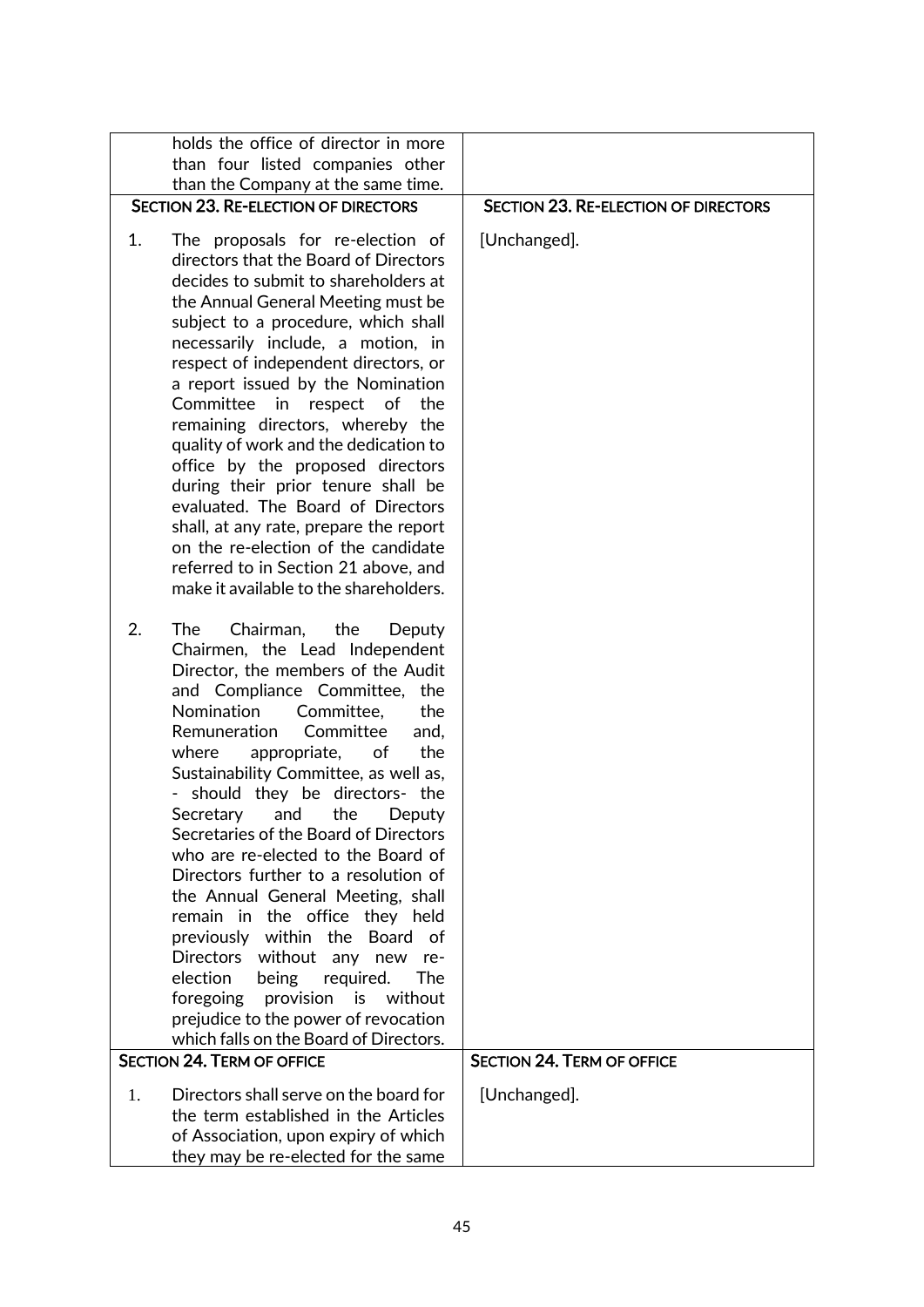|                  | maximum periods.                                                                                                                                                                                                                                                                                         |                                                                   |
|------------------|----------------------------------------------------------------------------------------------------------------------------------------------------------------------------------------------------------------------------------------------------------------------------------------------------------|-------------------------------------------------------------------|
| 2.               | Directors co-opted to the board shall<br>hold their office until the date the<br>Annual<br>General<br>Meeting<br>first<br>immediately after the appointment is<br>held.                                                                                                                                  |                                                                   |
| 3.               | A director who ends their term of<br>office or for any other reason should<br>cease to serve as a director may not<br>serve as a director in any other<br>company whose corporate objects<br>are similar to that of the company for<br>a 2-year period.                                                  |                                                                   |
|                  | The Board of Directors may, should<br>it think it appropriate, release the<br>director<br>outgoing<br>from<br>their<br>obligation or shorten the length of<br>the period.                                                                                                                                |                                                                   |
| <b>DIRECTORS</b> | <b>SECTION 25. RESIGNATION AND REMOVAL OF</b>                                                                                                                                                                                                                                                            | <b>SECTION 25. RESIGNATION AND REMOVAL OF</b><br><b>DIRECTORS</b> |
|                  |                                                                                                                                                                                                                                                                                                          |                                                                   |
| 1.               | Directors shall vacate office when<br>the period for which they were<br>appointed has expired or when the<br>General Meeting of Shareholders so<br>decides, making use of the powers it<br>has been conferred by statute or by<br>the Articles of Association.                                           | [Unchanged].                                                      |
| 2.               | offer<br><b>Directors</b><br>must<br>their<br>resignation to the Board of Directors<br>and effectively resign, should this<br>latter deem it advisable, in the<br>following cases:                                                                                                                       |                                                                   |
|                  | (a)<br>When they reach the age of<br>68.<br>Notwithstanding<br>this,<br>directors who hold the office<br>of Chief Executive Officer or<br>Managing Director shall offer<br>their resignation to the Board<br>of Directors upon attaining the<br>age of 65, being able to<br>continue as ordinary members |                                                                   |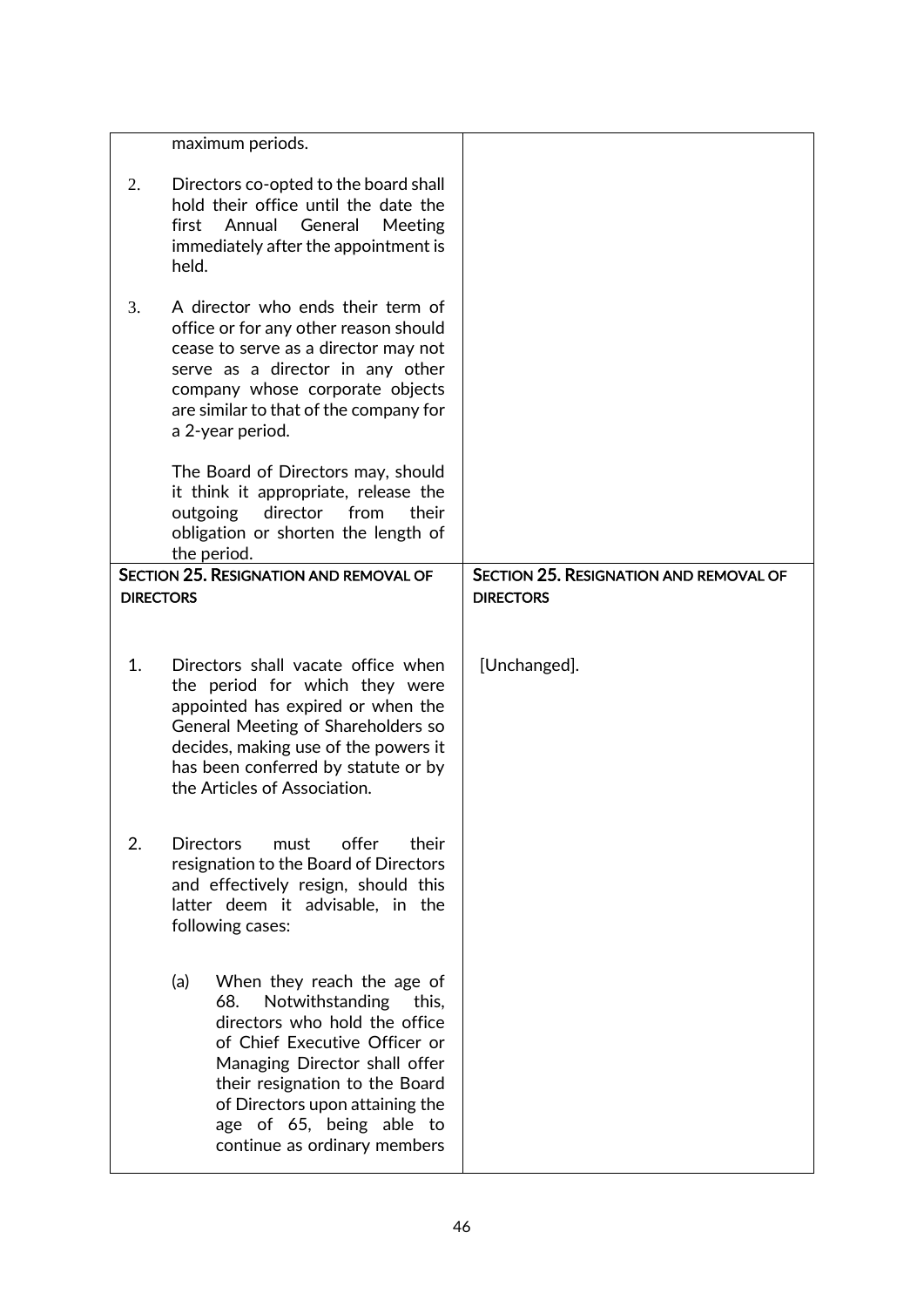of the Board of Directors until the aforementioned age of 68. As an exception, the foregoing rules shall not apply to the founder of the Company, Mr Amancio Ortega Gaona;

- (b) When they cease to hold the executive positions to which their appointment as director was associated;
- (c) When they are involved in any of the incompatibility or prohibition cases provided in applicable regulations, the Articles of Association or these Regulations, including if they would happen to hold the office of director in more than four listed companies other than the Company;
- (d) When they are seriously admonished by the Audit and Compliance Committee for having breached their duties as directors;
- (e) When they are involved in any circumstances affecting them, related or not to their actions within the Company, that may harm its name or reputation or otherwise jeopardise the Company's interests. For such purposes, they shall report to the Board of Directors any criminal cases in which they are accused as well as any procedural consequences;
- (f) When the reasons for their appointment cease to exist;
- (g) With regard to proprietary directors, when the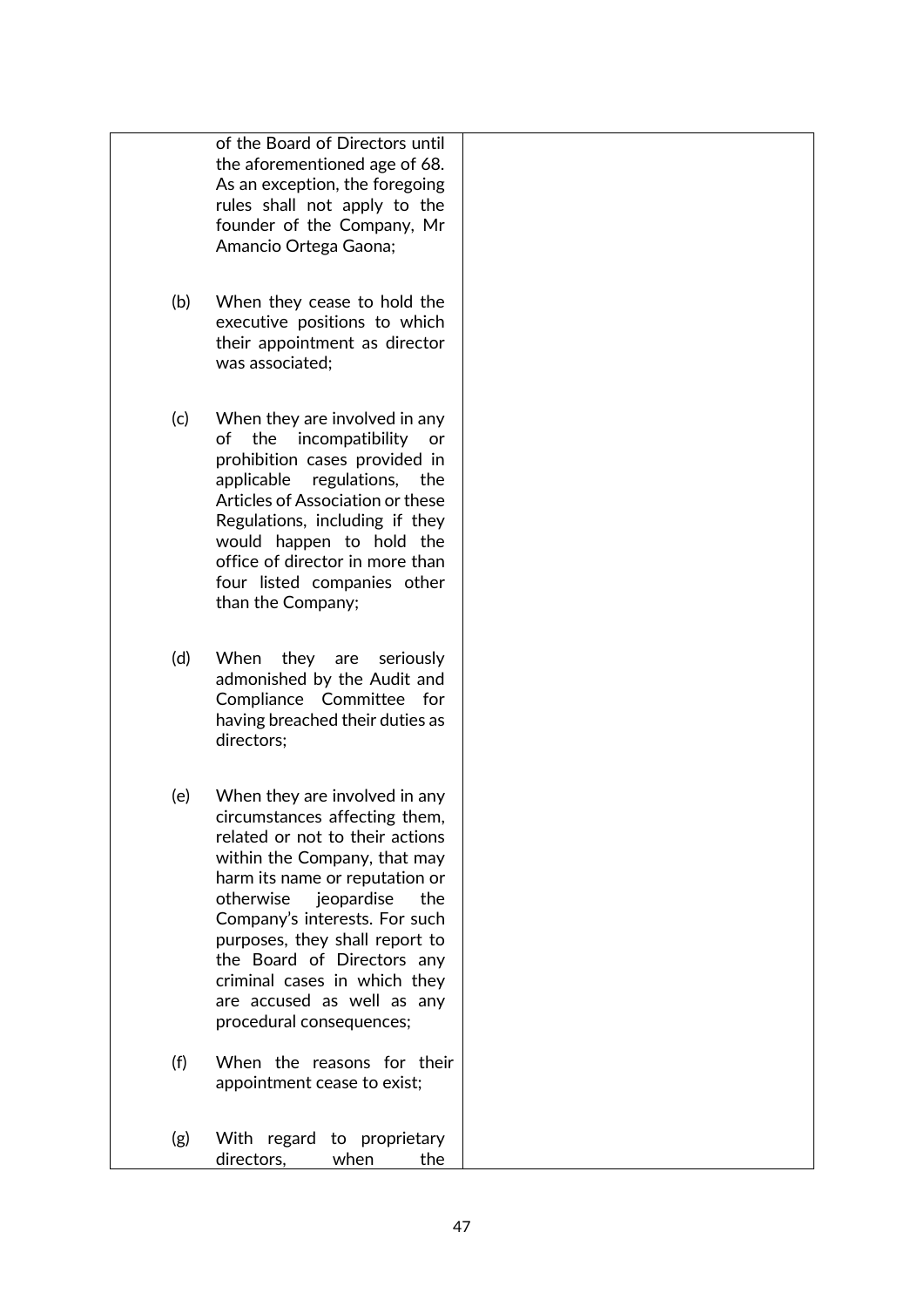shareholders they represent dispose of their ownership interest in its entirety or reduce it up to a limit which requires the reduction of the number of proprietary directors; and

- (h) With regard to independent directors, when they have continuously held such position in the Company for twelve years.
- 3. 3. The Board of Directors may only propose the removal of an independent director before the expiry of their term of office when a just cause arises, and this is considered by the Board of Directors after report of the Nomination Committee. Namely, a just cause will exist when a director holds new positions or assumes new obligations preventing them from making sufficient time available for board meetings and other duties inherent in the office of director; is in breach of the duties inherent in the office or is involved in any of the circumstances leading to them no longer qualifying as independent directors, pursuant to the provisions of applicable regulations. Likewise, removal of a director may be proposed as a result of takeover, mergers or other similar corporate transactions which entail a change in the shareholding structure of the Company, where such change entails in turn another in the structure of the Board of Directors on account of the ratio of proprietary directors.
- 4. Where a director vacates their office before the end of their term of office by resigning or further to a resolution of the General Meeting of Shareholders, they should state the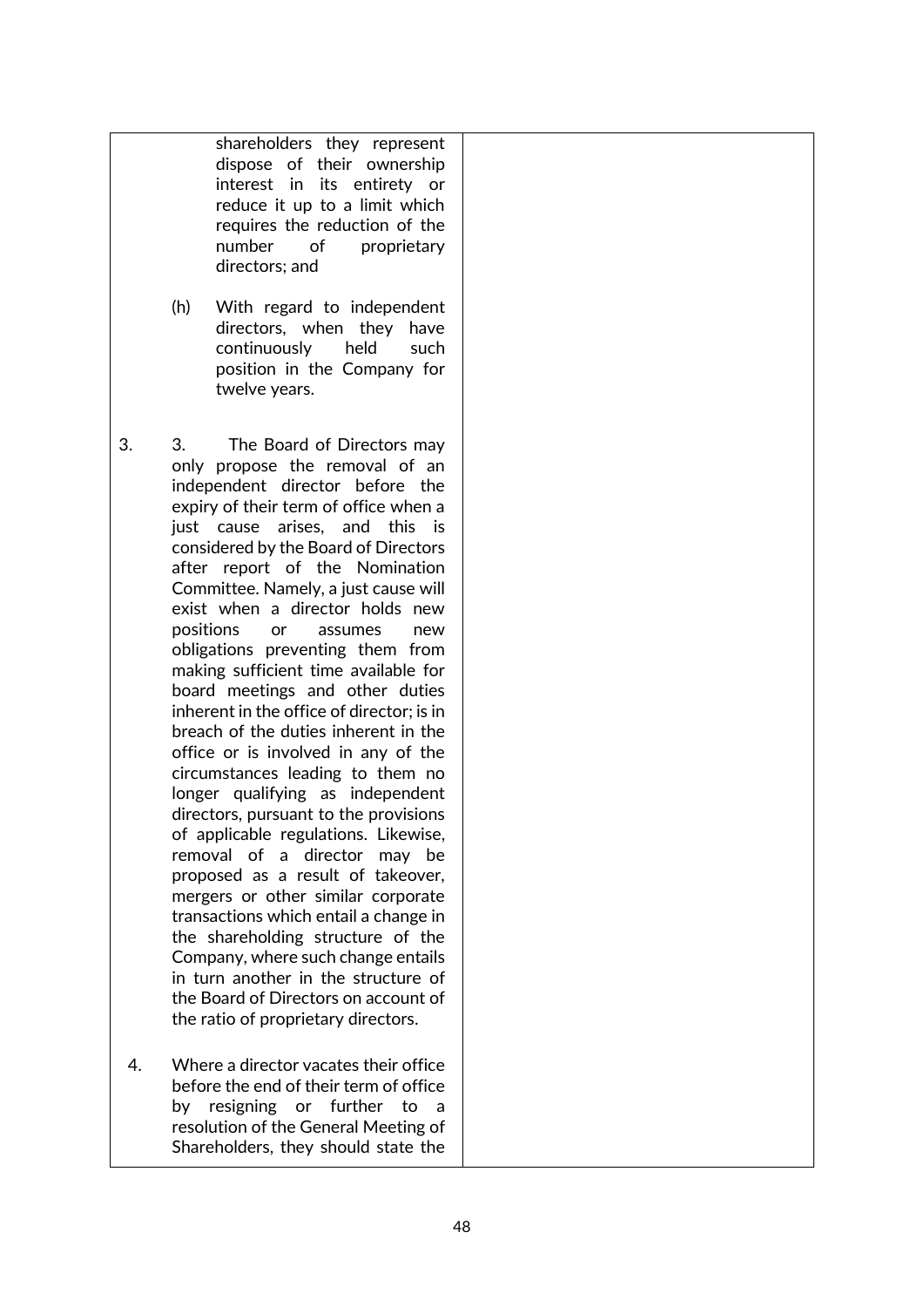| reasons for such resignation, or their<br>opinion on the reasons for the<br>dismissal resolved by the General<br>Meeting of Shareholders as regards<br>non-executive directors, in a letter<br>that must be addressed to all the<br>members of the Board of Directors.<br>To the extent that this may be<br>relevant for investors, and without<br>prejudice to reporting it in the<br>Annual<br>Corporate Governance<br>the<br>Company,<br>shall<br>Report,<br>announce their departure in the<br>sufficient<br>shortest<br>delay<br>with<br>reference<br>to<br>reasons<br>or<br>circumstances provided by<br>the<br>director.<br>Furthermore,<br>regards<br>as<br>independent<br>directors,<br>the<br>Nomination Committee shall give a<br>report on the proposal of their early<br>dismissal. |                                                                                                  |
|--------------------------------------------------------------------------------------------------------------------------------------------------------------------------------------------------------------------------------------------------------------------------------------------------------------------------------------------------------------------------------------------------------------------------------------------------------------------------------------------------------------------------------------------------------------------------------------------------------------------------------------------------------------------------------------------------------------------------------------------------------------------------------------------------|--------------------------------------------------------------------------------------------------|
| SECTION 26. OBJECTIVITY AND VOTE BY BALLOT                                                                                                                                                                                                                                                                                                                                                                                                                                                                                                                                                                                                                                                                                                                                                       | SECTION 26. OBJECTIVITY AND VOTE BY BALLOT                                                       |
|                                                                                                                                                                                                                                                                                                                                                                                                                                                                                                                                                                                                                                                                                                                                                                                                  |                                                                                                  |
| Directors affected by motions of<br>1.<br>nomination, re-election, dismissal, or<br>by motions for the approval of their<br>agreement<br>with<br>the<br>Company<br>covering their remuneration and<br>their<br>remaining<br>rights<br>and<br>obligations, in the case of executive<br>directors, shall leave the meeting<br>during the deliberations and voting<br>referring thereto.                                                                                                                                                                                                                                                                                                                                                                                                            | [Unchanged].                                                                                     |
| 2.<br>Voting by the Board of Directors on<br>nomination, re-election or dismissal<br>of directors shall be by ballot.                                                                                                                                                                                                                                                                                                                                                                                                                                                                                                                                                                                                                                                                            |                                                                                                  |
| <b>CHAPTER VII. INFORMATION TO</b>                                                                                                                                                                                                                                                                                                                                                                                                                                                                                                                                                                                                                                                                                                                                                               | <b>CHAPTER VII. INFORMATION TO</b>                                                               |
| <b>DIRECTORS</b>                                                                                                                                                                                                                                                                                                                                                                                                                                                                                                                                                                                                                                                                                                                                                                                 | <b>DIRECTORS</b>                                                                                 |
| 27.<br><b>SECTION</b><br><b>POWERS</b><br><b>REGARDING</b><br><b>INFORMATION AND EXAMINATION</b>                                                                                                                                                                                                                                                                                                                                                                                                                                                                                                                                                                                                                                                                                                 | 27.<br><b>SECTION</b><br><b>POWERS</b><br><b>REGARDING</b><br><b>INFORMATION AND EXAMINATION</b> |
| Directors are vested with the widest<br>1.<br>powers to learn about any aspect of<br>the Company, to examine the books,<br>documents<br>records,<br>other<br>and                                                                                                                                                                                                                                                                                                                                                                                                                                                                                                                                                                                                                                 | [Unchanged].                                                                                     |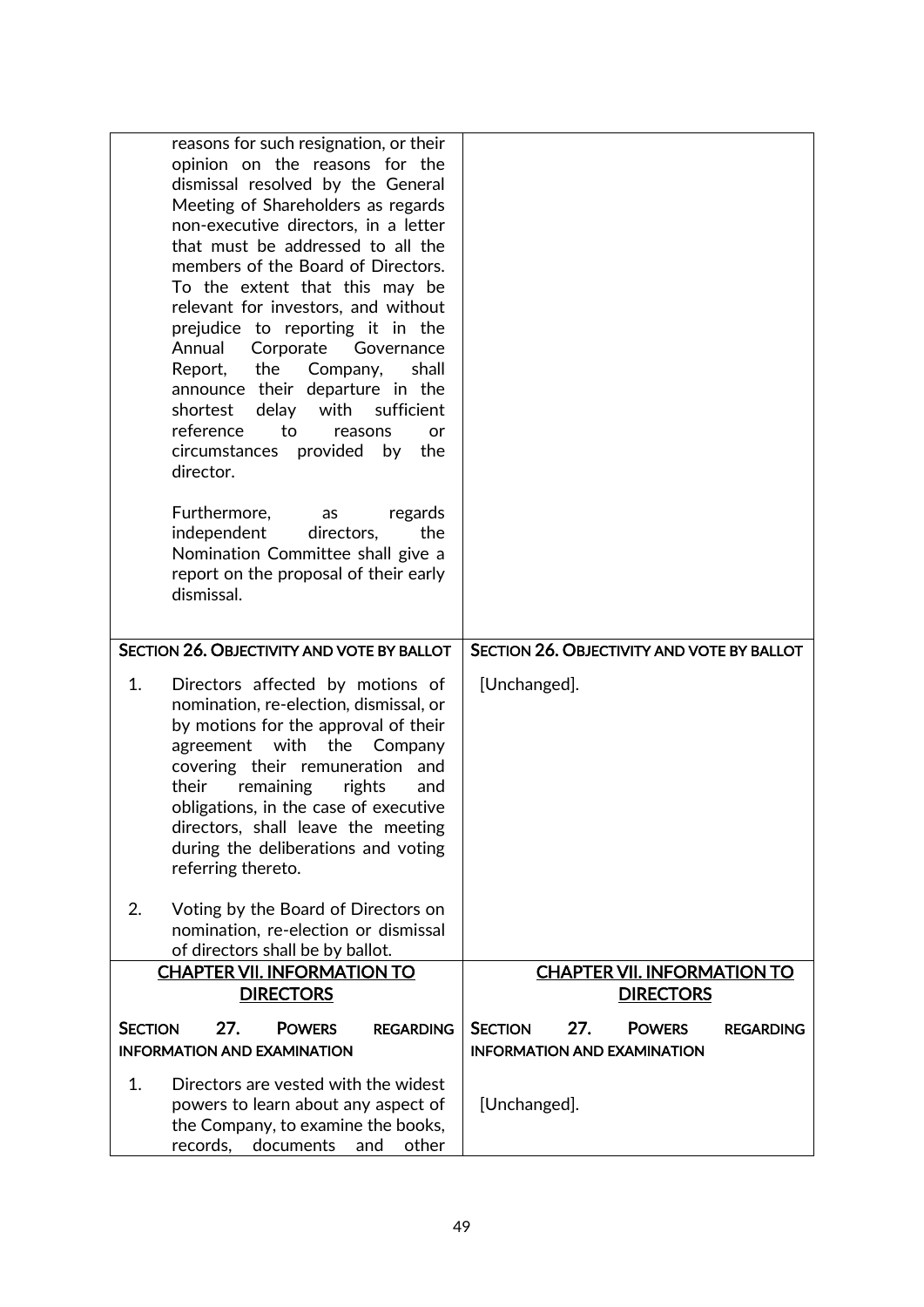|    | records of the company's operations<br>and to examine all its facilities. This<br>right to information extends to the<br>subsidiaries.                                                                                                                                                                                                                                                                                                                                                                                                                                                                                                                            |                                        |
|----|-------------------------------------------------------------------------------------------------------------------------------------------------------------------------------------------------------------------------------------------------------------------------------------------------------------------------------------------------------------------------------------------------------------------------------------------------------------------------------------------------------------------------------------------------------------------------------------------------------------------------------------------------------------------|----------------------------------------|
| 2. | In order not to hamper the ordinary<br>course of Company business, the<br>exercise of the powers regarding<br>information<br>shall be channelled<br>through the Chairman, the Deputy<br>Chairman or any of the Deputy<br>Chairmen, where appropriate, or<br>through the Secretary of the Board<br>of Directors, who shall attend to the<br>request made by any director and<br>directly provide him with<br>the<br>information, facilitate contacts with<br>the appropriate spokespersons at<br>level in<br>the<br>appropriate<br>the<br>organisation<br>establish<br>such<br>or<br>measures as to enable them to<br>conduct the desired examinations in<br>situ. |                                        |
|    | <b>SECTION 28. EXPERTS' ASSISTANCE</b>                                                                                                                                                                                                                                                                                                                                                                                                                                                                                                                                                                                                                            | <b>SECTION 28. EXPERTS' ASSISTANCE</b> |
| 1. | In order to receive assistance in the<br>performance of their duties, non-<br>executive directors may request that<br>legal, accounting, financial or other<br>experts be engaged at the company's<br>expense.                                                                                                                                                                                                                                                                                                                                                                                                                                                    | [Unchanged].                           |
|    | The commissioned task must of<br>necessity deal with specific problems<br>of<br>certain<br>importance<br>and<br>a<br>complexity which may arise in the<br>performance of the office.                                                                                                                                                                                                                                                                                                                                                                                                                                                                              |                                        |
| 2. | The decision to engage external<br>experts must be notified to the<br>Chairman of the Board of Directors<br>and may be open to veto by the<br>Board of Directors if it proves that:                                                                                                                                                                                                                                                                                                                                                                                                                                                                               |                                        |
|    | (a)<br>It is not necessary for the<br>proper performance of<br>the<br>duties entrusted to the non-<br>executive directors;                                                                                                                                                                                                                                                                                                                                                                                                                                                                                                                                        |                                        |
|    | (b)<br>The cost is not reasonable in                                                                                                                                                                                                                                                                                                                                                                                                                                                                                                                                                                                                                              |                                        |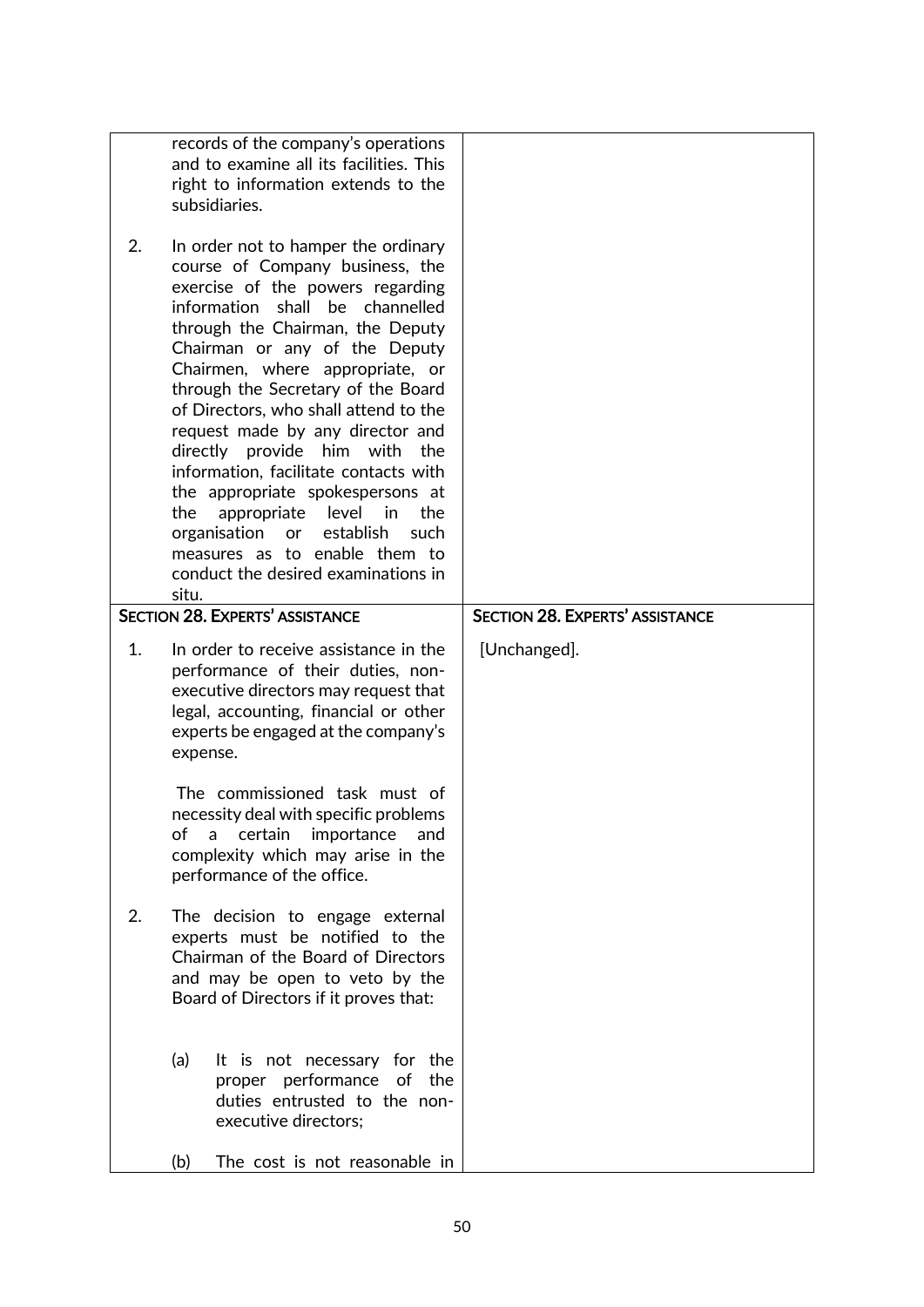|                  | view of the importance of the<br>problem and of the assets and                          |                                             |
|------------------|-----------------------------------------------------------------------------------------|---------------------------------------------|
|                  | income of the Company;                                                                  |                                             |
|                  |                                                                                         |                                             |
| (c)              | technical<br>The<br>assistance                                                          |                                             |
|                  | obtained may<br>be properly<br>provided by in-house experts                             |                                             |
|                  | and staff members, or has                                                               |                                             |
|                  | already been entrusted to other                                                         |                                             |
|                  | experts;                                                                                |                                             |
| (d)              | The T<br>technical<br>assistance                                                        |                                             |
|                  | obtained<br>may<br>properly<br>be                                                       |                                             |
|                  | provided by in-house experts                                                            |                                             |
|                  | and staff members, or has                                                               |                                             |
|                  | already been entrusted to other                                                         |                                             |
|                  | experts.<br><b>SECTION 29. INFORMATION TO DIRECTORS</b>                                 | <b>SECTION 29. INFORMATION TO DIRECTORS</b> |
|                  |                                                                                         |                                             |
|                  | The Company shall design induction courses<br>to provide new directors with a quick and | [Unchanged].                                |
|                  | appropriate glance on the Company and on                                                |                                             |
| its<br>corporate | governance<br>regulations.                                                              |                                             |
|                  | Likewise, when circumstances so advice,                                                 |                                             |
|                  | refresher programs shall be offered.                                                    |                                             |
|                  |                                                                                         |                                             |
|                  |                                                                                         |                                             |
|                  |                                                                                         |                                             |
|                  | <b>CHAPTER VIII. DIRECTORS'</b>                                                         | <b>CHAPTER VIII. DIRECTORS'</b>             |
|                  | <b>REMUNERATION</b>                                                                     | <b>REMUNERATION</b>                         |
|                  |                                                                                         |                                             |
|                  | <b>SECTION 30. DIRECTORS' REMUNERATION</b>                                              | <b>SECTION 30. DIRECTORS' REMUNERATION</b>  |
| 1.               | Directors shall be entitled, in such                                                    | [Unchanged].                                |
| capacity,        | to<br>receive<br>the                                                                    |                                             |
|                  | remuneration fixed by the Board of                                                      |                                             |
|                  | Directors and, where appropriate, by                                                    |                                             |
| the              | General<br>Meeting<br>of<br>Shareholders, within their respective                       |                                             |
|                  | purview, in accordance with the                                                         |                                             |
|                  | the<br>Articles<br>provisions<br>of<br>of                                               |                                             |
|                  | Association<br>of<br>and<br>these                                                       |                                             |
|                  | Regulations, and in accordance with<br>the remuneration policy approved by              |                                             |
| the              | General<br>Meeting<br>оf                                                                |                                             |
|                  | Shareholders, in the terms provided                                                     |                                             |
|                  | by statute. The Board of Directors                                                      |                                             |
| Annual           | shall submit such policy to the<br>General<br><b>Meeting</b><br>for                     |                                             |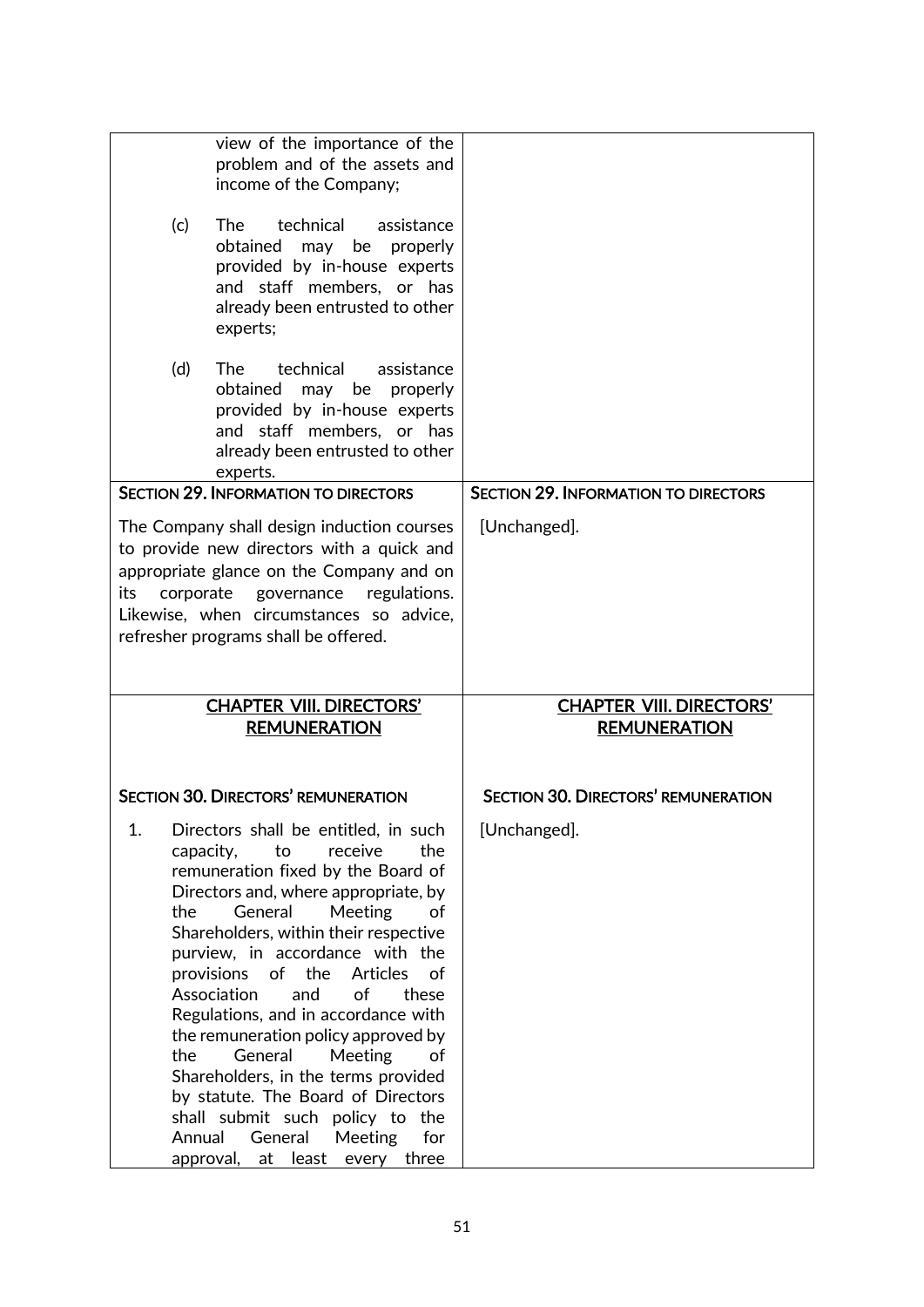financial years, without prejudice to such cases where a higher length of time is required.

- 2. Within the limits provided in the Articles of Association, the Board of Directors shall strive for the remuneration of directors to be in reasonable proportion to the weight of the Company, its financial situation at any given time and the benchmark standards of comparable companies. The remuneration system established should aim to promote the Company's long-term return and sustainability and include the required safeguards to prevent an excessive risk-taking and the reward of poor results. Likewise, the Board of Directors shall take into account the dedication of the directors to the Company and shall ensure that the remuneration of non-executive directors is such so as to offer incentives to their dedication, without compromising their independence.
- 3. The remuneration described in the foregoing paragraph shall be compatible with and independent of the remuneration of such Board members who discharge executive duties pursuant to the contracts executed for such purposes between the director and the Company, for the discharge of such duties.

Such contracts shall be in line with the directors' remuneration policy approved by the General Meeting of Shareholders and they shall cover all the grounds whereby directors may receive a remuneration for the discharge of executive duties, including, where appropriate the eventual compensation for the early termination of such duties and the amounts to be paid by the Company as insurance premium or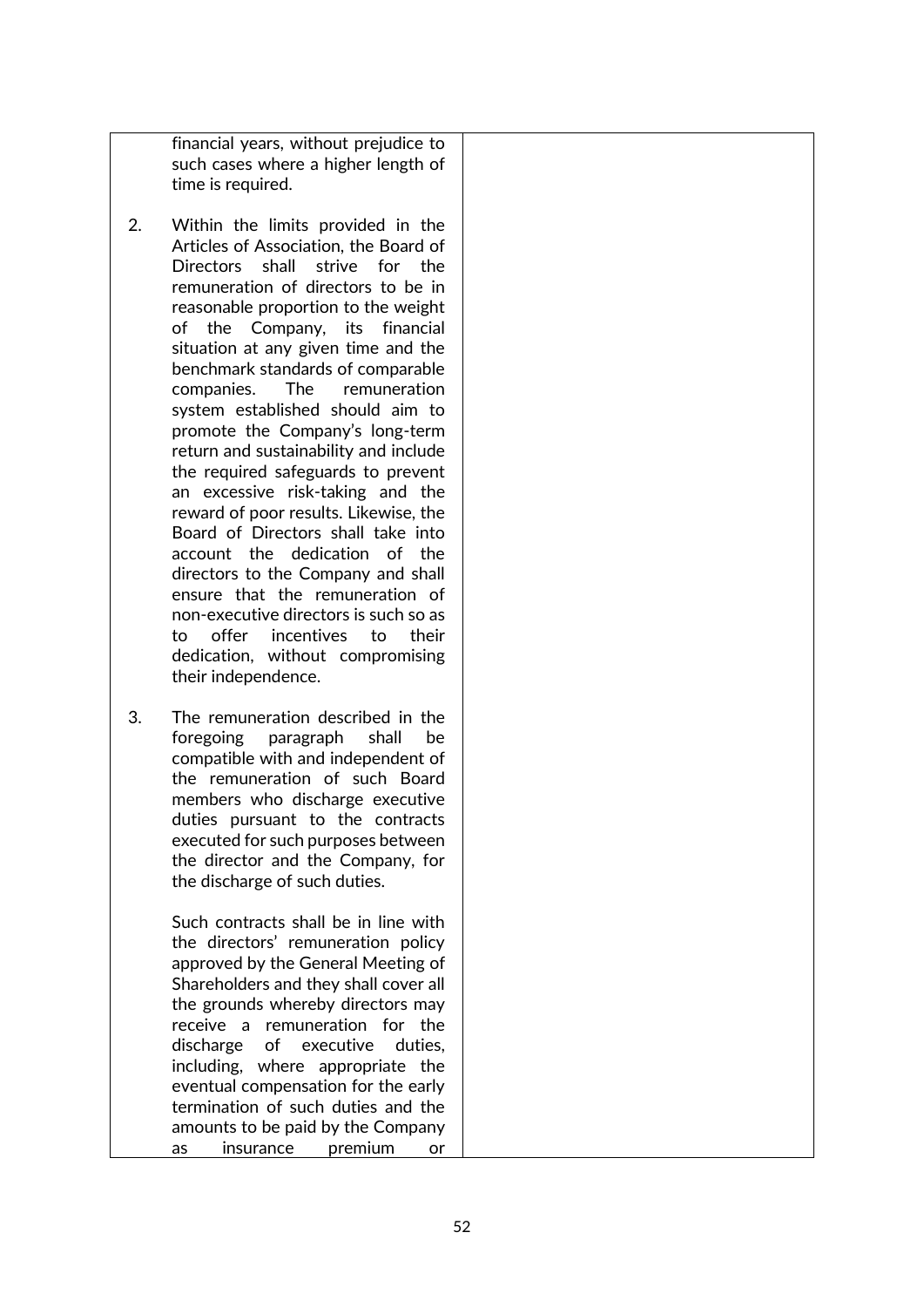| contribution to savings or retirement<br>plans.                                                                                                                                                                                                                                                                                                                                                                                                                                                                                                                                                                                                                                                                                                                                                                                                                                                                                    |                                              |
|------------------------------------------------------------------------------------------------------------------------------------------------------------------------------------------------------------------------------------------------------------------------------------------------------------------------------------------------------------------------------------------------------------------------------------------------------------------------------------------------------------------------------------------------------------------------------------------------------------------------------------------------------------------------------------------------------------------------------------------------------------------------------------------------------------------------------------------------------------------------------------------------------------------------------------|----------------------------------------------|
| It is incumbent on the Board of<br>Directors to fix the remuneration of<br>executive<br>directors<br>the<br>for<br>performance of their<br>executive<br>duties and to approve, pursuant to<br>the majority rule required by statute,<br>the contracts between the executive<br>directors and the Company, which<br>in<br>line<br>with<br><sub>be</sub><br>the<br>must<br>remuneration policy approved by the<br>General Meeting of Shareholders.                                                                                                                                                                                                                                                                                                                                                                                                                                                                                   |                                              |
| The Board of Directors shall approve<br>4.<br>every year, on the proposal of the<br>Remuneration<br>Committee,<br>the<br>Annual Report on the Remuneration<br>of Directors which shall include full,<br>understandable<br>accurate<br>and<br>information about the compensation<br>policy of the Company approved by<br>the Board of Directors for the<br>current year, as well as, where<br>appropriate, the expected policy for<br>years to come. Such report shall also<br>include a comprehensive summary<br>addressing the enforcement of the<br>compensation policy during the year,<br>as well as a breakdown of individual<br>remunerations accrued by each of<br>Directors,<br>the<br>separating<br>fixed<br>remuneration from<br>variable<br>remuneration and underscoring the<br>remaining relevant terms of the<br>employment agreements of those<br>who discharge senior management<br>duties as executive directors. |                                              |
| 5.<br>The<br>the<br>Annual Report<br>on<br>Remuneration of Directors shall be<br>disclosed and put to the advisory<br>say- on- pay vote of the Annual<br>General Meeting of Shareholders as<br>a separate agenda item.                                                                                                                                                                                                                                                                                                                                                                                                                                                                                                                                                                                                                                                                                                             |                                              |
| <b>CHAPTER IX. DIRECTORS' DUTIES</b>                                                                                                                                                                                                                                                                                                                                                                                                                                                                                                                                                                                                                                                                                                                                                                                                                                                                                               | <b>CHAPTER IX. DIRECTORS' DUTIES</b>         |
| <b>SECTION 31. DIRECTORS' GENERAL DUTIES</b>                                                                                                                                                                                                                                                                                                                                                                                                                                                                                                                                                                                                                                                                                                                                                                                                                                                                                       | <b>SECTION 31. DIRECTORS' GENERAL DUTIES</b> |
|                                                                                                                                                                                                                                                                                                                                                                                                                                                                                                                                                                                                                                                                                                                                                                                                                                                                                                                                    | [Unchanged].                                 |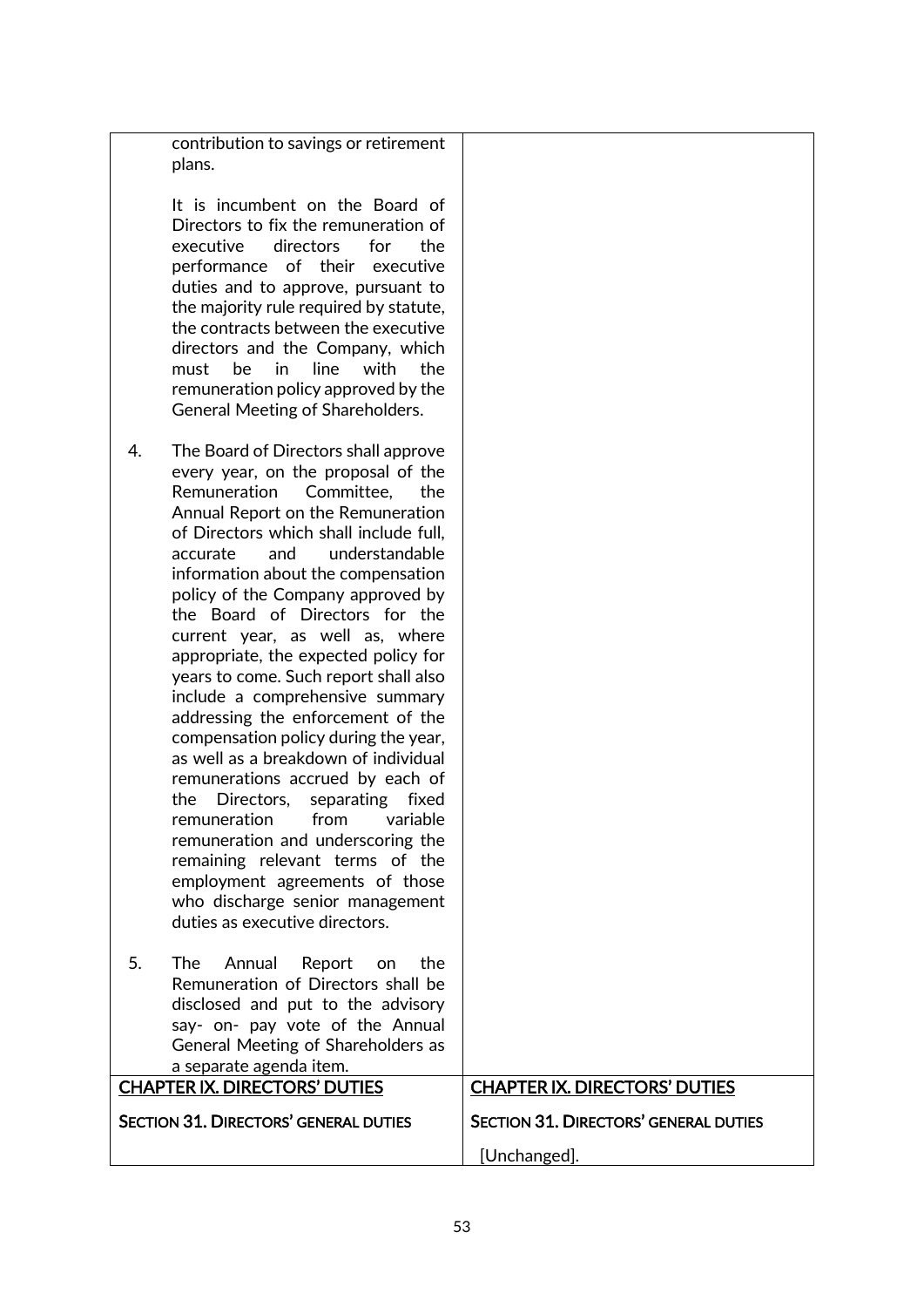- 1. Directors must perform the duties imposed by statute, the Articles of Association and these Regulations with the care of orderly businessmen and with the loyalty of a faithful representative, taking into account the nature of the office and the duties assigned to each of them, acting in good faith and with loyalty to the interest of the Company.
- 2. In the area of strategic and business decisions, subject to business discretion, the standard of diligence of an orderly businessman shall be deemed met if the director has acted in good faith without personal interest in the matter being decided, with sufficient information and pursuant to an appropriate decisionmaking process.
- 3. Namely, directors shall be bound to:
	- a) Make sufficient time available for the duties of the Board of Directors and promote the adopting by the Board of the required measures for the smooth running and control of the company;
	- b) Keep dutifully apprised on the course of business of the Company, and prepare appropriately the meetings of the Board and of the committees on which they sit, demanding and gathering from the Company the appropriate and necessary information which may help them comply with their obligations;
	- c) Attend in person the meetings of the committees where they sit, and participate actively in debates, so that their opinion makes an effective contribution to the decision-making process. Where, on justified grounds, they are unable to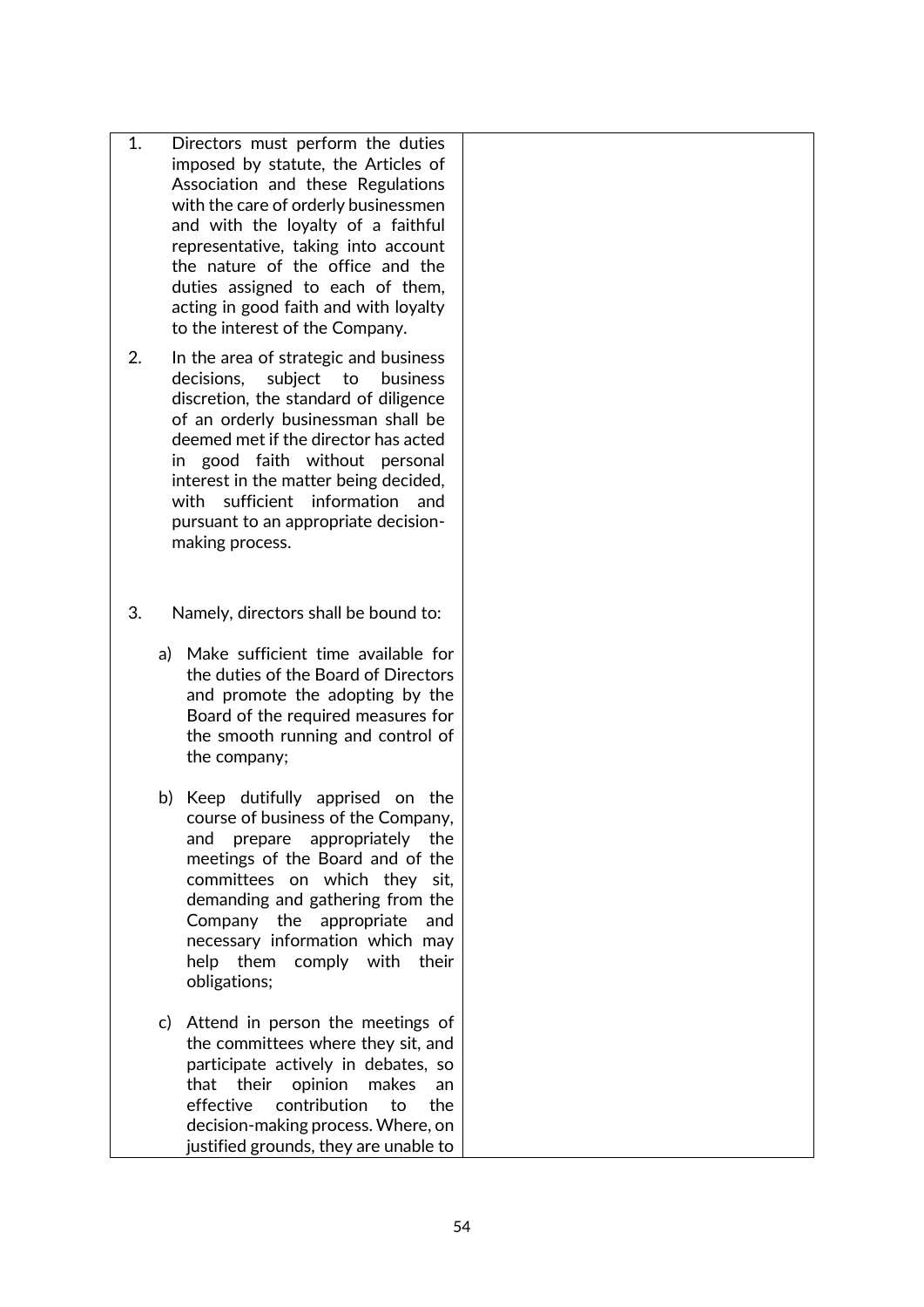attend the meeting to which they have been called, they shall grant proxy to another director (in case of non-executive directors, they can only grant proxy to another nonexecutive director) and give instructions to the director who has to represent them.

- d) Undertake any specific task assigned to them by the Board of Directors or any of the subcommittees and/or advisory bodies falling within their commitment of dedication;
- e) Investigate any irregularity in the management of the Company that may come to their attention, and monitor any situations of risk;
- f) Urge those persons with the capacity to call meetings to call an extraordinary meeting of the Board of Directors or to include on the agenda of the first to be held those items they may deem fit;
- g) Oppose to those resolutions that are contrary to statute, the Articles of Association or the Company's interest, request that their opposition be recorded and seek to challenge said resolutions. Should a director choose to tender their resignation where the Board of Directors would pass significant or repeated resolutions to which said director would have serious reserves, they will explain the reasons for their resignation in the letter referred to in section 25.4 above. This duty shall also apply to the Secretary of the Board, even if they were not a director;
- h) Not to exercise their powers for any purpose other than those they were granted for; and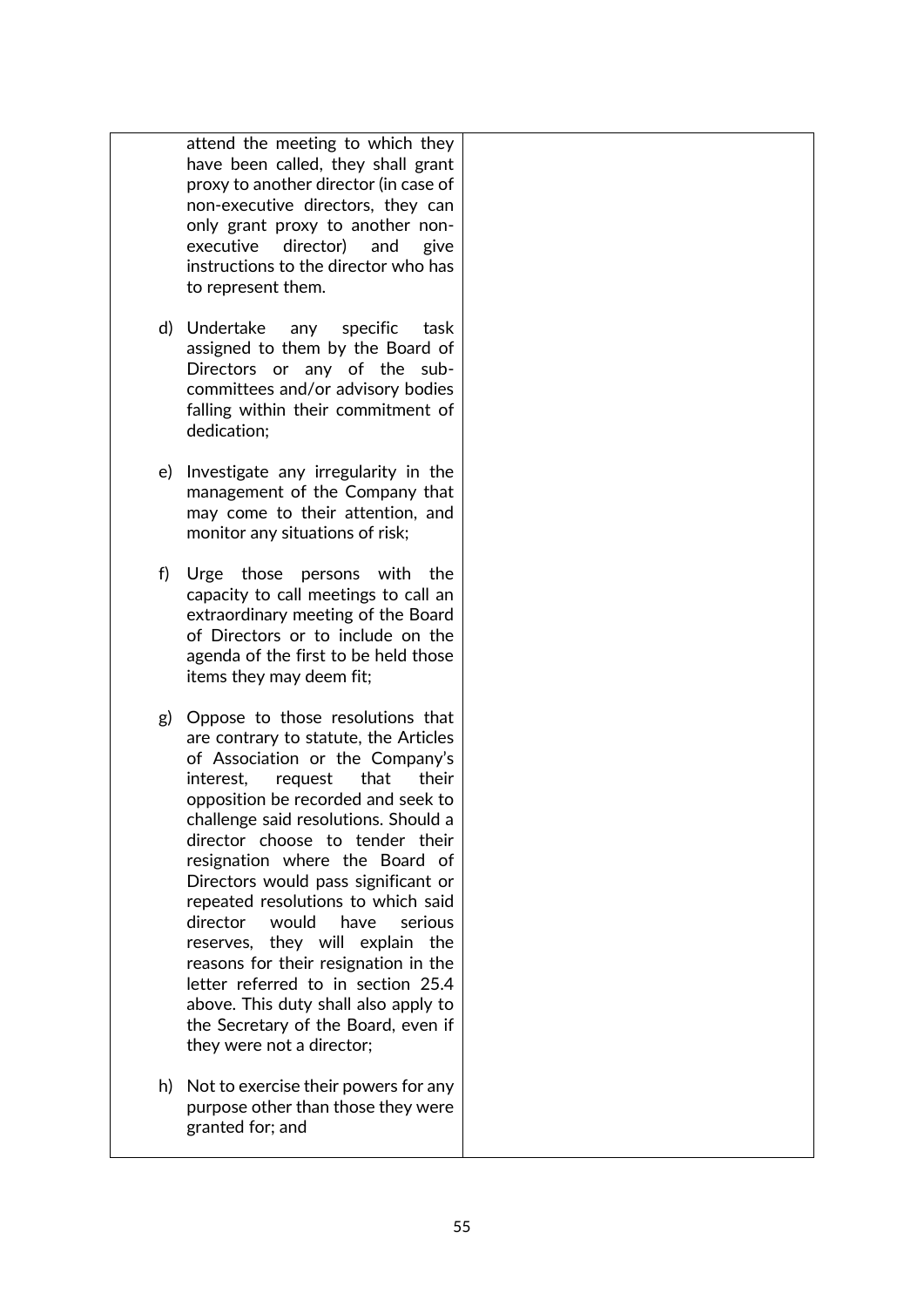| i)<br>To discharge their duties pursuant<br>the<br>principle<br>of<br>to<br>personal<br>responsibility with freedom<br>of<br>choice and independence in respect<br>of instructions and links with third<br>parties.                                                                                                                                                                                                                                                                                                                                                                                                                                                                                                                                           |                                                                                           |
|---------------------------------------------------------------------------------------------------------------------------------------------------------------------------------------------------------------------------------------------------------------------------------------------------------------------------------------------------------------------------------------------------------------------------------------------------------------------------------------------------------------------------------------------------------------------------------------------------------------------------------------------------------------------------------------------------------------------------------------------------------------|-------------------------------------------------------------------------------------------|
| 4.<br>The provisions of this chapter shall<br>also apply to such natural persons<br>have<br>who<br>been<br>appointed<br>representatives of a<br>corporate<br>director.                                                                                                                                                                                                                                                                                                                                                                                                                                                                                                                                                                                        |                                                                                           |
| 32.<br><b>DIRECTORS'</b><br><b>SECTION</b><br><b>DUTY</b><br><b>OF</b><br><b>CONFIDENTIALITY</b>                                                                                                                                                                                                                                                                                                                                                                                                                                                                                                                                                                                                                                                              | <b>SECTION</b><br>32.<br><b>DIRECTORS'</b><br><b>DUTY</b><br>OF<br><b>CONFIDENTIALITY</b> |
| Directors shall keep confidential information<br>secret even after leaving office, with the<br>obligation to keep reserved the information,<br>data, reports or background they get to know<br>as a result of their offices, and such<br>information shall not be disclosed to any third<br>parties or disseminated whenever this could<br>be detrimental to the interests of the<br>company. With regard to directors who are<br>legal persons, the duty of secrecy shall lie<br>with their representative, - natural person -,<br>subject to the duty such representatives<br>might have to inform said legal person, who<br>shall also be bound by this confidentiality<br>duty. This duty of secrecy shall not apply to<br>the cases provided in statute. | [Unchanged].                                                                              |
| <b>SECTION 33. NON-COMPETITION OBLIGATION</b>                                                                                                                                                                                                                                                                                                                                                                                                                                                                                                                                                                                                                                                                                                                 | <b>SECTION 33. NON-COMPETITION OBLIGATION</b>                                             |
| 1.<br><b>Directors</b><br>shall<br>refrain<br>from<br>conducting, either for themselves or<br>for others, any business which is<br>actually in competition, whether<br>currently or in future with the<br>Company or which, at any rate place<br>them in permanent conflict with the<br>interests of the Company.                                                                                                                                                                                                                                                                                                                                                                                                                                             | [Unchanged].                                                                              |
| Release from the obligation of non-<br>2.<br>competition with the company may                                                                                                                                                                                                                                                                                                                                                                                                                                                                                                                                                                                                                                                                                 |                                                                                           |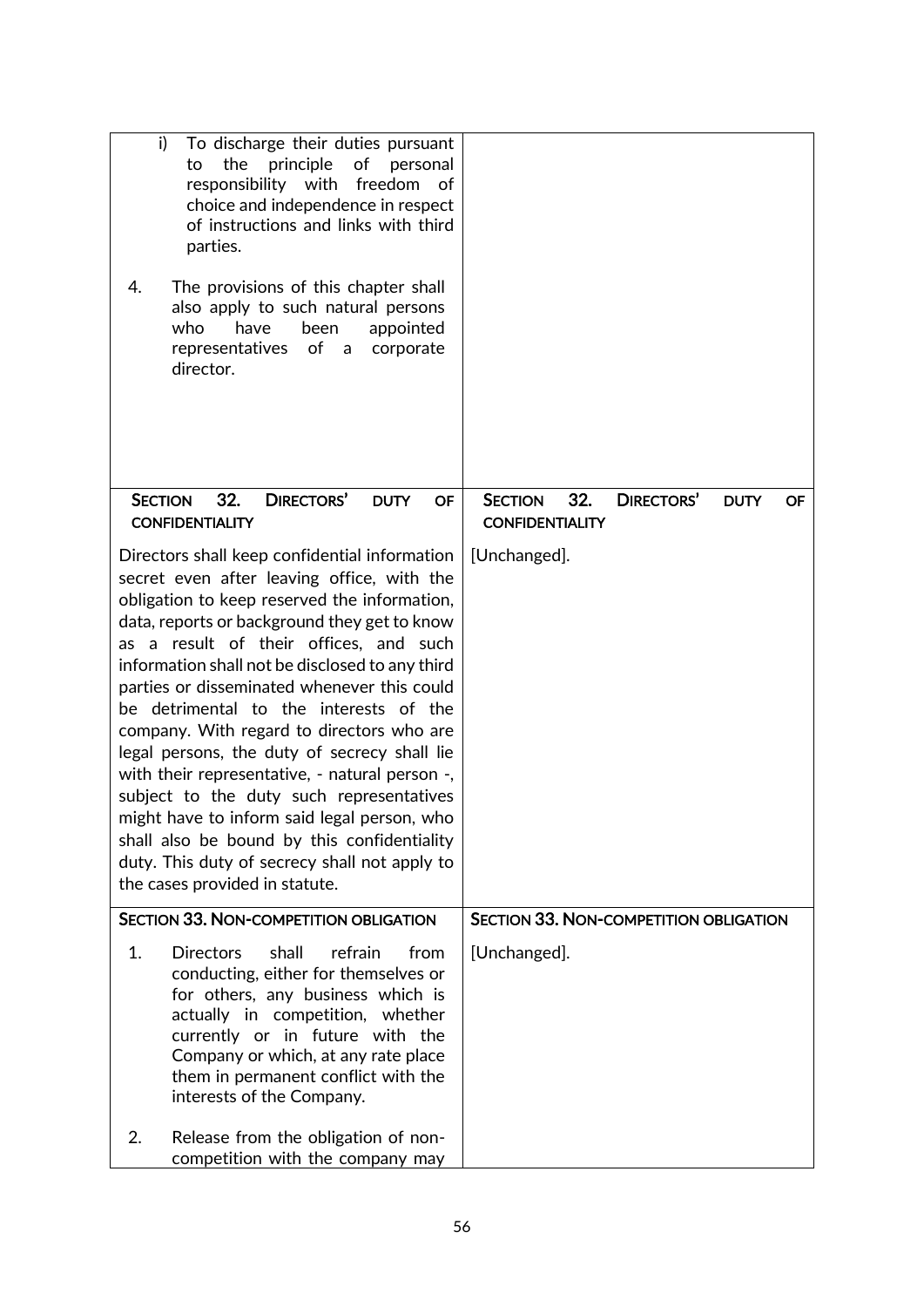|    | only occur in such cases where no                                              |                                          |
|----|--------------------------------------------------------------------------------|------------------------------------------|
|    | damage for the Company is                                                      |                                          |
|    | expected or where damage expected                                              |                                          |
|    | can be set off with the benefit                                                |                                          |
|    | expected from the release. Such                                                |                                          |
|    |                                                                                |                                          |
|    | release shall be granted further to an                                         |                                          |
|    | express and separate resolution of                                             |                                          |
|    | the<br>General<br>Meeting<br>of                                                |                                          |
|    | Shareholders.                                                                  |                                          |
|    |                                                                                |                                          |
| 3. | At any rate, at the behest of any                                              |                                          |
|    | shareholder, the General Meeting of                                            |                                          |
|    | Shareholders shall pass a resolution                                           |                                          |
|    | regarding the dismissal of any                                                 |                                          |
|    | director who conducts business in                                              |                                          |
|    | competition with that<br>of the                                                |                                          |
|    | Company, when the risk of damage                                               |                                          |
|    | for the company has<br>become                                                  |                                          |
|    | relevant.                                                                      |                                          |
|    |                                                                                |                                          |
| 4. | The offices that may be held by                                                |                                          |
|    | directors of the Company<br>in                                                 |                                          |
|    | companies of the group are exempt                                              |                                          |
|    | from the above.                                                                |                                          |
|    |                                                                                |                                          |
| 5. | Pursuant to the provisions of section                                          |                                          |
|    | 24.3 hereof, directors whose term of                                           |                                          |
|    | office expires or who ceases to hold                                           |                                          |
|    | office on any other grounds may not                                            |                                          |
|    | render services in another entity                                              |                                          |
|    | whose corporate objects are similar                                            |                                          |
|    | to those of the Company for a two-                                             |                                          |
|    | year period. Notwithstanding the                                               |                                          |
|    |                                                                                |                                          |
|    | foregoing, the Board of Directors                                              |                                          |
|    | may release, should it deem it fit, the                                        |                                          |
|    | outgoing<br>from<br>director<br>such                                           |                                          |
|    | obligation or reduce its duration.<br><b>SECTION 34. CONFLICTS OF INTEREST</b> |                                          |
|    |                                                                                | <b>SECTION 34. CONFLICTS OF INTEREST</b> |
|    | 1. It shall be understood that a conflict                                      | [Unchanged].                             |
|    | of interest situation exists where                                             |                                          |
|    | there is a direct or indirect conflict                                         |                                          |
|    | interest<br>the<br>of<br>the<br><b>between</b>                                 |                                          |
|    | Company and the personal interest                                              |                                          |
|    | of directors. It is considered that                                            |                                          |
|    | directors have a personal interest                                             |                                          |
|    | when the matter affects them or any                                            |                                          |
|    | of their Related Persons.                                                      |                                          |
|    |                                                                                |                                          |
|    | the<br>For<br>purposes<br>of<br>these                                          |                                          |
|    | Regulations,<br>Related Persons are                                            |                                          |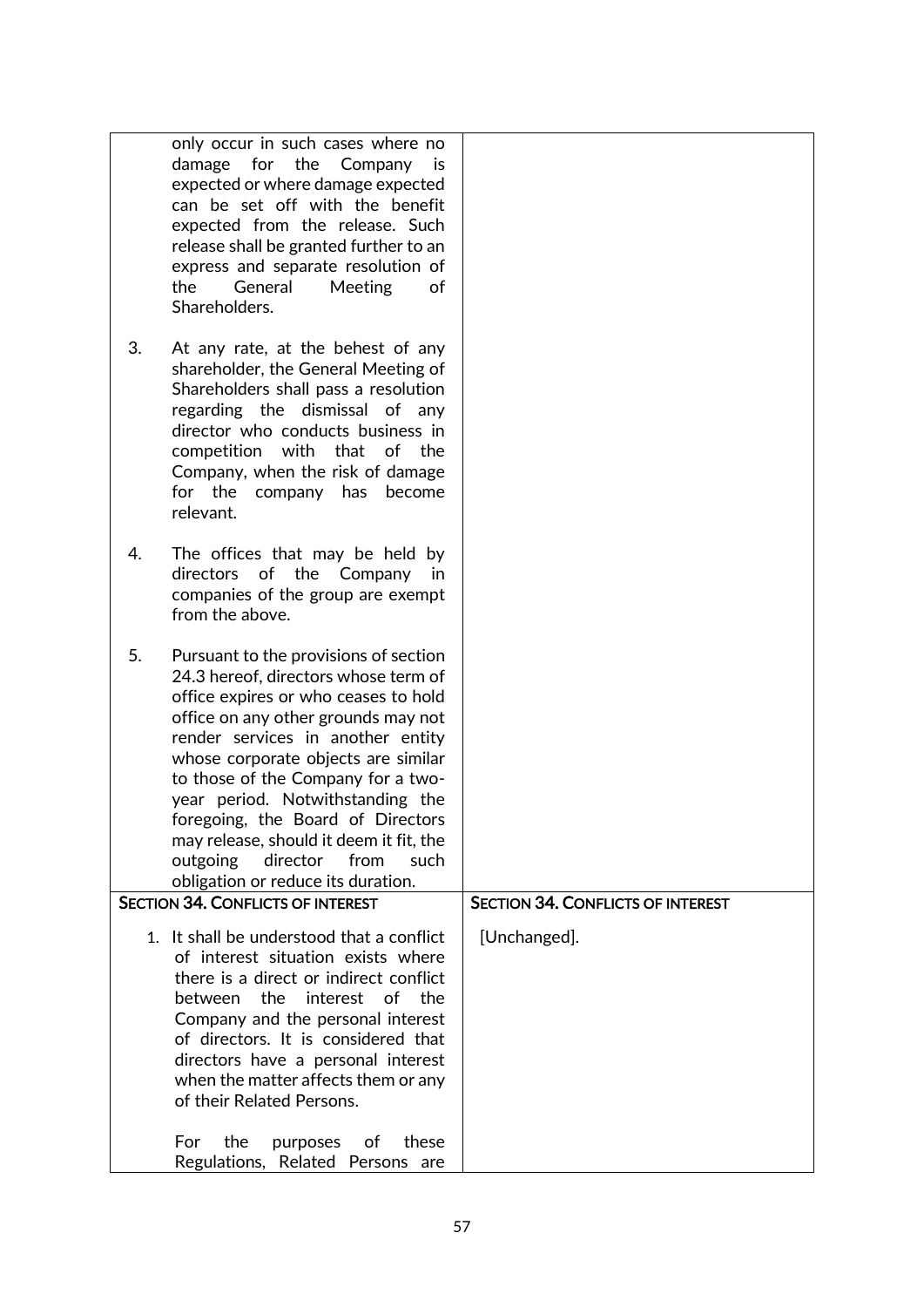understood as being the following:

- a) The spouse of the director or any other person deemed to be equivalent to a spouse;
- b) The ancestors, descendants and siblings of the director or of the spouse (or any other person deemed to be equivalent to a spouse) of the director;
- c) The spouse (or any other person deemed to be equivalent to a spouse) of the ancestors, descendants and siblings of the director; and
- d) Those companies or entities where directors would hold, directly or indirectly, even via a nominee a significant shareholding giving them a significant influence or, if they hold in them or in their parent companies an office in their governing body or act a senior manager thereof. For such purposes, any shareholding equal to or in excess of 10% of the share capital of the company or of its voting rights or based upon which a representation on the governing body of the company has been secured de facto or de iure, shall be deemed to give significant influence.
- e) Shareholders represented by a director on the board of directors.

With regard to directors who are legal persons, Related Persons are understood as being the following

a) Those partners who are included with regard to the Director legal person, in any of the situations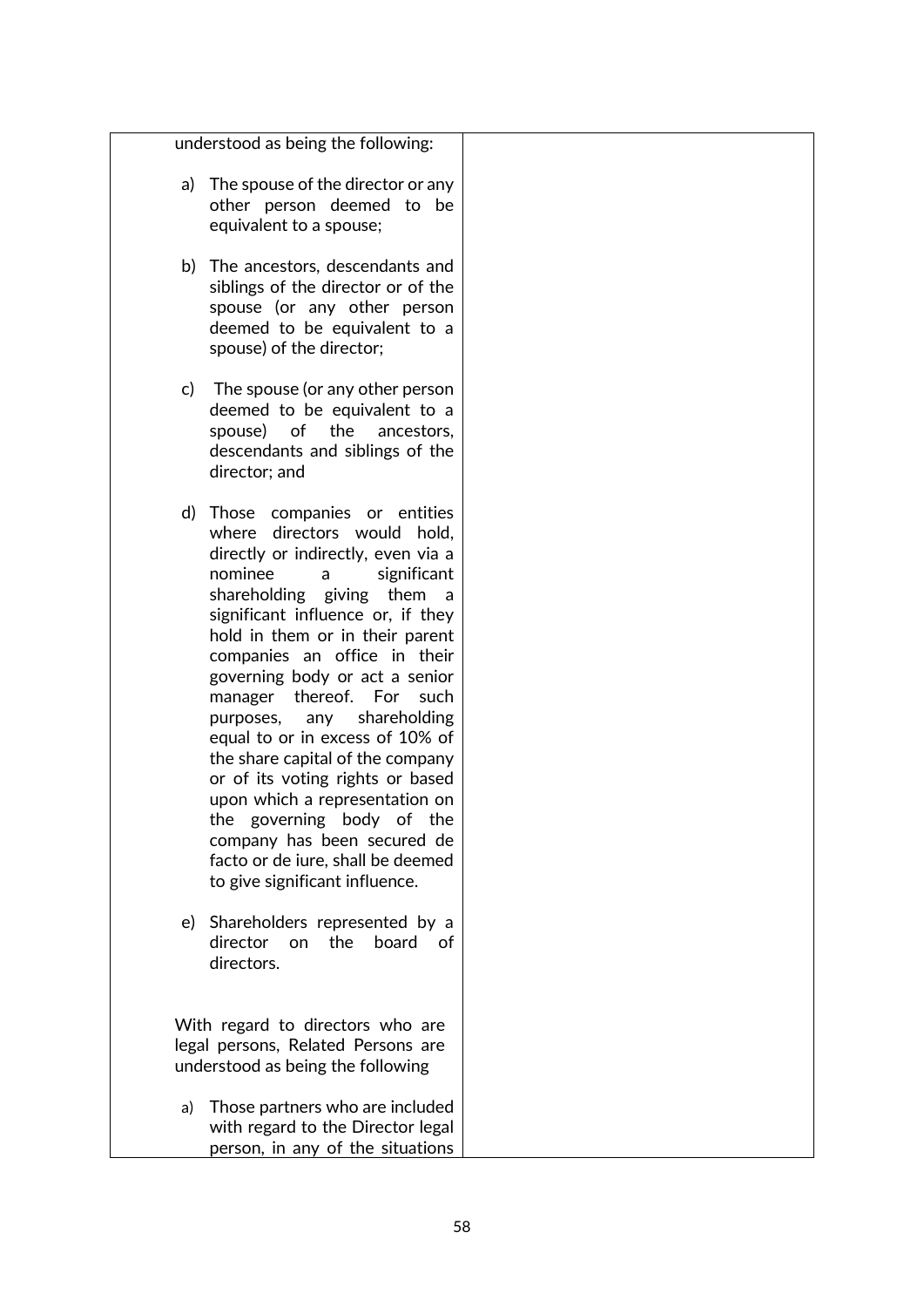provided in Section 42 of the Code of Commerce;

- b) The representative, who is a natural person, the director de iure or de facto, the liquidators and the attorneys-in fact with general powers of the director, who is a legal person;
- c) Those companies that are part of the same corporate group, as defined in Section 42 of the Code of Commerce, and their; and
- d) Those persons who are understood, with regard to the director who is a legal person as being related persons in accordance with the provisions of the paragraph above regarding directors who are natural persons.
- 2. The following rules shall apply to the conflict of interest situations:
- a) Prevention: directors must take all necessary measures to prevent, as far as possible, becoming involved in any situations in which their interests may, either on their behalf, or on behalf of third parties, be in conflict with the interest of the company and with their duties towards the company.
- b) Disclosure: without prejudice to their obligation of active prevention, directors must disclose to the Board of Directors, through the Chairman or the Secretary thereof, any conflict of interest situation in which they are involved.
- c) Abstention: directors must abstain from attending and taking part in the discussions and voting of those matters regarding which they are in a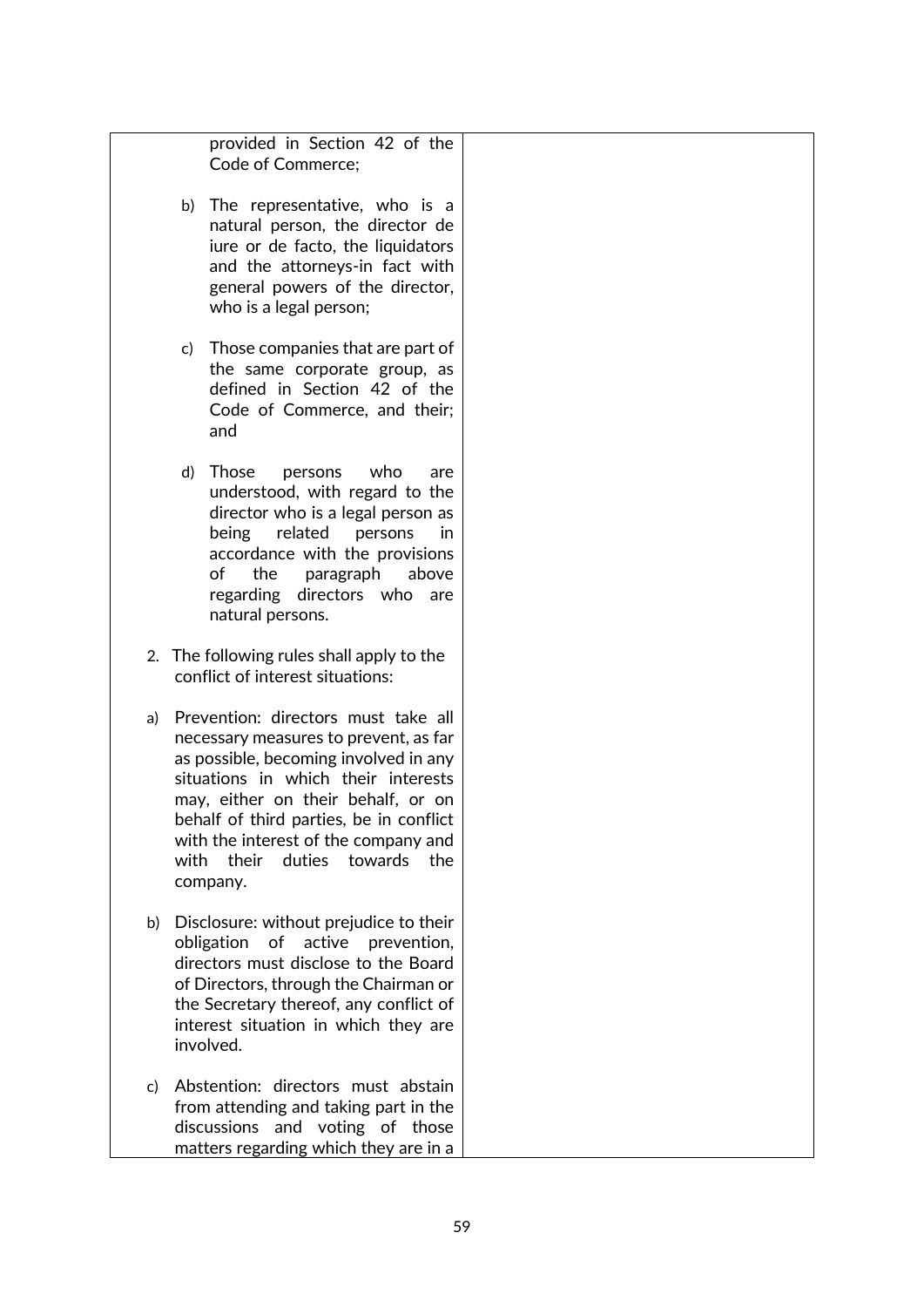|    | conflict of interest situation, with the<br>exceptions provided in the applicable<br>Likewise, with<br>laws.<br>regard<br>to<br>proprietary<br>directors,<br>they<br>shall<br>abstain from taking part in the voting<br>of those matters that might entail a<br>conflict of interest between those<br>shareholders that had proposed their<br>appointment and the Company, with<br>the exceptions provided for in the<br>applicable regulations.                                                                                                                                                                                                                                                                           |                                            |
|----|----------------------------------------------------------------------------------------------------------------------------------------------------------------------------------------------------------------------------------------------------------------------------------------------------------------------------------------------------------------------------------------------------------------------------------------------------------------------------------------------------------------------------------------------------------------------------------------------------------------------------------------------------------------------------------------------------------------------------|--------------------------------------------|
| d) | Transparency: the Company must<br>disclose in the notes to the annual<br>accounts any conflict of interest<br>situation in which a director is, that<br>the Company is aware of by virtue of<br>the information of same by the<br>affected person, or by any other<br>means.                                                                                                                                                                                                                                                                                                                                                                                                                                               |                                            |
|    | <b>SECTION 35. USE OF CORPORATE ASSETS</b>                                                                                                                                                                                                                                                                                                                                                                                                                                                                                                                                                                                                                                                                                 | <b>SECTION 35. USE OF CORPORATE ASSETS</b> |
| 1. | Directors may not make use of the<br>assets of the Company, including the<br>confidential<br>information of the<br>Company, for private purposes, nor<br>may take advantage of their position<br>in the company in order to obtain<br>patrimonial advantages unless it is in<br>exchange for good consideration.                                                                                                                                                                                                                                                                                                                                                                                                           | [Unchanged].                               |
| 2. | As an exception, directors may be<br>released from the obligation of<br>giving a consideration, but in this<br>case, the patrimonial advantage shall<br>considered<br>indirect<br>as<br>be<br>remuneration<br>be<br>and<br>must<br>authorized<br>by<br>the<br><b>Board</b><br>of<br>after<br>Directors,<br>report by<br>the<br>Remuneration Committee, unless<br>the authorization of the General<br>Meeting of Shareholders for such<br>release as well as adjusting to the<br>remuneration policy of directors is<br>required by the applicable laws.<br>If the advantage is received due to<br>their status as shareholders, it shall<br>only be appropriate if the principle of<br>equal treatment of the shareholders |                                            |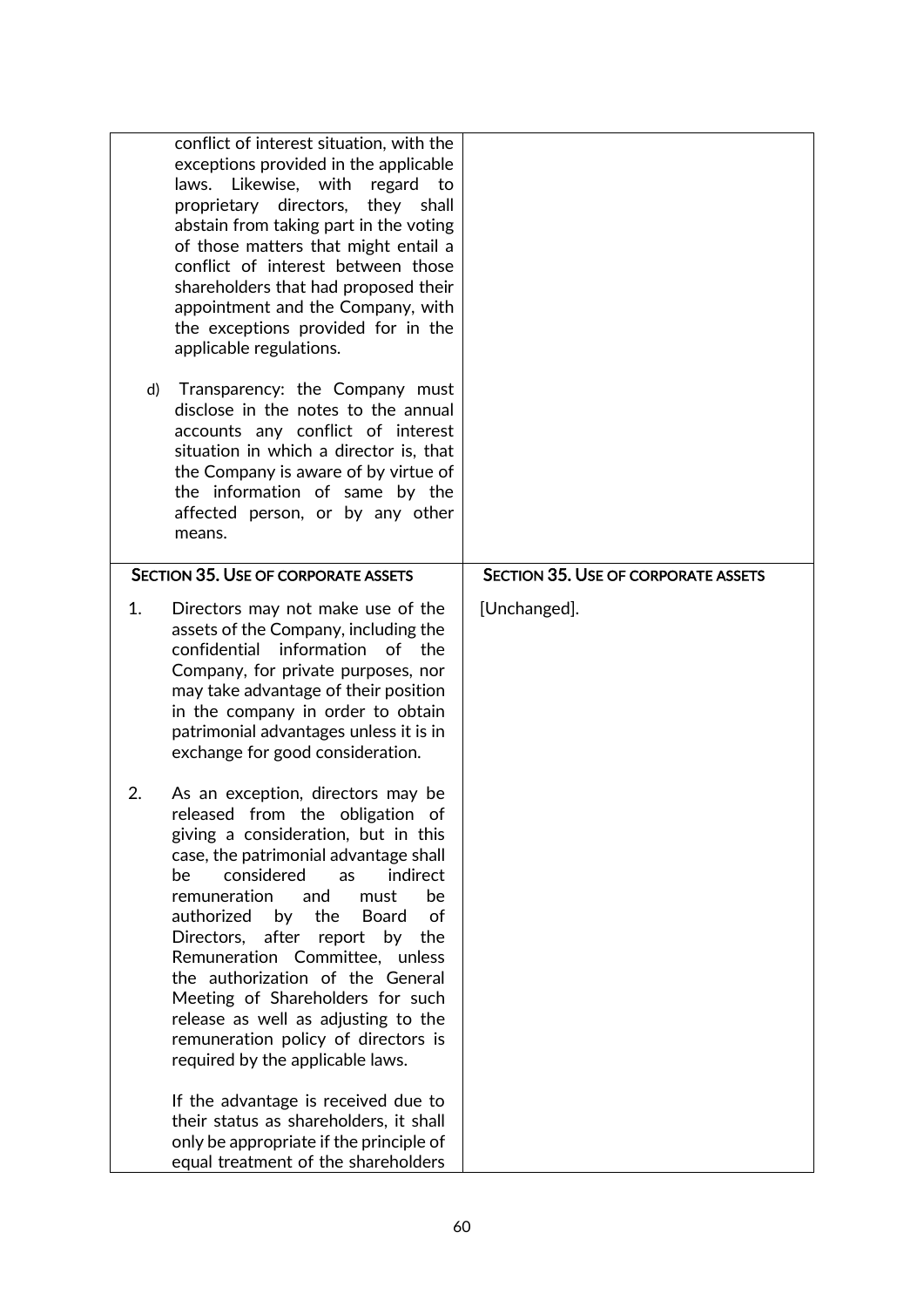| is respected.                                                                                                                                                 |                                                                                                                                                                                                                                                                                                                                  |                                           |
|---------------------------------------------------------------------------------------------------------------------------------------------------------------|----------------------------------------------------------------------------------------------------------------------------------------------------------------------------------------------------------------------------------------------------------------------------------------------------------------------------------|-------------------------------------------|
|                                                                                                                                                               | <b>SECTION 36. NON-PUBLIC INFORMATION</b>                                                                                                                                                                                                                                                                                        | <b>SECTION 36. NON-PUBLIC INFORMATION</b> |
| 1.                                                                                                                                                            | Directors may not make use of<br>Company non-public information for<br>private<br>unless<br>the<br>purposes<br>following conditions are met:                                                                                                                                                                                     | [Unchanged].                              |
|                                                                                                                                                               | That the said information is not<br>(a)<br>used<br>in<br>connection<br>with<br>operations of acquisition or sale<br>of shares in the Company;                                                                                                                                                                                    |                                           |
|                                                                                                                                                               | That the use thereof is in no<br>(b)<br>detrimental<br>to<br>the<br>way<br>Company, and                                                                                                                                                                                                                                          |                                           |
|                                                                                                                                                               | (c)<br>That the Company does not<br>hold an exclusive right or a legal<br>position of analogous meaning<br>over the information whose use<br>is desired.                                                                                                                                                                         |                                           |
| 2.                                                                                                                                                            | The condition<br>-foreseen in sub<br>(c)<br>above<br>paragraph<br>be<br>may<br>exempted by observing the rules<br>contained in the previous section                                                                                                                                                                              |                                           |
| 3.                                                                                                                                                            | Additionally, directors must observe<br>the rules of conduct established in<br>the securities market legislation and,<br>especially, the rules established in<br>the Internal Regulations of Conduct<br>Regarding Transactions in Securities<br>and in the Code of Conduct and<br>Responsible Practices of the Inditex<br>Group. |                                           |
| 4.                                                                                                                                                            | The condition foreseen in sub-<br>(c)<br>above<br>paragraph<br>be<br>may<br>exempted by observing the rules<br>contained in the previous section                                                                                                                                                                                 |                                           |
|                                                                                                                                                               | <b>SECTION 37. BUSINESS OPPORTUNITIES</b>                                                                                                                                                                                                                                                                                        | <b>SECTION 37. BUSINESS OPPORTUNITIES</b> |
| 1.<br>Directors may not take advantage<br>for their own benefit or for that of<br>their Related<br>Persons<br>of<br>any<br>business opportunity corresponding |                                                                                                                                                                                                                                                                                                                                  | [Unchanged].                              |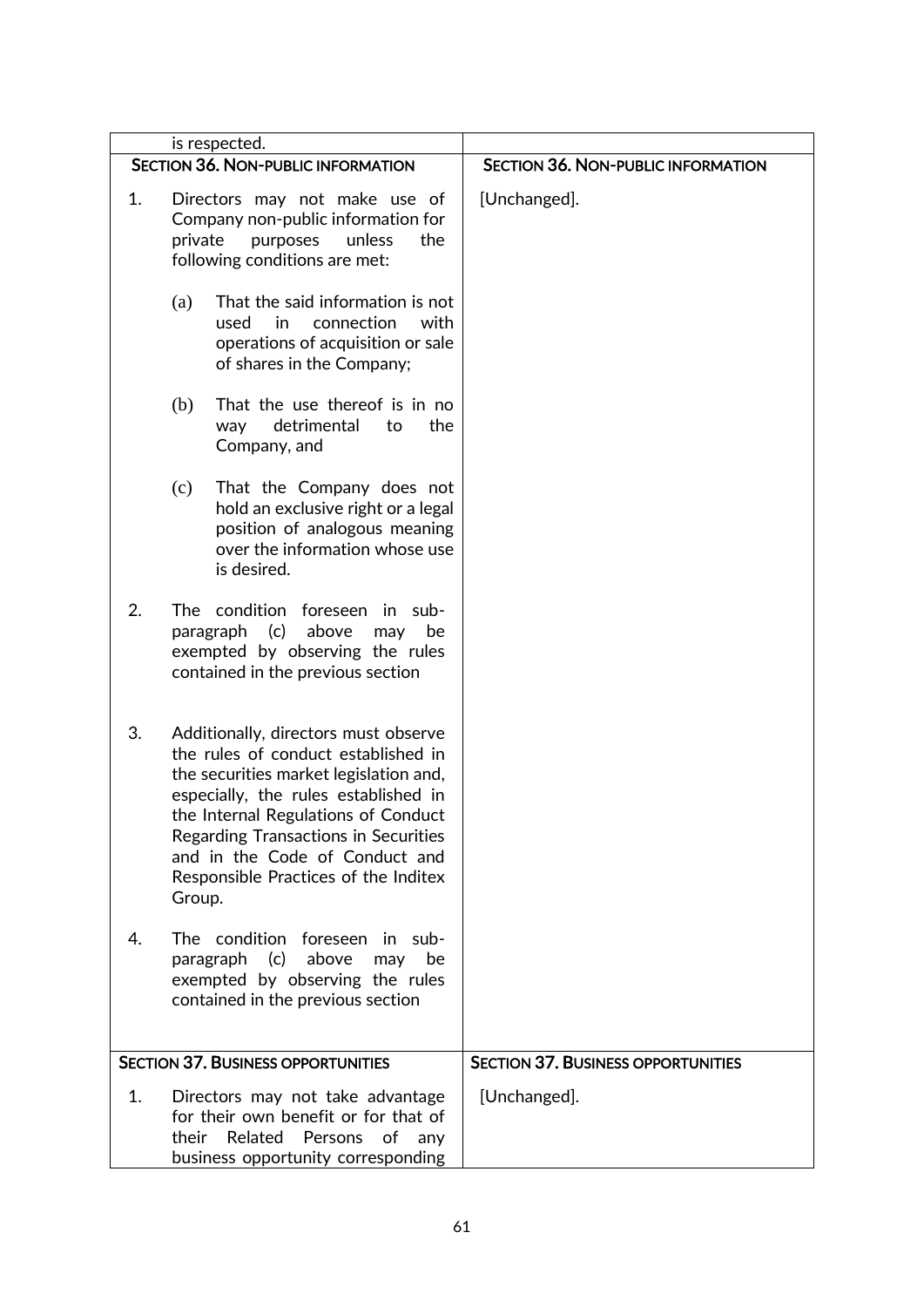|    | Company,<br>(such<br>the<br>to<br>as<br>other<br>investments<br>or<br>any<br>transactions linked to the Company's<br>assets that they might have learned<br>of while in office,) unless the<br>Company would have previously<br>said<br>dismissed<br>investment<br>or<br>transaction and such rejection has<br>not been influenced by the relevant                                                                                                                                                                                                                                   |                                                                                                |
|----|--------------------------------------------------------------------------------------------------------------------------------------------------------------------------------------------------------------------------------------------------------------------------------------------------------------------------------------------------------------------------------------------------------------------------------------------------------------------------------------------------------------------------------------------------------------------------------------|------------------------------------------------------------------------------------------------|
| 2. | director.<br>For the purposes of the previous<br>paragraph, a business opportunity<br>shall be understood as being any<br>possibility of making an investment<br>or a commercial transaction which<br>arises or has been discovered in<br>connection with the holding of the<br>office of director by the same, or<br>through the use of company means<br>and information, or under such<br>circumstances where it would be<br>reasonable to think that the offering<br>third<br>party was<br>of the<br>really<br>addressed at the Company.<br>SECTION 38. PROHIBITION TO MAKE UNDUE | SECTION 38. PROHIBITION TO MAKE UNDUE                                                          |
|    | <b>INFLUENCE OF THE OFFICE</b>                                                                                                                                                                                                                                                                                                                                                                                                                                                                                                                                                       | <b>INFLUENCE OF THE OFFICE</b>                                                                 |
| 1. | Directors may not use the name of<br>the Company nor their status as<br>Directors to carry out transactions<br>for themselves or for any Related<br>Person.                                                                                                                                                                                                                                                                                                                                                                                                                          | [Unchanged].                                                                                   |
| 2. | shall<br>directors get<br>Neither<br>any<br>advantage or remuneration from any<br>third party other than the Company<br>and its group in connection with the<br>discharge of their office, unless they<br>are granted on a complimentary<br>basis                                                                                                                                                                                                                                                                                                                                    |                                                                                                |
|    | 39.<br><b>DIRECTORS'</b><br><b>SECTION</b><br><b>DUTIES</b><br>OF<br><b>INFORMATION</b>                                                                                                                                                                                                                                                                                                                                                                                                                                                                                              | 39.<br><b>DIRECTORS'</b><br><b>SECTION</b><br><b>DUTIES</b><br><b>OF</b><br><b>INFORMATION</b> |
| 1. | Directors must disclose to the<br>Company the number of shares in<br>the same they hold, whether directly<br>or indirectly. Likewise, they must<br>inform about those other shares<br>which are held, directly or indirectly,<br>by their closest relatives, all of which                                                                                                                                                                                                                                                                                                            | [Unchanged].                                                                                   |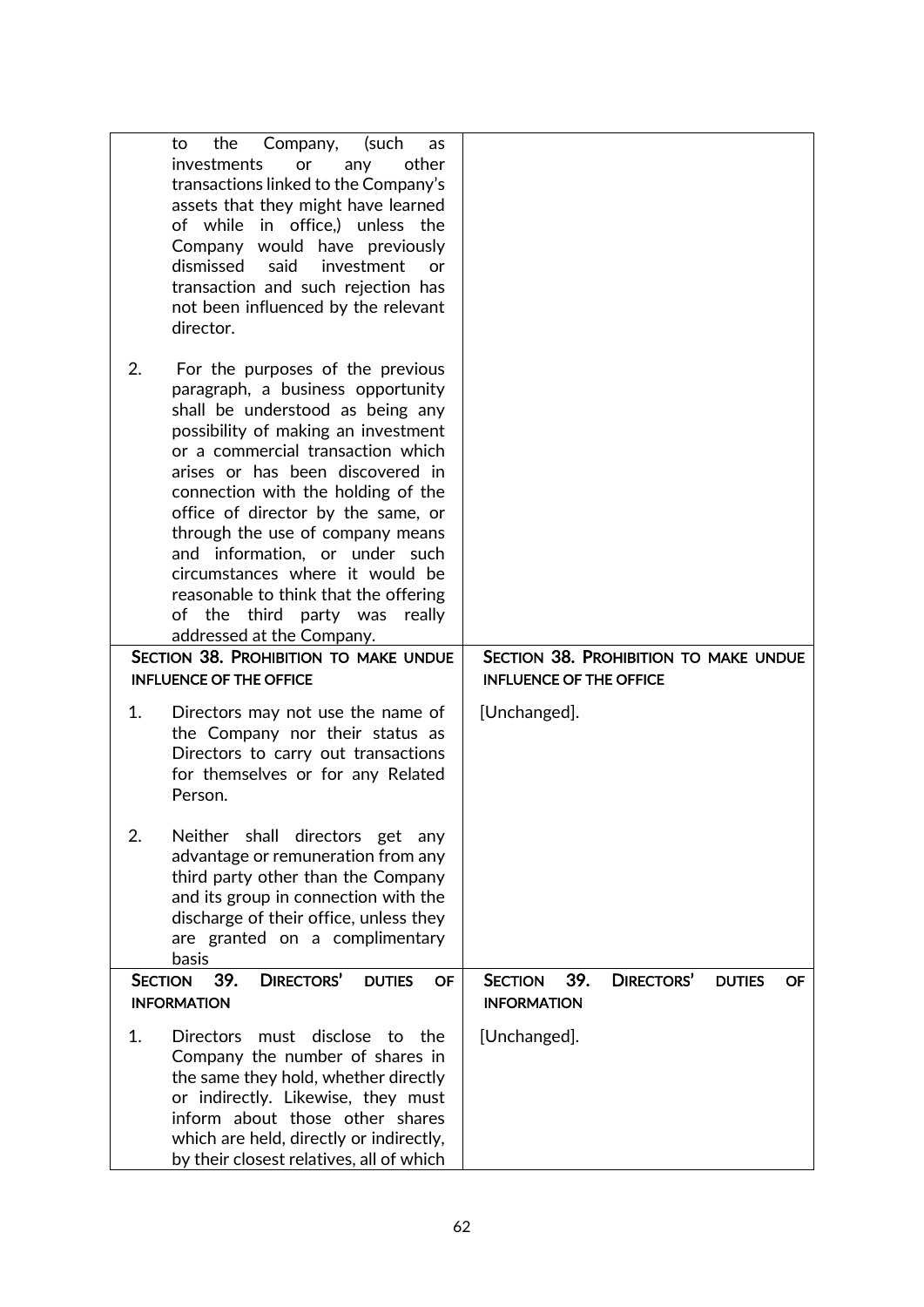in accordance with the provisions of the Internal Regulations of Conduct in the Securities Market.

- 2. Directors must also inform the Company of any conflict of interest situation, either direct or indirect, in which either themselves or their Related Parties may be involved in respect of the interest of the Company.
- 3. Directors must also inform the Nomination Committee of all the positions they hold and the activities they carry out in other companies or entities and, in general, about any fact or situation which may be relevant for their performance as director of the Company. In this regard, without prejudice to the obligation of placing their office at the disposal of the Board, provided in section 25 above directors shall inform the Board of Directors of any other change in their professional situation and of any circumstance which might compromise the Company's name and reputation or jeopardize its interests.
- 4. Directors must inform the Company of any legal, administrative proceedings or other proceedings whatsoever brought against them and which, given their relevance or features, might seriously affect the reputation of the Company. Namely, directors shall inform the Company via the Chairman of the Board of Directors, should they be accused, in any criminal cause for any offence, as well as of the occurrence of any other relevant procedural milestones in such a case. The Board of Directors shall examine the case, as soon as possible, and shall take, following a report of the Nomination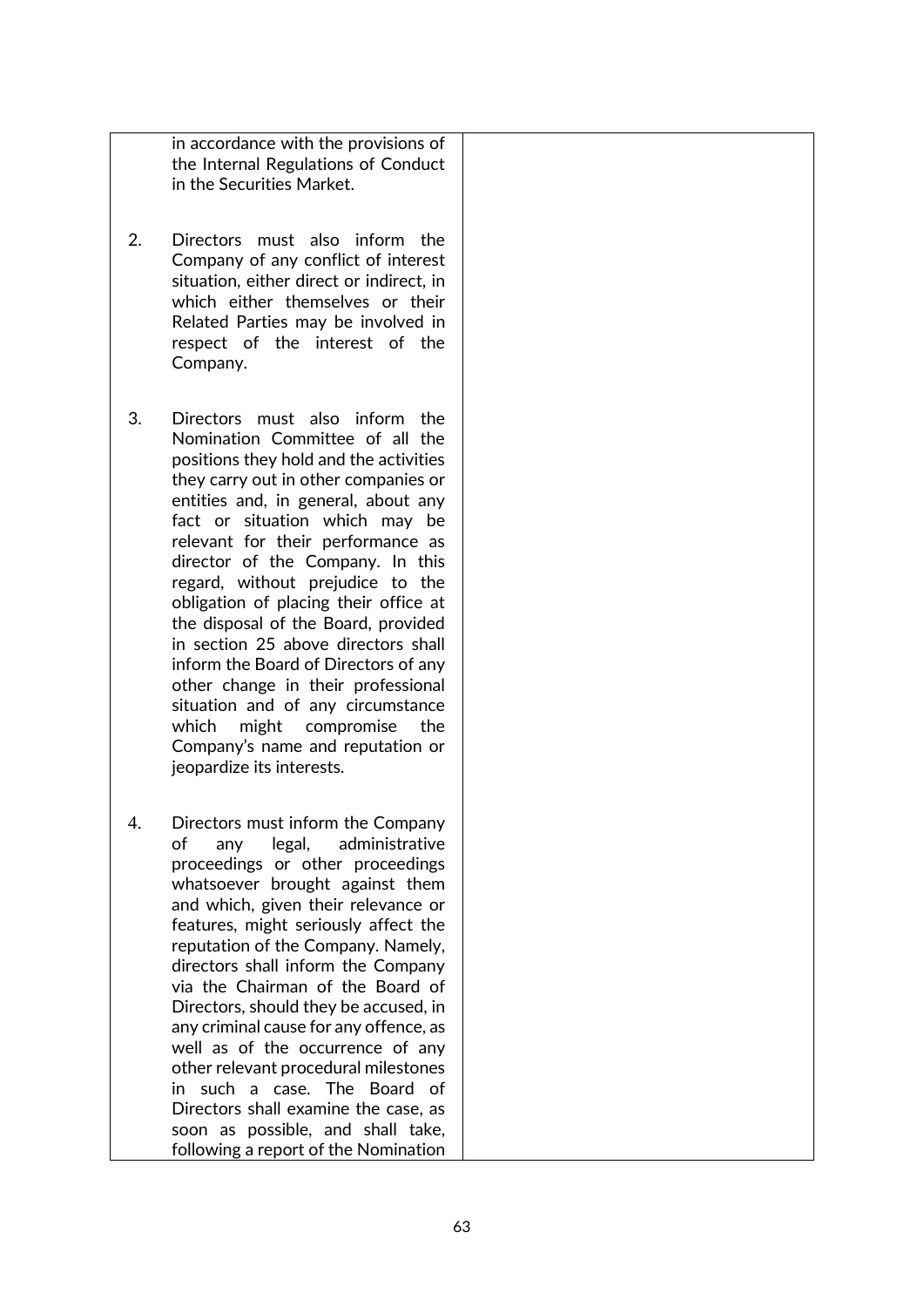| Committee and based upon the<br>interest of the company, such<br>measures as it may deem fit, such as<br>opening<br>of<br>the<br>internal<br>an<br>investigation, calling on a director to<br>resign, proposing his/her dismissal.<br>In such case, the Company shall<br>report the measures taken in the<br>Annual<br>Corporate<br>Governance<br>Report, unless there are<br>special<br>which<br>circumstances<br>justify<br>otherwise, which must be recorded<br>in the minutes.                                                               |                                                                         |
|--------------------------------------------------------------------------------------------------------------------------------------------------------------------------------------------------------------------------------------------------------------------------------------------------------------------------------------------------------------------------------------------------------------------------------------------------------------------------------------------------------------------------------------------------|-------------------------------------------------------------------------|
| In such case, the Company shall<br>report the measures taken in the<br>Annual<br>Corporate<br>Governance<br>Report, unless there are special<br>which<br>circumstances<br>justify<br>otherwise, which must be recorded in<br>the minutes.                                                                                                                                                                                                                                                                                                        |                                                                         |
| SECTION 40. TRANSACTIONS WITH DIRECTORS<br>AND SIGNIFICANT SHAREHOLDERS                                                                                                                                                                                                                                                                                                                                                                                                                                                                          | SECTION 40. TRANSACTIONS WITH DIRECTORS<br>AND SIGNIFICANT SHAREHOLDERS |
| 1.<br>The Board of Directors reserves the<br>right to have knowledge of any<br>transaction between the Company<br>or any of its subsidiaries with<br>directors, with shareholders owning<br>10% or more of the voting rights or<br>represented on the Board<br>of<br>Directors, or with any other person<br>qualifying<br>related<br>as<br>party<br>in<br>accordance with the<br>definition<br>provided in International Accounting<br><b>Standards</b>                                                                                          | [Unchanged].                                                            |
| 2.<br>The approval of a related-party<br>transaction must be subject to the<br>prior report of the Audit and<br>Compliance Committee. In such<br>report, the committee shall consider<br>whether the transaction is fair and<br>reasonable from the standpoint of<br>the Company and, if appropriate, of<br>any shareholder other than the<br>related party, and in accordance with<br>the requirements laid down for each<br>case in the applicable regulations.<br>Affected directors will not take part<br>in the preparation of such report. |                                                                         |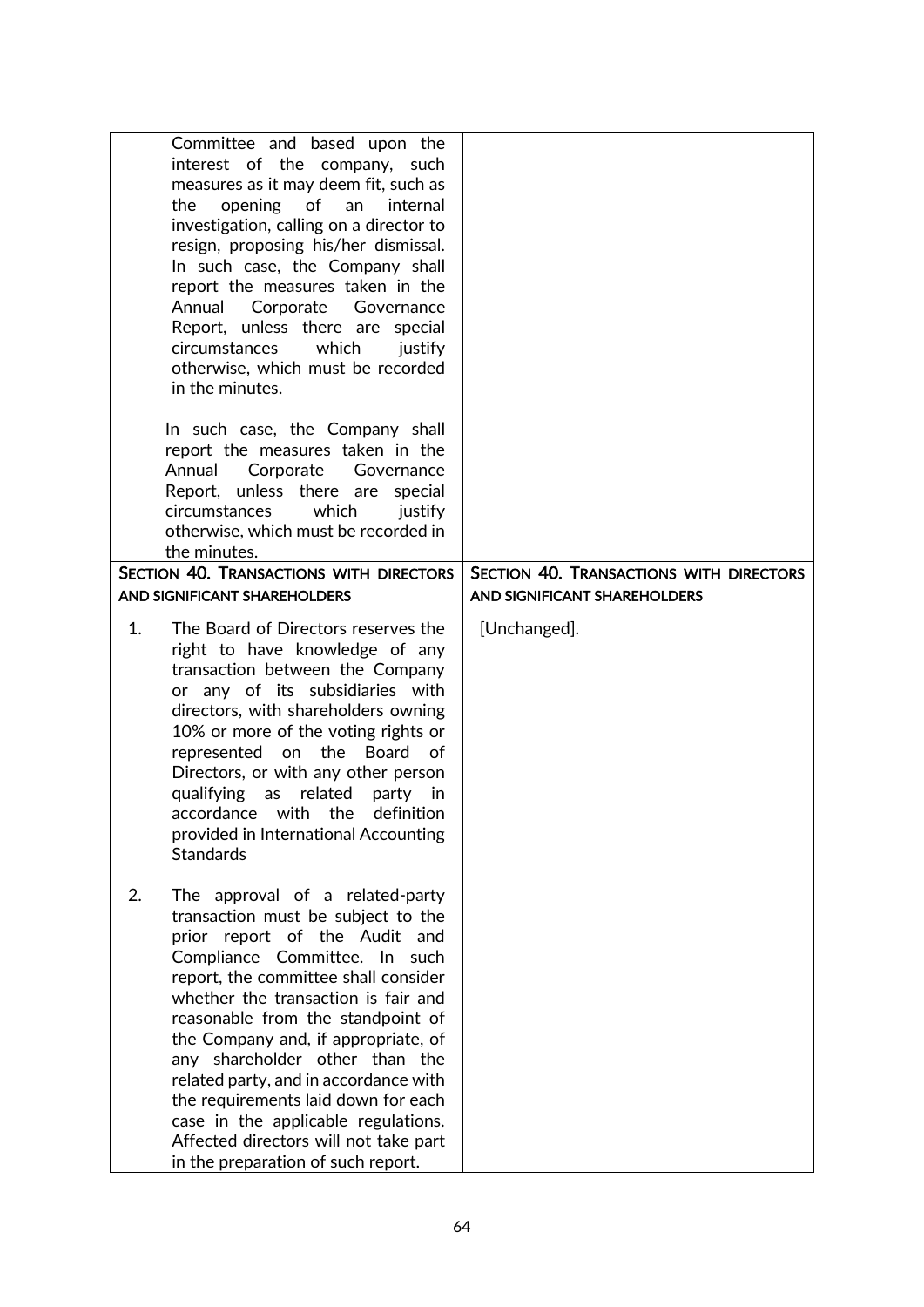- 3. Where duly supported reasons for urgency exist, related-party transactions may be authorised, if appropriate, by delegated bodies or individuals. In such case, they must be ratified at the first board meeting held following their conduct.
- 4. The Company shall inform of the transactions conducted with directors, significant shareholders and Related Persons in the halfyearly public periodic information and in the Annual Corporate Governance Report, within the scope of applicable regulations. Likewise, the Company shall include on the notes to the annual accounts information on the transactions carried out by the company or any companies within the Inditex Group with directors and with those acting on their behalf, whenever they are alien to the ordinary course of business of the Company or are not carried out on an arm's length basis.
- 5. Related-parties transactions whose value is in excess of 5% of the equity value or 2.5% of the annual turnover must be published on the Company's website at the latest on the date they are carried out, together with the report issued by the Audit and Compliance Committee. Likewise, they should be disclosed to the National Securities Market Commission to be publicly released.
- 6. The Board of Directors may delegate the approval of the following related-party transactions in the following cases:
	- i. *Transactions which cumulatively meet the following three requirements:*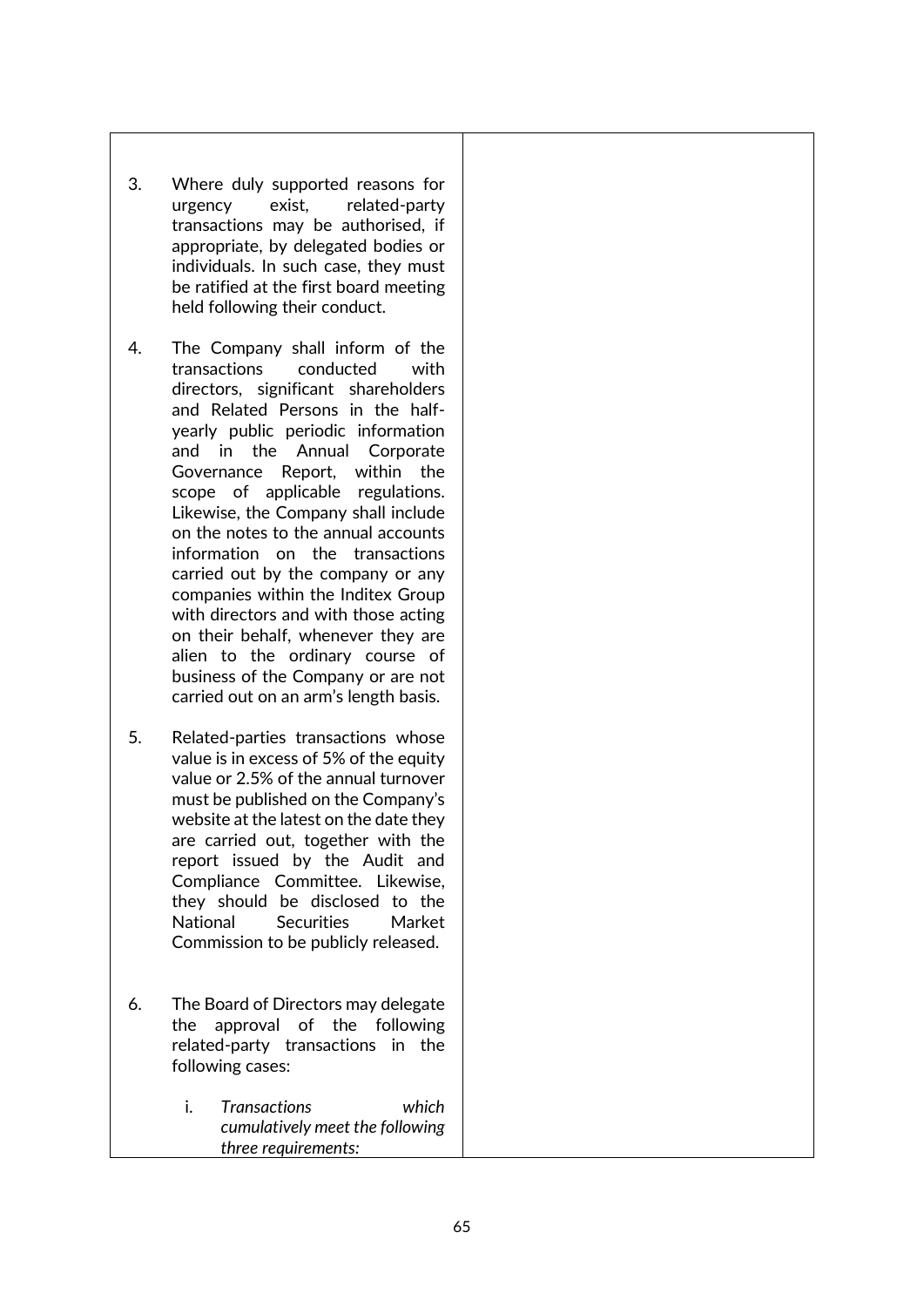|                | (a)     | they<br>carried<br>are<br>out<br>standard<br>to<br>pursuant<br>agreements and applied en<br>masse to a large number of;                                                                                                                              |                                                                                        |
|----------------|---------|------------------------------------------------------------------------------------------------------------------------------------------------------------------------------------------------------------------------------------------------------|----------------------------------------------------------------------------------------|
|                | (b)     | they are carried out at such<br>prices or rates generally set<br>by the provider of the good<br>or service in; and                                                                                                                                   |                                                                                        |
|                | (c)     | their value does not exceed<br>of 0.5% of the company's<br>net turnover.                                                                                                                                                                             |                                                                                        |
|                | ii.     | <b>Transactions</b><br>among<br>companies of the same group<br>out<br>within<br>carried<br>the<br>ordinary course of company<br>business and on an arm's<br>length basis.                                                                            |                                                                                        |
|                |         | Such transactions<br>will<br>be<br>the<br>subject<br>to<br>internal<br>information and monitoring<br>procedure overseen by the<br>Audit<br>and<br>Compliance<br>Committee.                                                                           |                                                                                        |
| 7.             | assets. | The authorisation shall be granted by<br>the General Meeting of Shareholders<br>when it refers to any transaction<br>with a director for a value which is in<br>excess of 10% of the corporate                                                       |                                                                                        |
|                |         | <b>CHAPTER X. RELATIONS OF THE BOARD</b><br><b>OF DIRECTORS</b>                                                                                                                                                                                      | <b>CHAPTER X. RELATIONS OF THE BOARD</b><br><b>OF DIRECTORS</b>                        |
| <b>SECTION</b> |         | 41.<br><b>ANNUAL</b><br><b>CORPORATE</b><br><b>GOVERNANCE REPORT</b>                                                                                                                                                                                 | <b>SECTION</b><br>41.<br><b>ANNUAL</b><br><b>CORPORATE</b><br><b>GOVERNANCE REPORT</b> |
| 1.             | The     | Audit<br>Compliance<br>and<br>Committee shall draw up and put<br>forward to the Board of Directors<br>the Annual Corporate Governance<br>Report which shall be subject to the<br>deliberation and approval of the<br>Board of Directors prior to the | [Unchanged].                                                                           |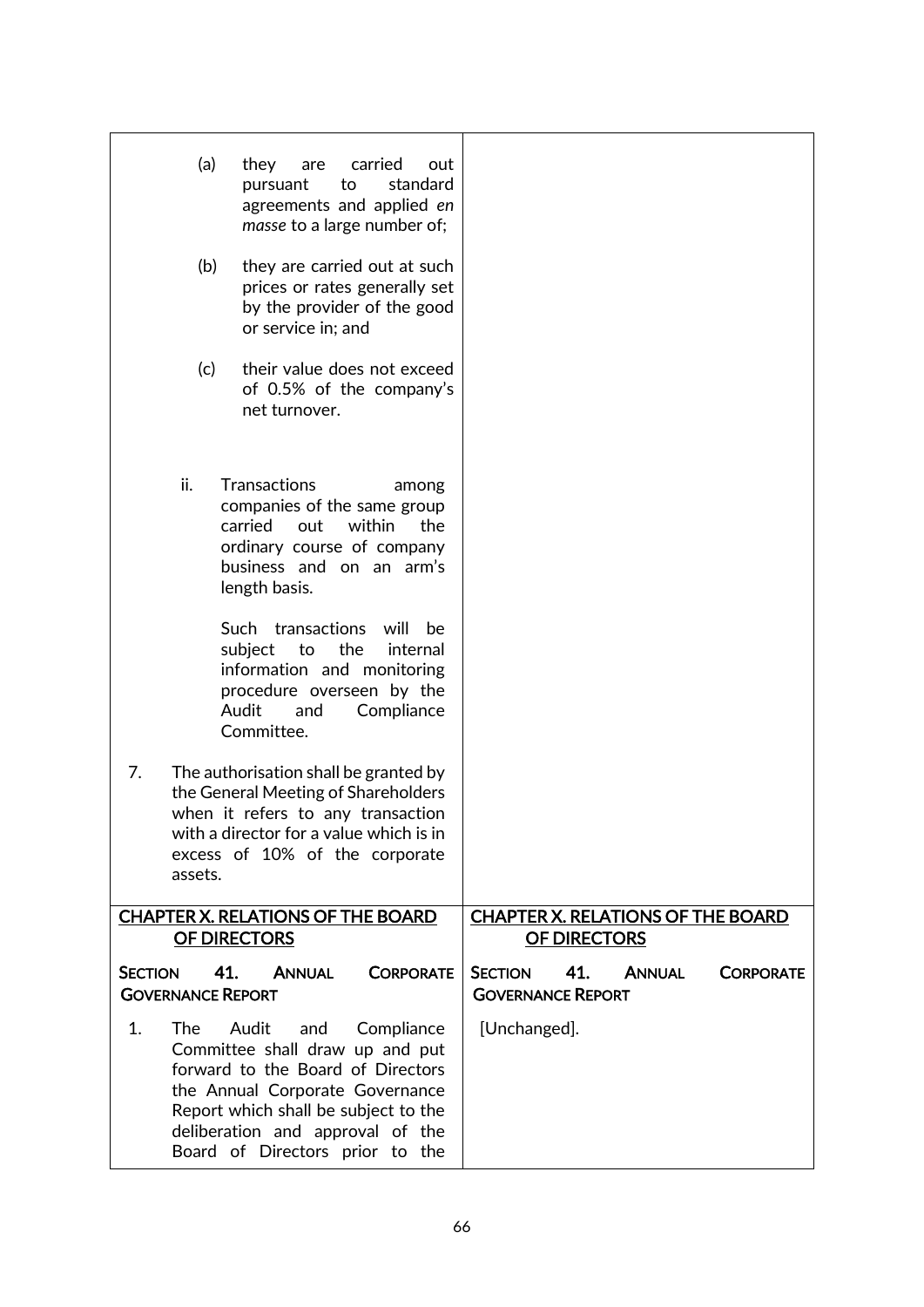| 2. |     | publication of the notice of the<br>Company's Annual General Meeting<br>for the financial year in question.<br>The Annual Corporate Governance<br>Report shall be available on CNMV's<br>website and on the Company's<br>corporate website referred to in<br>section 42 below.                                                                                                                                      |                                      |
|----|-----|---------------------------------------------------------------------------------------------------------------------------------------------------------------------------------------------------------------------------------------------------------------------------------------------------------------------------------------------------------------------------------------------------------------------|--------------------------------------|
| 3. | and | Furthermore, the Board of Directors<br>shall, following the Group's social<br>environmental<br>sustainability<br>model and on the advice of the Social<br>Advisory<br><b>Board</b><br>the<br>and<br>Sustainability Committee,<br>ensure<br>that the preparation of the annual<br>public documentation is based upon<br>the Integrated Report.                                                                       |                                      |
|    |     | <b>SECTION 42. CORPORATE WEBSITE</b>                                                                                                                                                                                                                                                                                                                                                                                | <b>SECTION 42. CORPORATE WEBSITE</b> |
| 1. | 1.  | The Company shall make<br>available all the relevant information<br>concerning its corporate governance<br>on its website (www.inditex.com),<br>for the purposes of channelling the<br>relations with<br>shareholders<br>and<br>encouraging their<br>investors and<br>involvement in the life of the<br>company. This information, which<br>has to be permanently updated, shall<br>contain at least the following: | [Unchanged].                         |
|    | (a) | The Articles of Association.                                                                                                                                                                                                                                                                                                                                                                                        |                                      |
|    | (b) | The Regulations of the General<br>Meeting of Shareholders.                                                                                                                                                                                                                                                                                                                                                          |                                      |
|    | (c) | Directors'<br>of<br>The<br><b>Board</b><br>Regulations.                                                                                                                                                                                                                                                                                                                                                             |                                      |
|    | (d) | Audit<br>The<br>and<br>Compliance<br>Committee's Regulations.                                                                                                                                                                                                                                                                                                                                                       |                                      |
|    | (e) | The Nomination Committee's<br>Regulations.                                                                                                                                                                                                                                                                                                                                                                          |                                      |
|    | (f) | The Remuneration Committee's<br>Regulations.                                                                                                                                                                                                                                                                                                                                                                        |                                      |
|    | (g) | The Sustainability Committee's                                                                                                                                                                                                                                                                                                                                                                                      |                                      |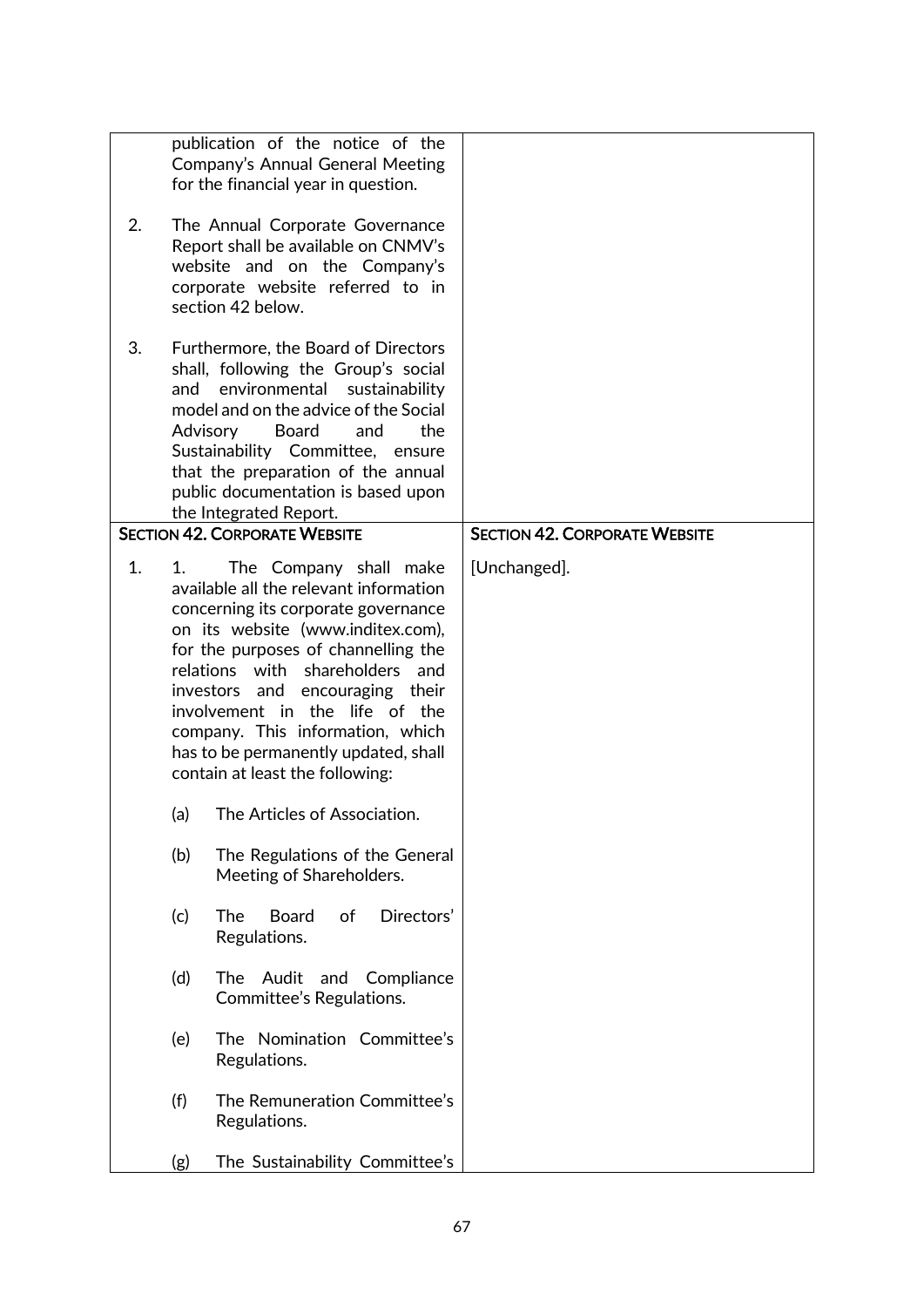## Regulations

| (h) |                |  | The Internal Regulations of |  |
|-----|----------------|--|-----------------------------|--|
|     |                |  | Conduct in the Securities   |  |
|     | Markets (IRC). |  |                             |  |

- (i) The Annual Corporate Governance Report.
- (j) The Annual Report on Remuneration of Directors.
- (k) The Annual Report (Integrated report).
- (l) The report on the proceedings and activities of the Audit and Compliance Committee, the Nomination Committee, the Remuneration Committee and the Sustainability Committee.
- (m) All documents concerning the Annual and Extraordinary General Meetings, with the information regarding the agenda, the motions submitted by the Board of Directors, and any other relevant information that the shareholders might require, in order to cast their vote, within the period indicated by CNMV, as well as any valid requests for information, clarification or questions made in writing by the shareholders in the exercise of their right to information and the answers given in writing by the directors, unless prior to raising the specific question, the information requested is already available on the corporate website under the question-answer format.
- (n) Information on the proceedings of the Annual General Meetings already held, namely as regards the composition of the Annual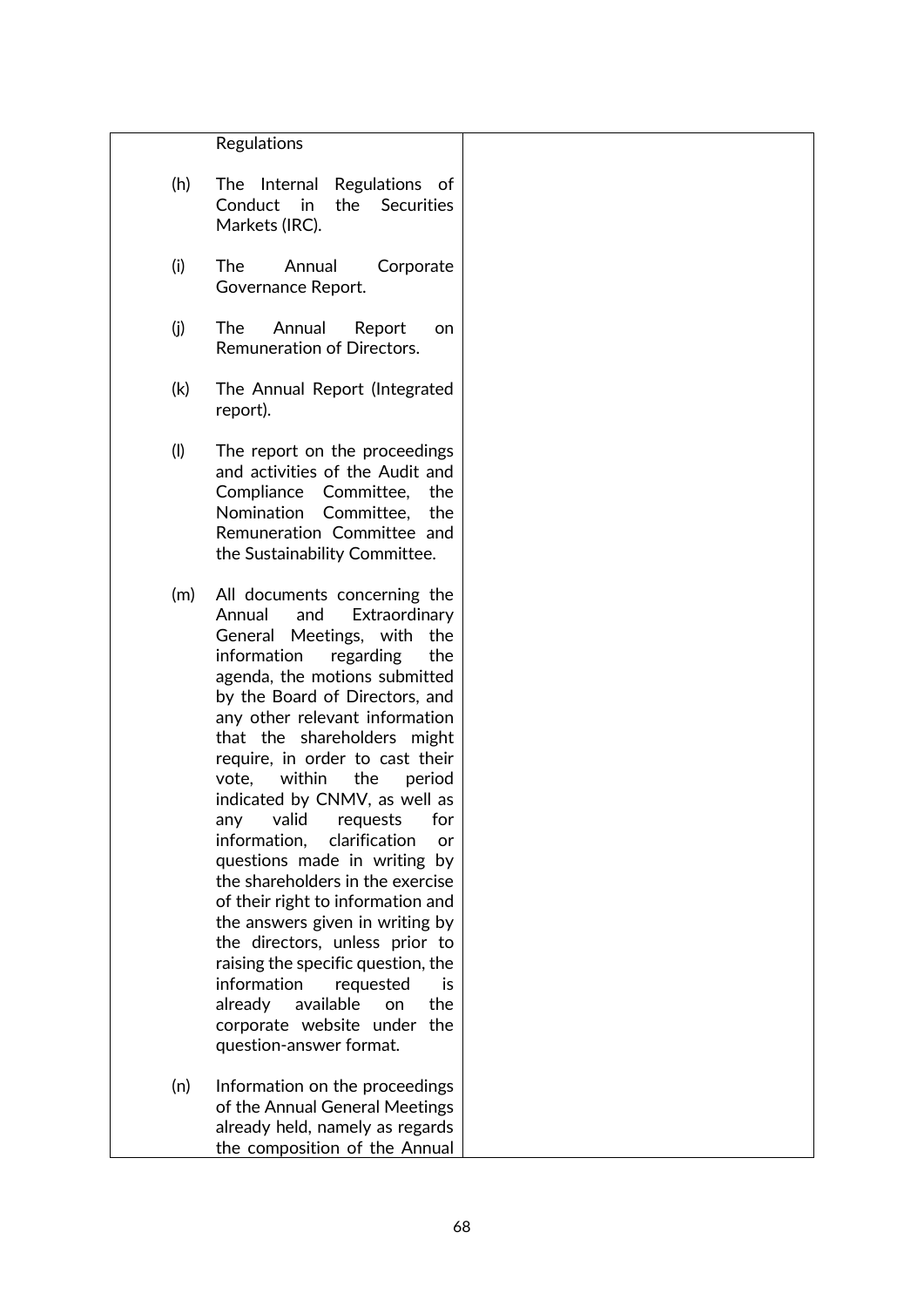|     | Meeting<br>General<br>upon<br>a<br>quorum being declared, the<br>resolutions passed with a break-<br>down of the votes cast and<br>expressing whether they are<br>for, against, blank or abstention<br>as regards each of the proposals<br>included on the agenda, within<br>the period indicated by CNMV. |  |
|-----|------------------------------------------------------------------------------------------------------------------------------------------------------------------------------------------------------------------------------------------------------------------------------------------------------------|--|
| (o) | The communication channels<br>existing between the Company<br>shareholders, and<br>and the<br>namely such explanations as are<br>necessary to exercise the right<br>to vote, stating the postal<br>addresses and email addresses<br>where shareholders can address<br>their queries.                       |  |
| (p) | The ways and procedures to<br>grant proxy at the Annual<br>General Meeting, pursuant to<br>the specifications given by<br>CNMV.                                                                                                                                                                            |  |
| (q) | The ways and procedures to<br>cast absentee vote, pursuant to<br>the<br>rules governing<br>such<br>including<br>where<br>system,<br>appropriate, the forms that<br>support the granting of proxy<br>and the exercise of the vote<br>through remote means in the<br><b>Annual General Meeting.</b>          |  |
| (r) | Communications<br>of<br>Other<br>Relevant Information<br>(Otra<br>Información Relevante) and of<br>Inside Information filed with<br>CNMV, under the<br>terms<br>required by the applicable<br>regulations.                                                                                                 |  |
| (s) | following information<br><b>The</b><br>directors:<br>regarding<br>i)<br>professional<br>profile<br>and<br>biography; ii) other Board where<br>they serve, whether in listed<br>companies or otherwise (except                                                                                              |  |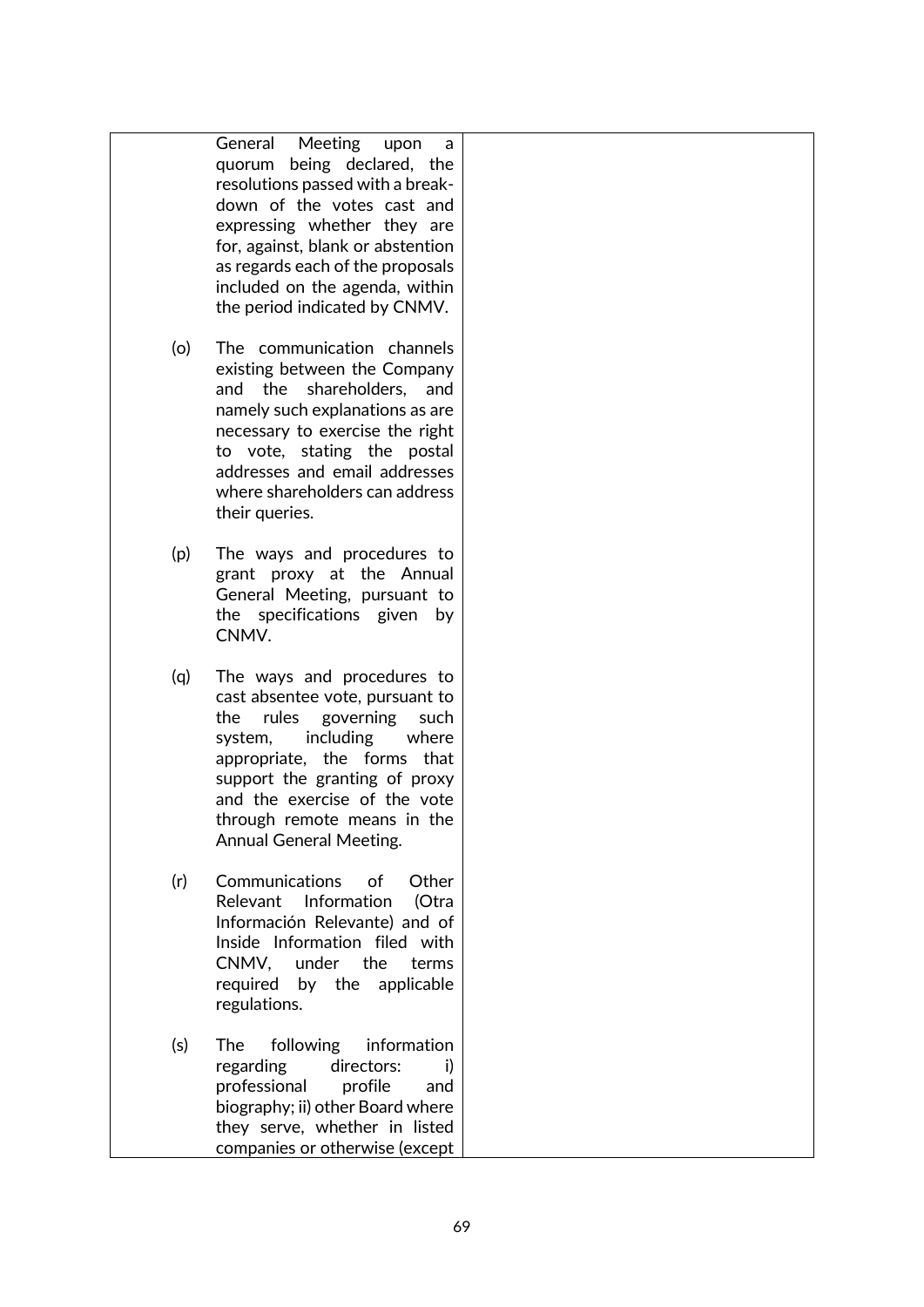|          | for<br>the<br>assets-holding<br>companies of the director<br>himself/herself or of their next<br>of kin); iii) their directorship<br>stating<br>in<br>case<br>of<br>type,<br>directors,<br>proprietary<br>the<br>shareholder<br>whom<br>they<br>represent or to whom they are<br>related; iv) date when they were<br>first appointed and, where<br>appropriate, date<br>οf<br>the<br>subsequent appointments<br>as<br>board member, and v) shares of              |                                                |
|----------|-------------------------------------------------------------------------------------------------------------------------------------------------------------------------------------------------------------------------------------------------------------------------------------------------------------------------------------------------------------------------------------------------------------------------------------------------------------------|------------------------------------------------|
|          | the Company and options on<br>shares which they hold.<br>(t)<br>The remaining information that<br>the Board of Directors should<br>deem fit.                                                                                                                                                                                                                                                                                                                      |                                                |
| 2.       | As regards the contents above, it is<br>incumbent on the Board of Directors<br>to keep the information of the<br>corporate website updated, and to<br>coordinate its contents with the<br>results<br>stemming<br>the<br>from<br>documents filed and registered with<br>the relevant public registries.                                                                                                                                                            |                                                |
|          | <b>SECTION 43. RELATIONS WITH SHAREHOLDERS</b>                                                                                                                                                                                                                                                                                                                                                                                                                    | <b>SECTION 43. RELATIONS WITH SHAREHOLDERS</b> |
| 1.       | The Board of Directors shall enable<br>adequate channels in order to know<br>the proposals that shareholders may<br>with<br>make<br>regards<br>the<br>to<br>management of the Company.                                                                                                                                                                                                                                                                            | [Unchanged].                                   |
| 2.<br>3. | The Board of Directors may, with the<br>of<br>collaboration<br>those<br>senior<br>that<br>it<br>considers<br>managers<br>appropriate, or of any of the<br>directors or of the Lead Independent<br>organise<br>informational<br>Director,<br>seminars on the progress of the<br>Company and its Group, for those<br>shareholders who reside in the most<br>relevant financial markets in Spain<br>and in other countries.<br>The Board of Directors shall likewise |                                                |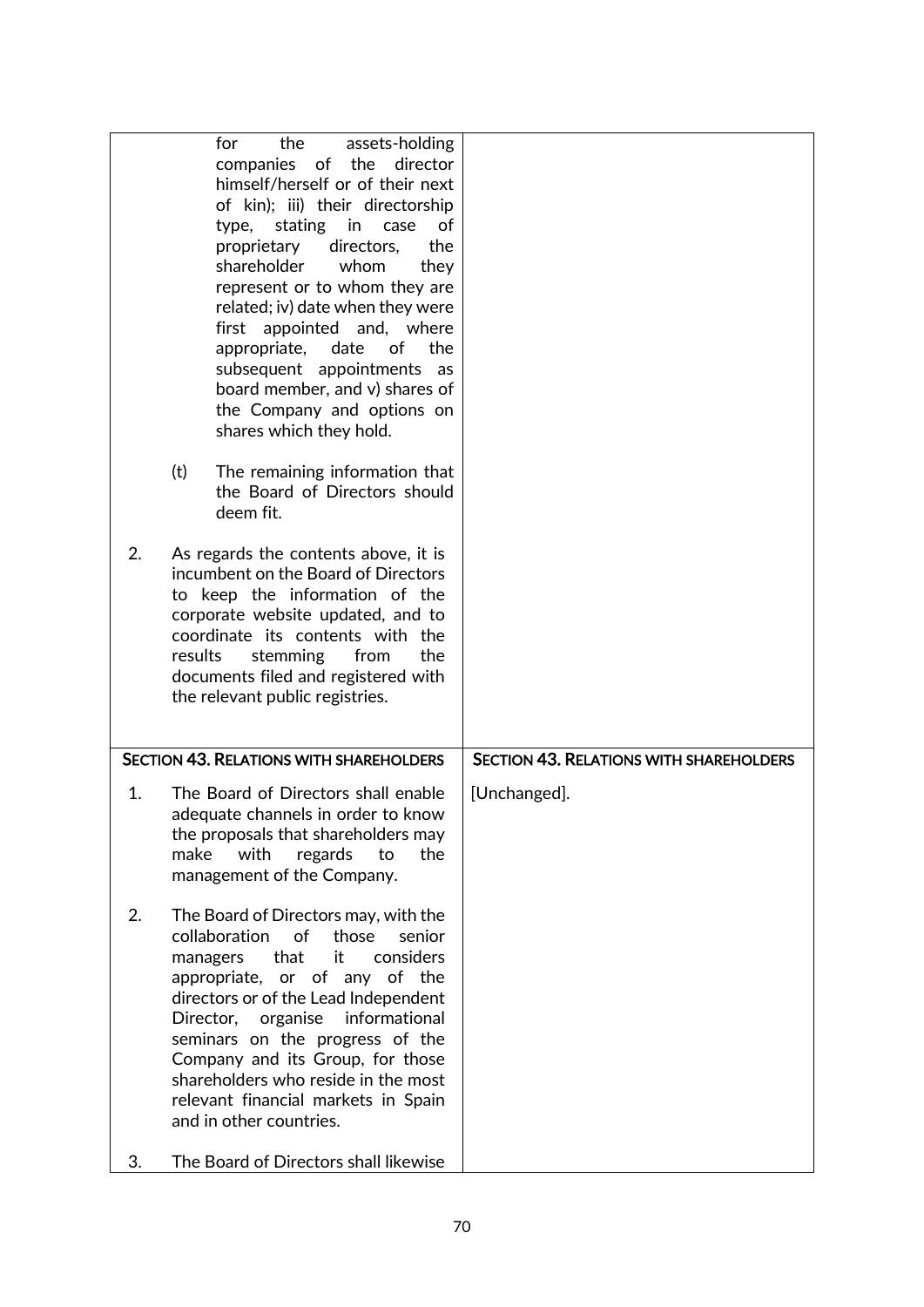|    | order                                                                                                                                                              | establish adequate mechanisms in<br>to<br>exchange<br>regular<br>information with the institutional<br>shareholders, which make up part of<br>the shareholders of the company.<br>Under no circumstances shall these<br>mechanisms lead to giving to these<br>institutional<br>shareholders<br>any<br>information that could give them an<br>advantage with respect to other<br>shareholders of the Company.                                        |                                               |
|----|--------------------------------------------------------------------------------------------------------------------------------------------------------------------|-----------------------------------------------------------------------------------------------------------------------------------------------------------------------------------------------------------------------------------------------------------------------------------------------------------------------------------------------------------------------------------------------------------------------------------------------------|-----------------------------------------------|
| 4. | The<br>and                                                                                                                                                         | <b>Board</b><br>of Directors<br>shall<br>the<br>informed<br>encourage<br>participation of the shareholders at<br>the Annual General Meetings and<br>shall adopt whatever measures are<br>advisable in order to assist the<br>efficient exercise by the Annual<br>General Meeting of the duties<br>inherent in it in accordance with<br>statute, the Articles of Association<br>the<br>General<br>Meeting<br>.of<br><b>Shareholders Regulations.</b> |                                               |
|    |                                                                                                                                                                    | <b>SECTION 44. RELATIONS WITH THE MARKETS</b>                                                                                                                                                                                                                                                                                                                                                                                                       | <b>SECTION 44. RELATIONS WITH THE MARKETS</b> |
| 1. | Subject to the provisions of section<br>42 above, the Board of Directors<br>shall immediately disclose to the<br>public:<br>relevant<br>information,<br>(a)<br>Any |                                                                                                                                                                                                                                                                                                                                                                                                                                                     | [Unchanged].                                  |
|    |                                                                                                                                                                    | which is likely to significantly<br>affect the formation of prices<br>on the stock market.                                                                                                                                                                                                                                                                                                                                                          |                                               |
|    | (b)                                                                                                                                                                | Any relevant changes in the<br>company's<br>ownership<br>structure, such as variations in<br>significant<br>holdings,<br>and<br>shareholders' agreements of<br>which it has become aware.                                                                                                                                                                                                                                                           |                                               |
|    | (c)                                                                                                                                                                | Any substantial amendments to<br>Company's<br>the<br>rules<br>of<br>governance.                                                                                                                                                                                                                                                                                                                                                                     |                                               |
|    | (d)                                                                                                                                                                | The treasury stock policy that<br>the Company intends, where<br>appropriate, to carry out, under                                                                                                                                                                                                                                                                                                                                                    |                                               |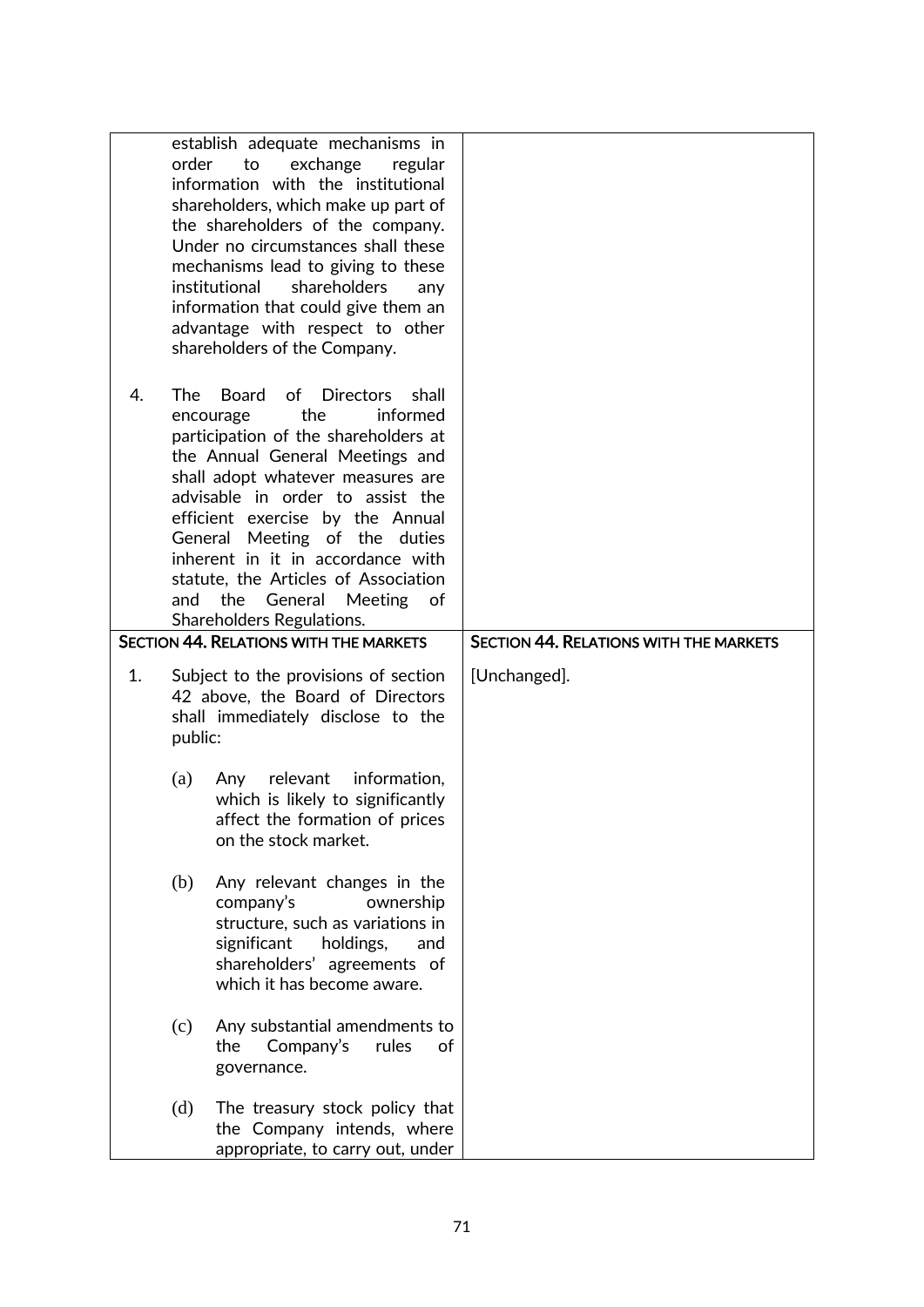|                | the authorizations granted by<br>the Annual General Meetings<br>and its amendment.                                                                                                                                                                                                                                                                                                                                                                                                                                                                                              |                                                                   |
|----------------|---------------------------------------------------------------------------------------------------------------------------------------------------------------------------------------------------------------------------------------------------------------------------------------------------------------------------------------------------------------------------------------------------------------------------------------------------------------------------------------------------------------------------------------------------------------------------------|-------------------------------------------------------------------|
| 2.             | The Board of Directors shall take the<br>necessary steps to ensure that the<br>financial information and any other<br>information that wisdom requires to<br>be made available to the markets is<br>drawn up pursuant to the same<br>principles, criteria and professional<br>practices as those used for the<br>annual accounts and that they are as<br>reliable as these latter. For this last<br>purpose, the Audit and Compliance<br>Committee<br>shall<br>review<br>said<br>information.                                                                                   |                                                                   |
| <b>AUDITOR</b> | <b>SECTION 45. RELATIONS WITH THE STATUTORY</b>                                                                                                                                                                                                                                                                                                                                                                                                                                                                                                                                 | <b>SECTION 45. RELATIONS WITH THE STATUTORY</b><br><b>AUDITOR</b> |
| 1.             | The relations of the Board of<br>Directors with the external auditor<br>of the Company shall be channelled<br>through the Audit and Compliance<br>Committee.                                                                                                                                                                                                                                                                                                                                                                                                                    | [Unchanged].                                                      |
| 2.             | The Board of Directors shall meet at<br>least once a year with the statutory<br>auditor to receive information on the<br>work done and on the evolution of<br>the accounting and risk situation of<br>the Company.                                                                                                                                                                                                                                                                                                                                                              |                                                                   |
| 3.             | The<br>Audit<br>Compliance<br>and<br>shall<br>Committee<br>refrain<br>from<br>proposing to the Board of Directors,<br>and the latter shall refrain from<br>putting forward<br>to the Annual<br>General Meeting, the appointment<br>as statutory auditor of the Company<br>of an<br>audit firm<br>incurring<br>in i<br>incompatibility in accordance with<br>the laws on statutory audit as well as<br>any audit firm wherein the fees that<br>the Company expects to pay them<br>for all services are in excess of the<br>limits established in the laws on<br>statutory audit. |                                                                   |
| 4.             | The Board of Directors shall publicly<br>disclose the whole of the fees paid                                                                                                                                                                                                                                                                                                                                                                                                                                                                                                    |                                                                   |